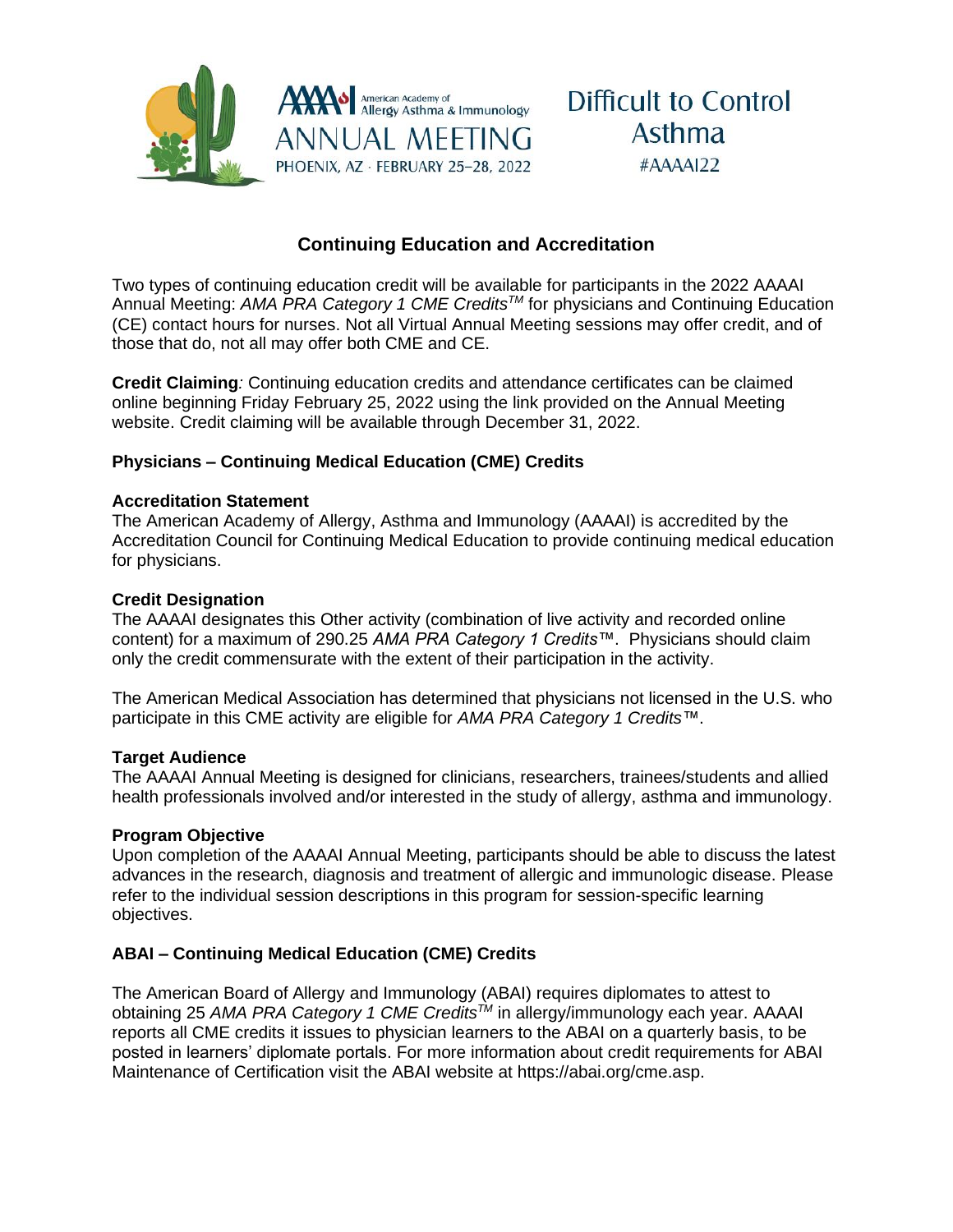#### **Allied Health – Continuing Education (CE) Credits**

#### **Nurses – Continuing Education (CE) Contact Hours**

The American Academy of Allergy, Asthma & Immunology (AAAAI) is a Provider, approved by the California Board of Registered Nursing, Provider #10704, for up to 290.25 Contact Hours.

#### **Medical Administrators**

Practice administrators who attend the 2022 AAAAI Annual Meeting may apply for credit through the American College of Medical Practice Executives (ACMPE). For additional information, please contact the Medical Group Management Association at www.mgma.com.

#### **Advanced Practitioners**

The AAPA, ANCC and AANP accept reports from advanced practitioners of their participation in activities offering *AMA PRA Category 1 Credits*TM for continuing education and credentialing purposes. For more information, please contact the appropriate organization.

#### **Pharmacists**

Pharmacists are encouraged to contact their state boards of pharmacy to determine if reports of participation in the 2022 AAAAI Annual Meeting are accepted for re-licensure.

#### **Registered Dietitians**

The Commission on Dietetic Registration accepts reports from registered dietitians of their participation in activities offering *AMA PRA Category 1 Credits*™ for continuing education and credentialing purposes. Contact the CDR for details on how to report completion of these activities.

#### **Target Audience**

Health care professionals who assist with and provide care to persons with asthma, allergic and immunologic diseases, specifically: RNs, LPNs, nurse practitioners, physician assistants, respiratory therapists, medical technologists, medical assistants, clinical research coordinators, and practice managers/administrators.

#### **Learning Objectives**

Upon completion of the AAAAI Annual Meeting, participants should be able to discuss and expand upon the latest advances in medications, equipment and procedures necessary to promote health for their patients; describe and discuss new therapies, information, patient care and education in the field of allergy, asthma and immunology; identify new approaches to clinical research which will improve efficiency and effectiveness; and discuss coding and other administrative aspects of a medical practice. Please refer to the individual session descriptions in this program for session-specific learning objectives.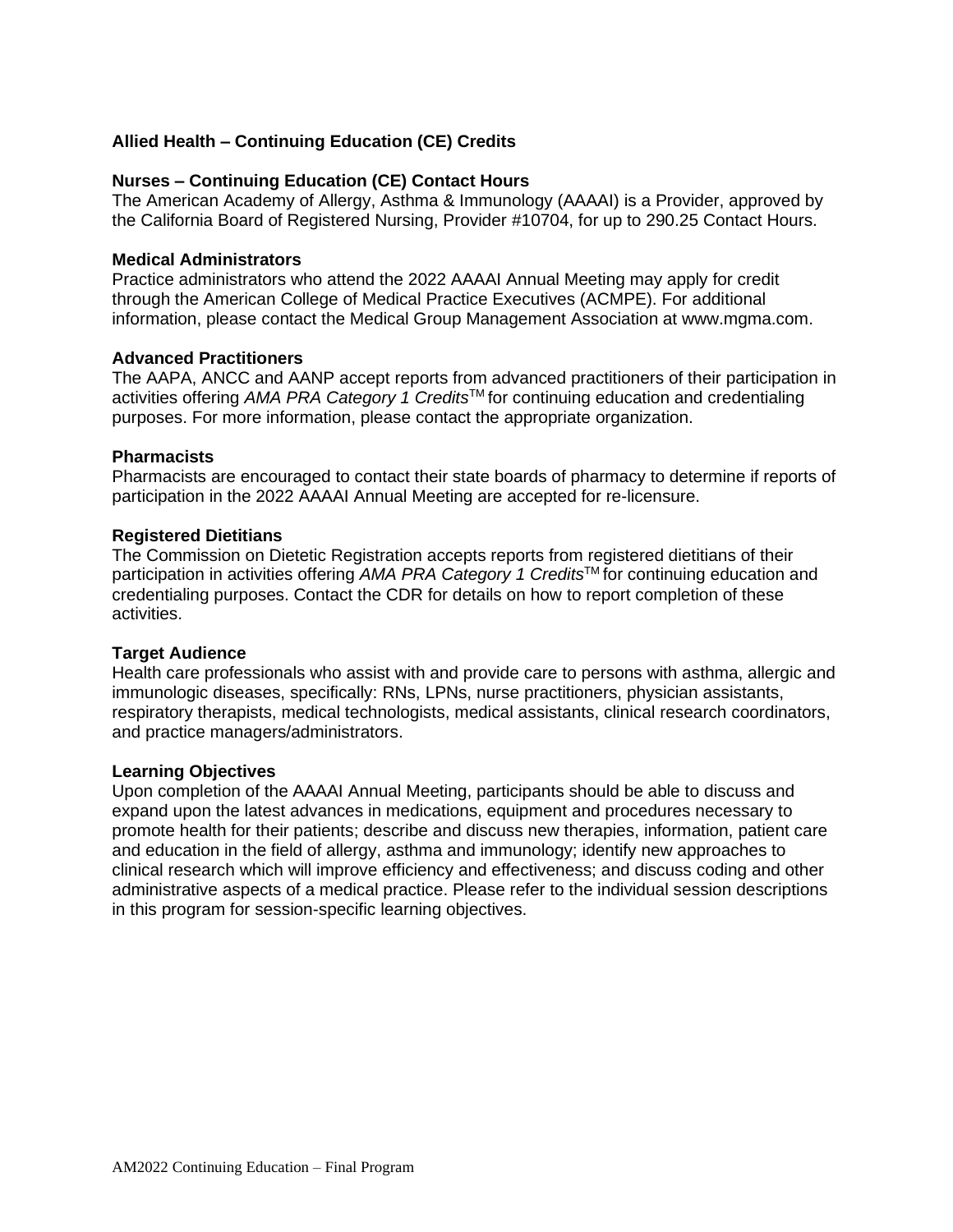#### **2022 AAAAI Annual Meeting Disclosure Information**

### *Annual Meeting Program Committee*

## *Chair*

### **Leonard B. Bacharier, MD FAAAAI**

*Vanderbilt University Medical Center (Professor of Pediatrics)* Speaker: GlaxoSmithKline - Nucala; Novartis - Xolair; AstraZeneca - Asthma therapies, Data Safety Monitoring Board; Regeneron - Dupixent; Sanofi - Asthma therapies/Dupixent Organizational: AAAAI - Fellow, Associate Editor of JACI; AAAAI - AMPC Chair; ABAI - Director, Chair; GINA - Science committee Advisory Board: Regeneron - Strategies to interrupt the atopic march, asthma therapeutics Research Grant: NIH - Multiple NIH research grants - indirect salary paid to my institution Consultant: DBV Technologies - DSMB for Peanut Epicutaneous Immunotherapy; Vertex - DSMB for CF modulators; Kinaset - Consultant in asthma drug development

#### *Vice Chair*

#### **Joshua A. Boyce, MD FAAAAI**

*Brigham and Women's Hospital (Albert L. Sheffer Prof of Medicine; Chief, Division of Allergy and Clinical Immunology)* Advisory Board: Sanofi-Aventis - Dupilumab; Siolta Therapeutics - STMC-103H; Third Harmonic Bio - Small molecule Kit inhibitor

# *ADT Representatives*

#### **Caroline C. Horner, MD FAAAAI**

*Washington University School of Medicine (Associate Professor)*

#### **Sharmilee M. Nyenhuis, MD FAAAAI**

*University of Illinois at Chicago (Associate Professor)* Organizational: Chicago Asthma Consortium - Unpaid Board Member Research Grant: NIH/NIEHS - Secondary effects of covid on asthma; NIH/NHLBI - co-investigator on ALOHA (diet and asthma) grant

#### **Thanai Pongdee, MD FAAAAI**

*Mayo Clinic (Consultant)* Advisory Board: Blueprint Medicines - systemic mastocytosis; GlaxoSmithKline - hypereosinophilic syndrome Research Grant: GlaxoSmithKline - severe eosinophilic asthma Organizational: Minnesota Allergy Society - vice-president

#### *ADDA Representatives*

# **Kimberly G. Blumenthal, MD MSc FAAAAI**

*Massachusetts General Hospital (Assistant Professor)*

Honorarium/Gift: UpToDate - Royalty, Author on drug allergy topics: (1)Penicillin-allergic patients: Use of cephalosporins, carbapenems, and monobactams and (2) Choice of antibiotics in penicillin-allergic hospitalized patients

Research Grant: NIH - Beta-Lactam Allergy, Sevee Cutaneous Drug Reactions, Vaccine Allergy

# **Roland Solensky, MD FAAAAI**

*The Corvallis Clinic (Physician)* Organizational: Oregon Society of Allergy, Asthma and Immunology - Member Research Grant: ALK - Allergic rhinitis (Odactra); GSK - Asthma (mepolizumab)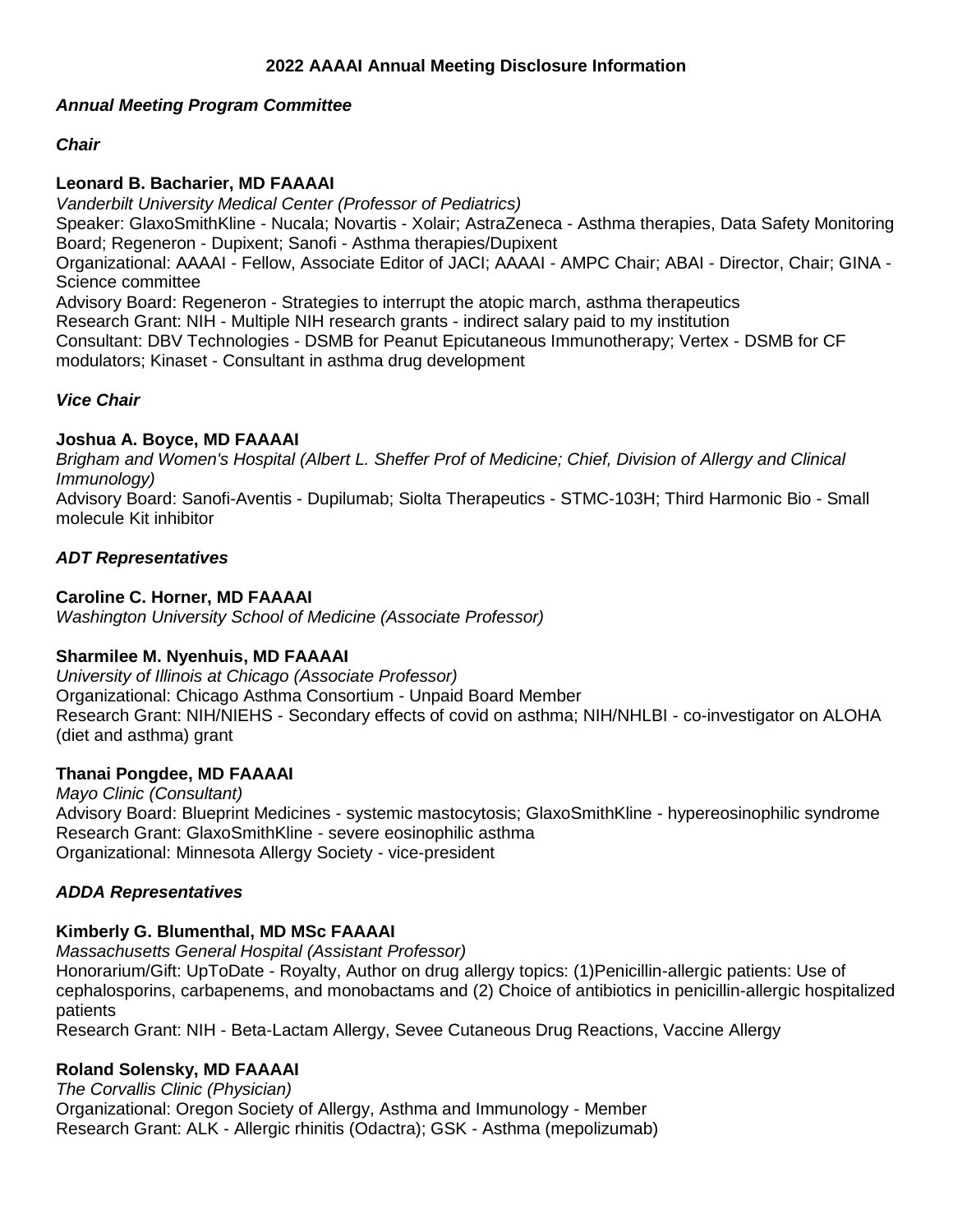#### **Julie Wang, MD FAAAAI**

*Icahn School of Medicine at Mount Sinai (Professor of Pediatrics)* Advisory Board: DBV Technologies - food allergy diagnosis Research Grant: Aimmune - food allergy; DBV Technologies - food allergy; Regeneron - food allergy Organizational: AAP - Executive Committee Chair, Section on Allergy and Immunology Consultant: Genentech - food allergy; Insignis Therapeutics - anaphylaxis; Jubilant HollisterStier - allergen extracts

#### *BCI Representatives*

#### **Antonella Cianferoni, MD PhD FAAAAI**

*University of Pennsylvania (Associate Professor of Pediatrics)* Organizational: EAACI - volunteer in a Interest section Committe (Eosinophilic Esophagitis Committe; ifpies medical board

#### **Jennifer W. Leiding, MD FAAAAI**

*University of South Florida (Associate Professor)*

#### **Rebecca Scherzer, MD FAAAAI**

*Nationwide Children's Hospital (Professor of Pediatrics)*

#### *EORD Representatives*

#### **Andrew H. Liu, MD FAAAAI**

*University of Colorado Denver (Professor)*

Advisory Board: NIH NIEHS. Chairman of NIEHS Scientific Advisory Board - No honorarium, income or assets for this work

Consultant: Avillion, Inc. - Clinical trial development. Paid to my institution: University of Colorado; LabCorp - Test interpretation. Paid to my institution: University of Colorado; Phadia ThermoFisher - Paid to my institution: University of Colorado; Revenio - Clinical trial development. Paid to my institution:

University of Colorado

Research Grant: Avillion, Inc. - FDA Clinical Trial. No salary support. Paid to my institution: Children's Hospital Colorado; ResMed - Pilot study. No salary support. Paid to my institution: Children's Hospital Colorado; NIH - Paid to my institution: University of Colorado

#### **Jill A. Poole, MD FAAAAI**

#### *UNMC (Professor)*

Speaker: AgriSafety Nursing Students - Provided a one hour lecture

Research Grant: AstraZeneca - I am a physician recruiter of the observational longitudinal chronicle study of severe asthmatics. No drugs are involved; GSK - GSK3511294 which is a long-acting anti-IL-5 blocker, I am site PI for this clinical study; NIOSH - 2 grants: Principal investigator on one and Co-

investigator on second. No drugs involved.; Department of Defense - Principal Investigator, no drugs involved but investigating the role of IL-33 mechanisms; Takeda - Site PI for the Takeda Empower study. Longitudinal observational study of HAE patients on any therapy.

#### **Jay M. Portnoy, MD FAAAAI**

*The Children's Mercy Hospital (Staff Allergist, Division of Allergy, Asthma and Immunology)* Consultant: Aimmune - Palforzia; TEVA - digital inhalers Speaker: Thermofisher - IgE testing

#### *HEDQ Representatives*

#### **Princess U. Ogbogu, MD FAAAAI**

*University Hospitals Rainbow Babies and Children's Hospital (Associate Professor)* Advisory Board: Astra Zeneca - Respiratory; GSK - HES; Sanofi - Respiratory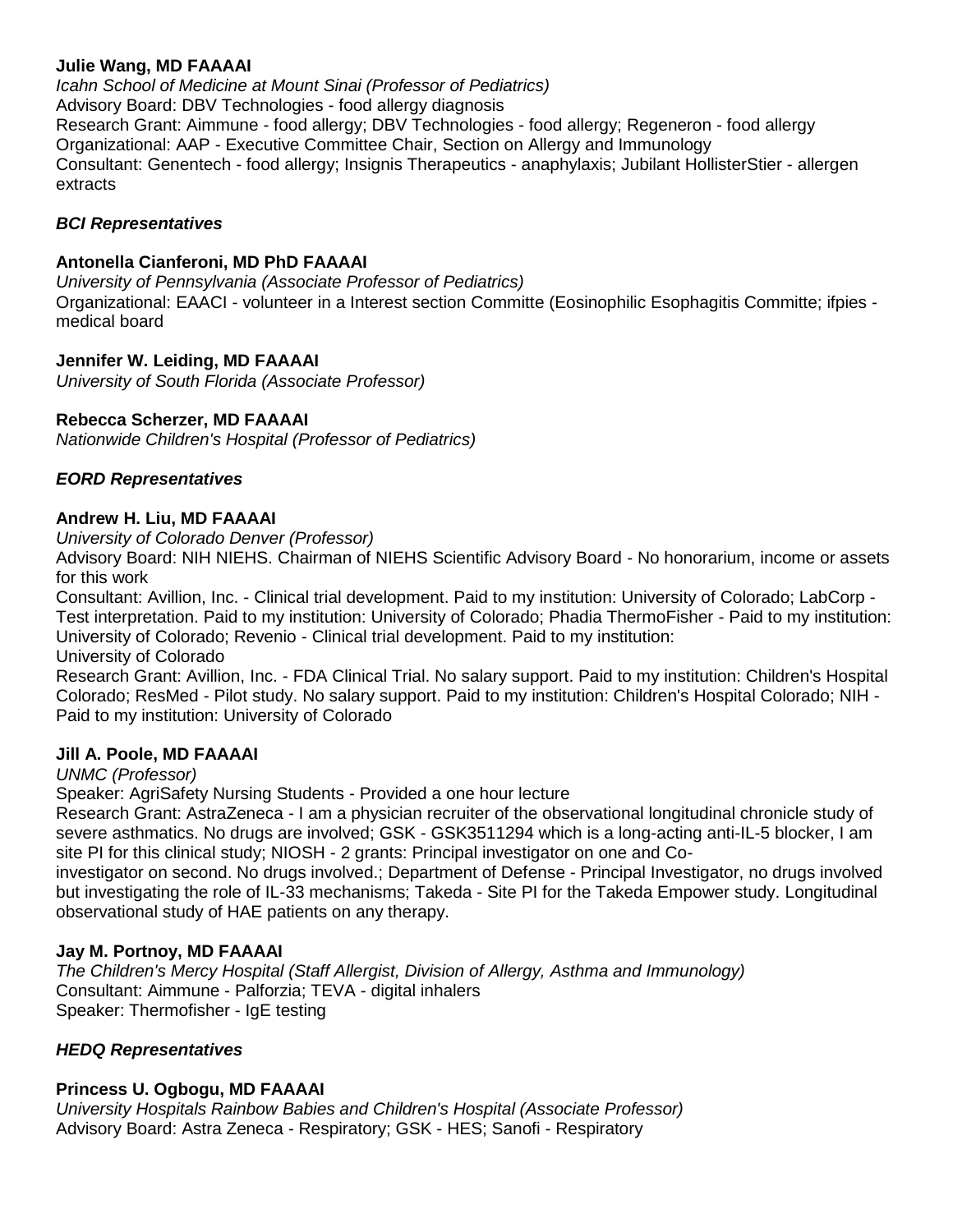# **Matthew A. Rank, MD FAAAAI**

*Mayo Clinic and Foundation (Consultant)*

## **Kristin C. Sokol, MD MS MPH FAAAAI**

*Schreiber Allergy (Physician )* Speaker: Astrazeneca - None yet; Regeneron/Sanofi - Dupixent

#### *FAED Representatives*

#### **Amal H. Assa'ad, MD FAAAAI**

*Cincinnati Children's Hospital Medical Center (Professor of Pediatrics)* Research Grant: ABBVIE - Experimental product for eczema; Aimmune - Experimental product for food allergy; Astellas - Experimental product for food allergy; DBV Technologies - Experimental product for food allergy; FARE - Food Allergy and Biobank; NIH - Racial disparities in Food Allergy; NIH -

Genetics of food allergy; Sanofi - Experimental Product for food allergy; Syneos - Food powders; Siolta experimental product for food allergy prevention

Organizational: APFED-a national support group for patients with eosinophalic disorders - Volunteer Member of the Board of Directors; FDA - Member of allergen committee

#### **Christina E. Ciaccio, MD FAAAAI**

*The University of Chicago (Chief, Allergy/Immunology and Pediatric Pulmonology)* Advisory Board: Clostrabio - Microbiome modulators; Siolta - microbiome modulators Consultant: Alk - SLIT; Astra-Zeneca - eosinophilic disease; Genentech - biologic therapy; Novartis - biologic therapy; Sanofi-Genzyme - biologic therapy; DBV - Viaskin patch Speaker: Aimmune - AR101

#### **Anna H. Nowak-Wegrzyn, MD PhD FAAAAI**

*NYU Langone Grossman School of Medicine (Professor of Pediatrics)* Speaker: Nestle - lectures; Nutricia - lectures; Thermofisher - allergy serologic testing Organizational: ABAI - Director; Annals of Allergy, Asthma and Immunology - Associate Editor; International Association of Food Protein Induced Enterocolitis Syndrome - Chair of the Medical Advisory Board Advisory Board: Novartis - novel therapies for food allergy; Regeneron - Data Monitoring Board for clincial trials of dupi for peanut allergy

#### *IRSO Representatives*

#### **Christopher W. Calabria, MD FAAAAI**

*Dilley Allergy and Asthma, San Antonio, TX (Allergist/Immunologist)*

#### **Patricia A. Takach, MD FAAAAI**

*University of Pennsylvania (Associate Professor)*

#### **Mike Tankersley, MD MBA FAAAAI**

*The University of TN Health Science Center, Memphis (UTHSC); The Tankersley Clinic, PLLC (Professor (UTHSC); Founder/Medical Director, The Tankersley Clinic)*

#### *MAAI Representatives*

#### **Cem Akin, MD PhD FAAAAI**

*University of Michigan (Professor)*

Organizational: European Competence Network on Mastocytosis - Advisor; Michigan Allergy and Asthma Society - At-Large Director; The Mastocytosis Society - Medical Advisory Board

Consultant: Novartis - Midostaurin, tyrosine kinase inhibitors, anaphylaxis; Blueprint - Avapritinib/tyrosine kinase inhibitors, mastocytosis; Cogent - Tyrosine kinase inhibitors, mastocytosis; Aquestive - Mast cell activation; Celldex - Mastocytosis

Research Grant: Blueprint - Avapritinib and BLU-263 in indolent systemic mastocytosis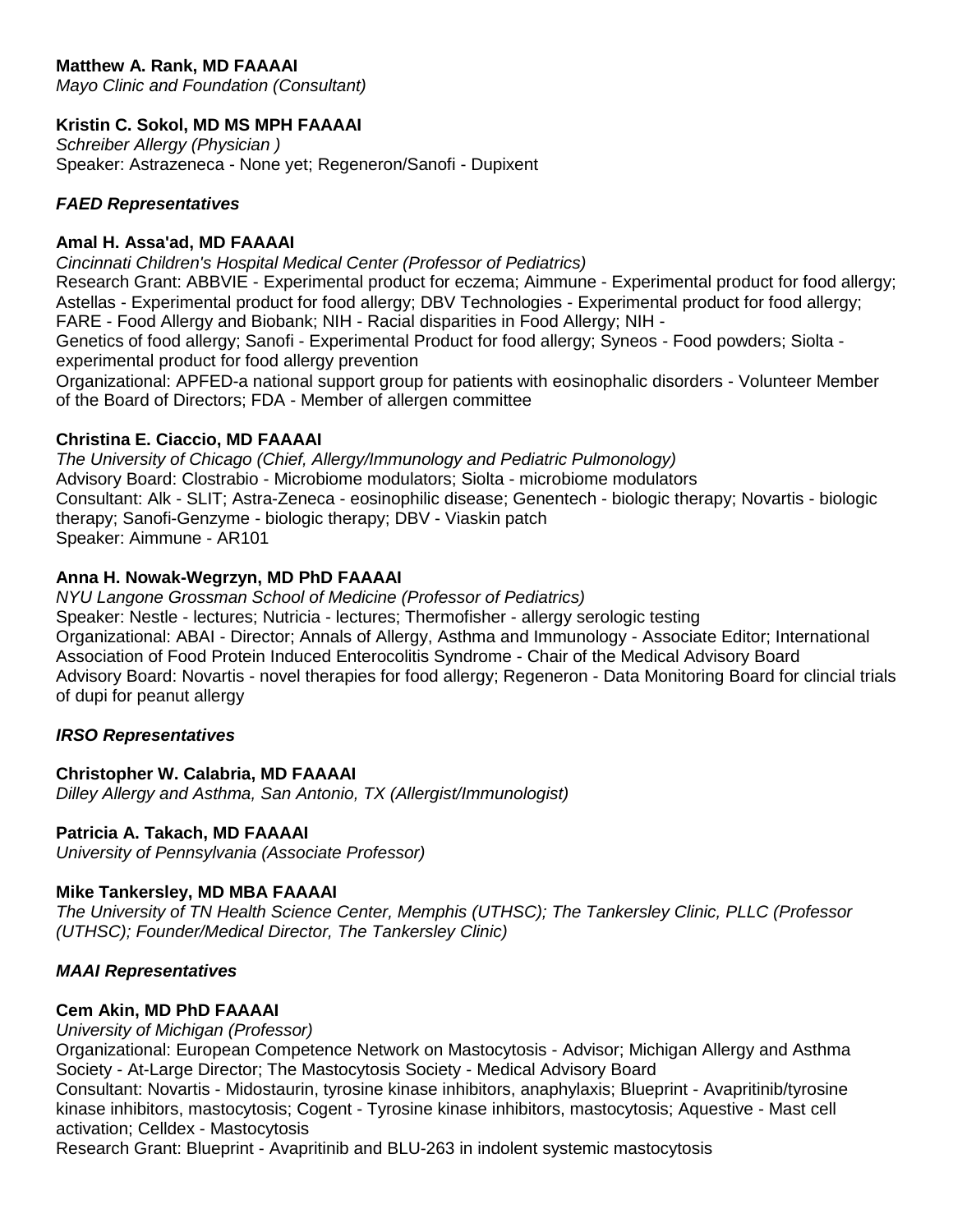## **Angela Haczku, MD PhD FAAAAI**

*University of California, Davis, School of Medicine (Professor of Medicine; Director, UC Davis Lung Center; Associate Dean for Research)* Organizational: IAAI - Associate Editor; UC Davis - Associate Dean for Research Research Grant: Pfizer - Clinical trial co-PI; NIH - Asthma treatment with LGM2605; TRDRP - Innate lymphoid cells and COPD pathomechanism Advisory Board: Karger - Associate Editor for International Archives of Allergy and Immunology; NIH - Grant reviewer

#### **Roma Sehmi, PhD FAAAAI**

*McMaster University, Department of Medicine (Professor)*

#### *Basic Science Workgroup Members*

#### **Taylor Alan Doherty, MD FAAAAI**

*UC San Diego (Associate Professor)* Speaker: Regeneron/Sanofi - Seminar speaker - Innate lymphoid cells in type 2 inflammation Research Grant: NIH/NIAID - Regulation of ILC2s; Veterans Affairs - Innate lymphoid cell plasticity; Equillium, Inc - CD6 Therapeutic - Asthma (role of CD6 in airway inflammation mechanisms)

#### **Magdalena M. Gorska, MD PhD FAAAAI**

*National Jewish Health (Associate professor)* Research Grant: NIH - publications

#### **Mitchell H. Grayson, MD FAAAAI**

*Nationwide Children's Hospital - The Ohio State University (Professor and Chief, Division of Allergy and Immunology, Department of Pediatrics)*

Stocks: Invirsa - Stock options

Organizational: AAFA - Board of Directors; AAI - Abstract Programming Chair; ACAAI - Editor-in-chief of the Annals of Allergy, Asthma, and Immunology; ALA - Scientific Advisory Committee / Scientific and Medical Editorial Review Panel; FDA - SGE for PADAC

Advisory Board: AbbVie - Mock FDA Advisory Board - IBD drug; American Board of Allergy and Immunology - Allergy and Immunology Boards; GlaxoSmithKline - COVID-19 advisory board; Merck - Mock FDA Advisory Board - panel discussion on RSV

#### **Christina L. Nance, PhD MA**

#### **Stokes Peebles Jr., MD FAAAAI**

*Vanderbilt Univ School Of Medicine (Professor of Medicine)*

#### *Clinical Science Workgroup Member*

#### **Michelle L. Hernandez, MD FAAAAI**

*UNC Chapel Hill (Professor of Pediatrics)* Consultant: Guidepoint - asthma therapies Advisory Board: VitalFlo, Inc - free consultation

#### **David A. Khan, MD FAAAAI**

*University of Texas Southwestern Medical Center (Professor of Medicine)* Organizational: ACAAI - Chair, Literature Review; TAAIS - Chair, Meetings Committee Honorarium/Gift: UptoDate - Urticaria Research Grant: NIH - Drug Allergy, Vaccines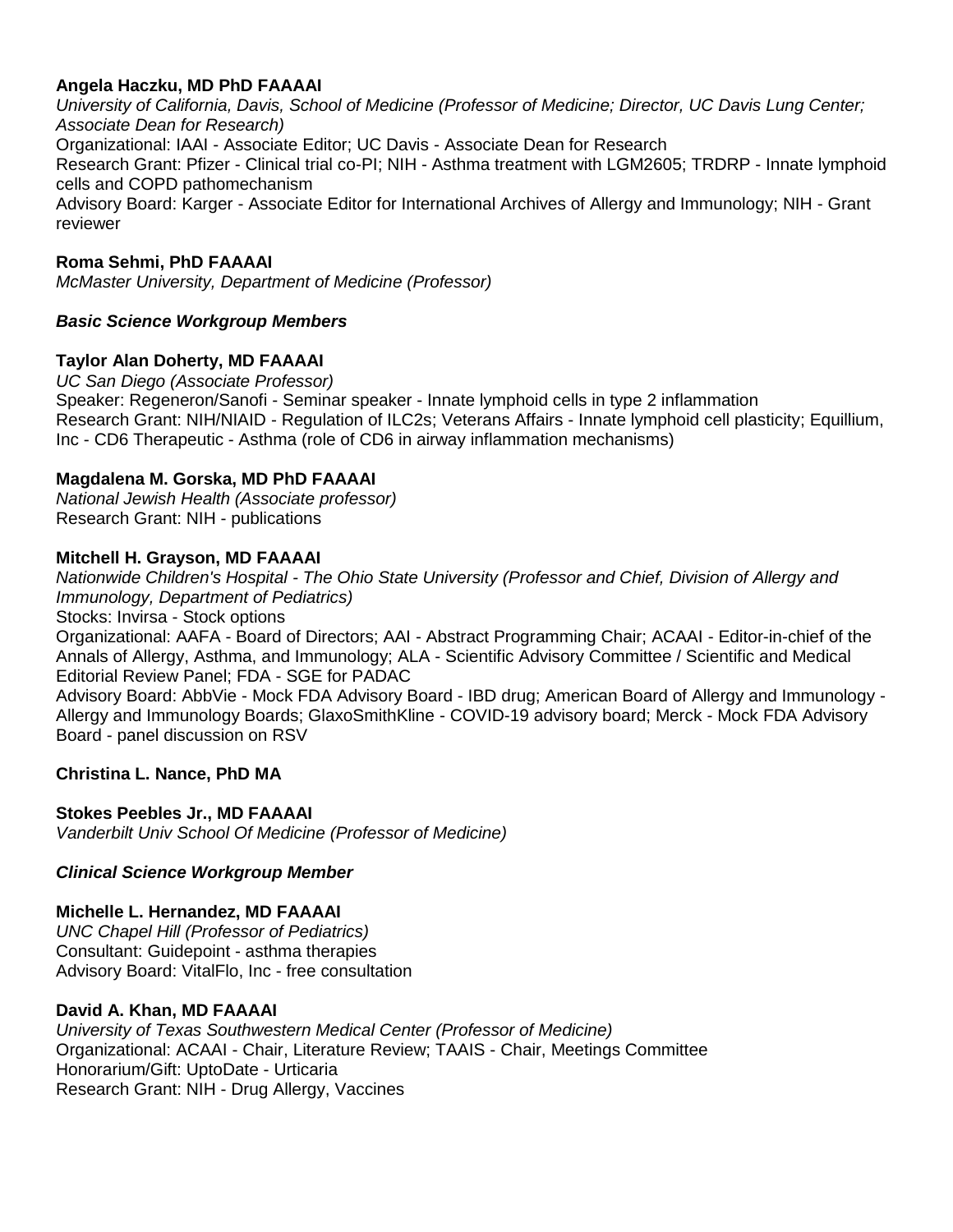## **Andrew H. Liu, MD FAAAAI**

*University of Colorado Denver (Professor)*

Advisory Board: NIH NIEHS. Chairman of NIEHS Scientific Advisory Board - No honorarium, income or assets for this work

Research Grant: Avillion, Inc. - FDA Clinical Trial. No salary support. Paid to my institution: Children's Hospital Colorado; ResMed - Pilot study. No salary support. Paid to my institution: Children's Hospital Colorado; NIH - Paid to my institution: University of Colorado

Consultant: Avillion, Inc. - Clinical trial development. Paid to my institution: University of Colorado; LabCorp - Test interpretation. Paid to my institution: University of Colorado; Phadia ThermoFisher - Paid to my institution: University of Colorado; Revenio - Clinical trial development. Paid to my institution: University of Colorado

# **Giselle S. Mosnaim, MD MS FAAAAI**

*NorthShore University HealthSystem (Attending Physician)*

Research Grant: Alk Abello - asthma; Astra Zeneca - asthma; Genentech - asthma; Sanofi Regeneron asthma; Teva - asthma; GlaxoSmithKiine - asthma; Propeller Health - asthma; Novartis - chronic urticaria Organizational: American Board of Allergy and Immunology - Serve on the Board of Directors and as Co-Chair of the CAP Committee

# **Stanley J. Szefler, MD FAAAAI**

*University of Colorado School of Medicine (Professor of Pediatrics; Head, Pediatric Asthma Research)* Advisory Board: Astra Zeneca - Immunomodulator therapy - multiple products; GlaxoSmithKline - Immunomodulator therapy; Regeneron - Immunomodulator therapy; Sanofi - Immunization study Research Grant: NIH NHLBI - PrecISE Research Grant; NIH NHLBI - DECIPHeR Research Grant; Propeller Health - Electronic Medication Monitoring

Organizational: AAAAI - Fellow; American Academy of Pediatrics - Fellow; American Thoracic Society - Member; Colorado Allergy and Asthma Society - Member; Society Pediatric Research - Member

# **Paul V. Williams, MD FAAAAI**

*Northwest Asthma and Allergy Center (Physician Emeritus)* Organizational: ACAAI - Fellow; American Academy of Pediatrics - Member, Section on Allergy & Immunology, Liaison from AAAAI; Washington State Society of Allergy, Asthma & Immunology - Past President

# *NAIA Representatives*

# **Neema Izadi, MD MS**

*Children's Hospital Los Angeles (Assistant Professor, Allergy & Immunology)* Research Grant: TEVA pharmaceuticals - Partial funding for research grant on Albuterol Digihaler (TEVA)

# **Whitney Stevens, MD PhD FAAAAI**

*Northwestern University Feinberg School of Medicine (Assistant Professor)* Advisory Board: Bristol Myers Squibb - Cendakimab as a potential treatment in Chronic Rhinosinusitis with Nasal Polyps (CRSwNP); Genetech - Role of IgE in type 2 inflammation; GlaxoSmithKline - ASPIRE Real World Evidence Committee

Consultant: GlaxoSmithKline - Educational Case Discussion (Non-CME Lecture) at the 2021 Virtual AAAAI Meeting on the Pathophysiology of CRS/CRSwNP

# **Continuing Certification and Professional Education Committee**

*Chair*

# **Gloria E. Akan, MD**

*John Hopkins Regional Physicians, ENTAA Care (Physician)* Organizational: AAAAI, CME/MOC Committee - Past Chair; AAAAI, Committee for the Underserved - Member; AAAAI, Health Informatics, Technology and Education - Member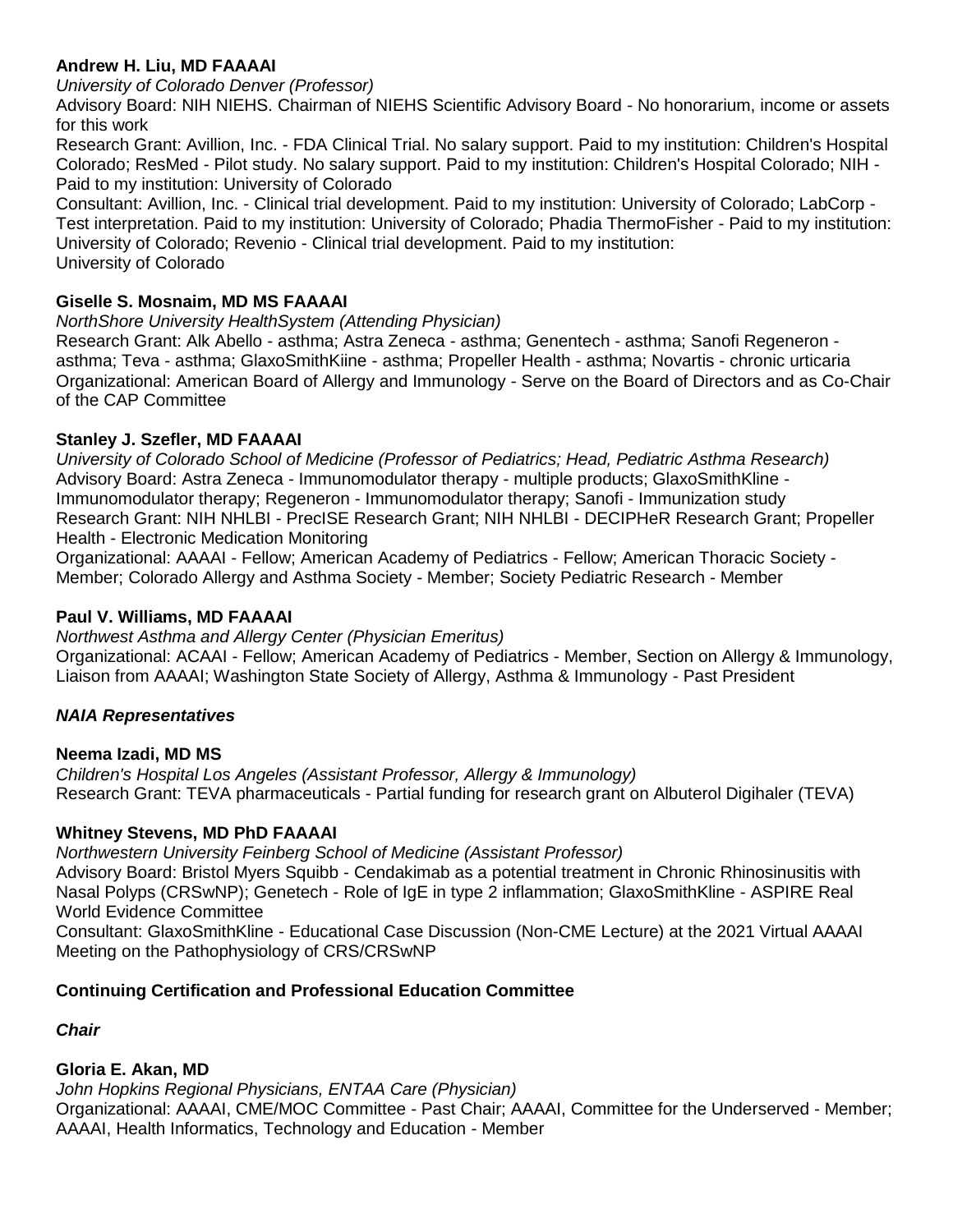#### *Vice Chair*

## **Kevin W. Parks, MD FAAAAI**

*Allergy and Asthma Center of Southern Oregon, P. C. and Velocity Clinical Research (Medical Director, Allergy and Asthma Center of Southern Oregon)*

### *Members*

## **Stuart L. Abramson, MD PhD AE-C FAAAAI**

*Shannon Medical Center (Director, Allergy and Immunology Clinical Services)* Speaker: AstraZeneca - Disease state talk on asthma and the role of TSLP

## **Anne E. Borgmeyer, DNP RN CPNP AE-C**

*St. Louis Children's Hospital (Pediatric Nurse Practitioner)* Organizational: Asthma & Allergy Foundation of America - St. Louis Chapter - Program Committee

### **Becky Buelow, MD MS FAAAAI**

*Medical College of Wisconsin (Associate Professor of Pediatrics - Asthma, Allergy and Immunology)*

### **Jeanne E. Conner, NP**

*Medical College of WI (Nurse Practitioner)*

### **Robert N. Corriel, MD FAAAAI**

*Lake Success Allergy & Clinical Immunology, Division of ProHealth Care Assoc, LLP (Partner)*

### **Maria Crain, RN MA CPNP**

*University of Texas Southwestern Medical Center (Pediatric Nurse Practitioner)* Organizational: ACAAI - Allied health member/faculty speaker

# **Karen L. Gregory, DNP APRN-BC RRT AE-C**

*Oklahoma Allergy and Asthma Clinic/ Georgetown University School of Nursing & Health Studies (Pulmonary Disease Management Specialist /Advanced Practice Nurse DNP/ Assistant Professor)*

#### **Samuel Gubernick, DO FAAAAI**

*Family Allergy, Asthma and Immunology Associates (physician owner)* Organizational: AAAAI - Past Chairman CME/MOC committee, Fellow; AAAAI - Ends February 2022 Governor RSLAAIS Region 3; ACAAI - Fellow; American Academy of Pediatrics - Fellow; Florida Allergy, Asthma and Immunology Society - President; Florida Allergy, Asthma and Immunology Society - Past President, Chair Practice Standards committee; Pinellas County Osteopathic Medical Society - Past President, member Board of Directors

# **Brian T. Kelly, MD FAAAAI**

*Midwest Allergy and Asthma (Physician)* Organizational: ACAAI - Annual Meeting Program Committee Chair

#### **Edwin H. Kim, MD FAAAAI**

*University of North Carolina School of Medicine (Associate Professor)* Research Grant: FARE - PI of UNC FARE center of excellence; FARE - PI for peanut sublingual immunotherapy clinical trial; Immune Tolerance Network - Protocol chair for peanut oral immunotherapy clinical trial in development; NIH-NCCIH - Peanut sublingual immunotherapy research; NIH-NIAID - PI of UNC site within Consortium for Food Allergy Research (CoFAR)

Consultant: AllerGenis - Consultant for development of novel food allergy diagnostic testing assay; Belhaven Biopharma - Consultant for development of novel epinephrine delivery system; Duke Clinical Research Institute - Consultant for food allergy treatment perspectives decision making tool;

Nutricia - Key opinion leader advising on milk allergy treatment approaches; Duke Clinical Research Institute - Key opinion leader advising CRO on food allergy therapeutic trial recruitment strategies; Genentech -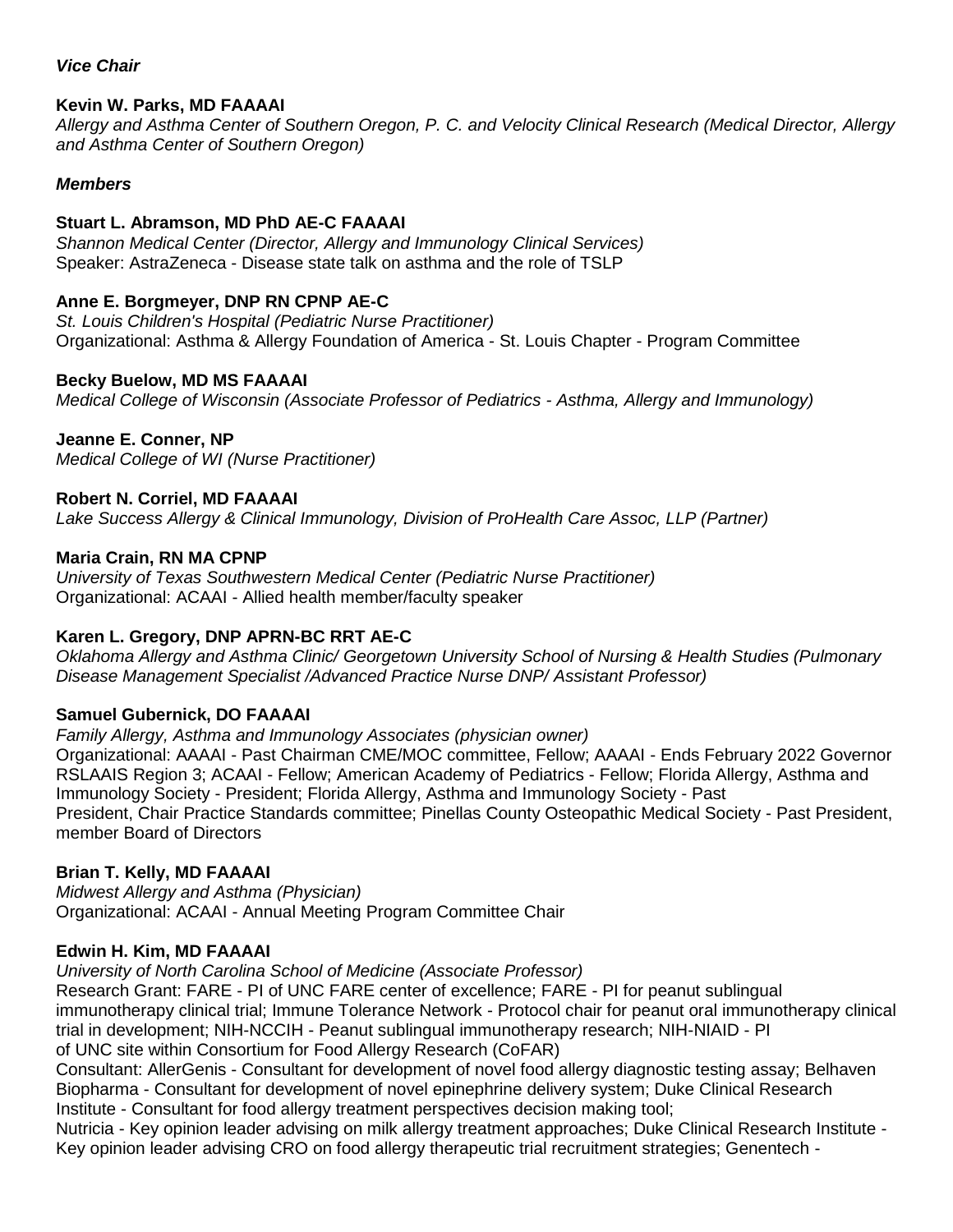Consultant for development of novel biologic therapy for food allergy

Advisory Board: DBV technologies - Advisory board member for peanut allergy therapy developent; Kenota Health - Advisory board member for development of novel food allergy diagnostic testing device; Ukko, Inc - Advisory board member for novel food allergy therapeutic clinical trial design; ALK - Advisory board member for development of novel peanut allergy therapeutic

#### **Bruce J. Lanser, MD MPH FAAAAI**

*National Jewish Health (Assistant Professor of Pediatrics)* Speaker: Aimmune - peanut oral immunotherapy Organizational: ACAAI - program director's assemnGME committee member; Annals Allergy - editorial board member; Colorado Allergy and Asthma Society - Executive Board Chair Advisory Board: Aimmune - Peanut oral immunotherapy; Allergenis - Food allergy diagnostics Research Grant: Aimmune - Peanut oral immunotherapy; DBV - Peanut epicutaneous immunotherapy; NIH/NIAID CoFAR - Consortium for Food Allergy Research; Regeneron - Dupilumab adjunct to peanut OIT

#### **Thomas P. Miller, MD FAAAAI**

*Allergy Associates of Western Michigan PC (allergist)*

#### **Lois A. Nelson, MD FAAAAI**

*self-employed (private practice in allergy/asthma/(clinical) immunology , but academically active) (Prof., Ped./Med. a sthma/allergy/clinical immunology(volunteer faculty))*

#### **Todd Edward Rambasek, MD FAAAAI**

*Northern Ohio Medical Specialists (allergist)* Speaker: Astra Zeneca - Tezepelumab

#### **Anne F. Russell, MS BSN RN AE-C**

*Spring Arbor University (Nursing Faculty - Global Program)* Organizational: Journal of Food Allergy - Member, Editorial Board

#### **Brian C. Schroer, MD FAAAAI**

*Akron Children's Hospital (Division Director Allergy and Immunology)* Consultant: Sanofi - Discussion of Th2 inflammation in asthma.; Ready Set Food - Consulting on trial design for this early introduction product.

#### **Kristin C. Sokol, MD MS MPH FAAAAI**

*Schreiber Allergy (Physician )* Speaker: Astrazeneca - None yet; Regeneron/Sanofi - Dupixent

#### **Pamela H. Steele, MSN CPNP AE-C**

*UNC Healthcare (Nurse Practitioner)*

#### **Kasey R. Strothman, MD FAAAAI**

*Nationwide Children's Hospital (Assistant Professor)*

#### **Kara J. Wada, MD**

*Ohio State University (Clinical Assistant Professor)*

*Faculty*

**Rob C. Aalberse, PhD FAAAAI** *Sanquin (retired) (Senior scientist (retired))*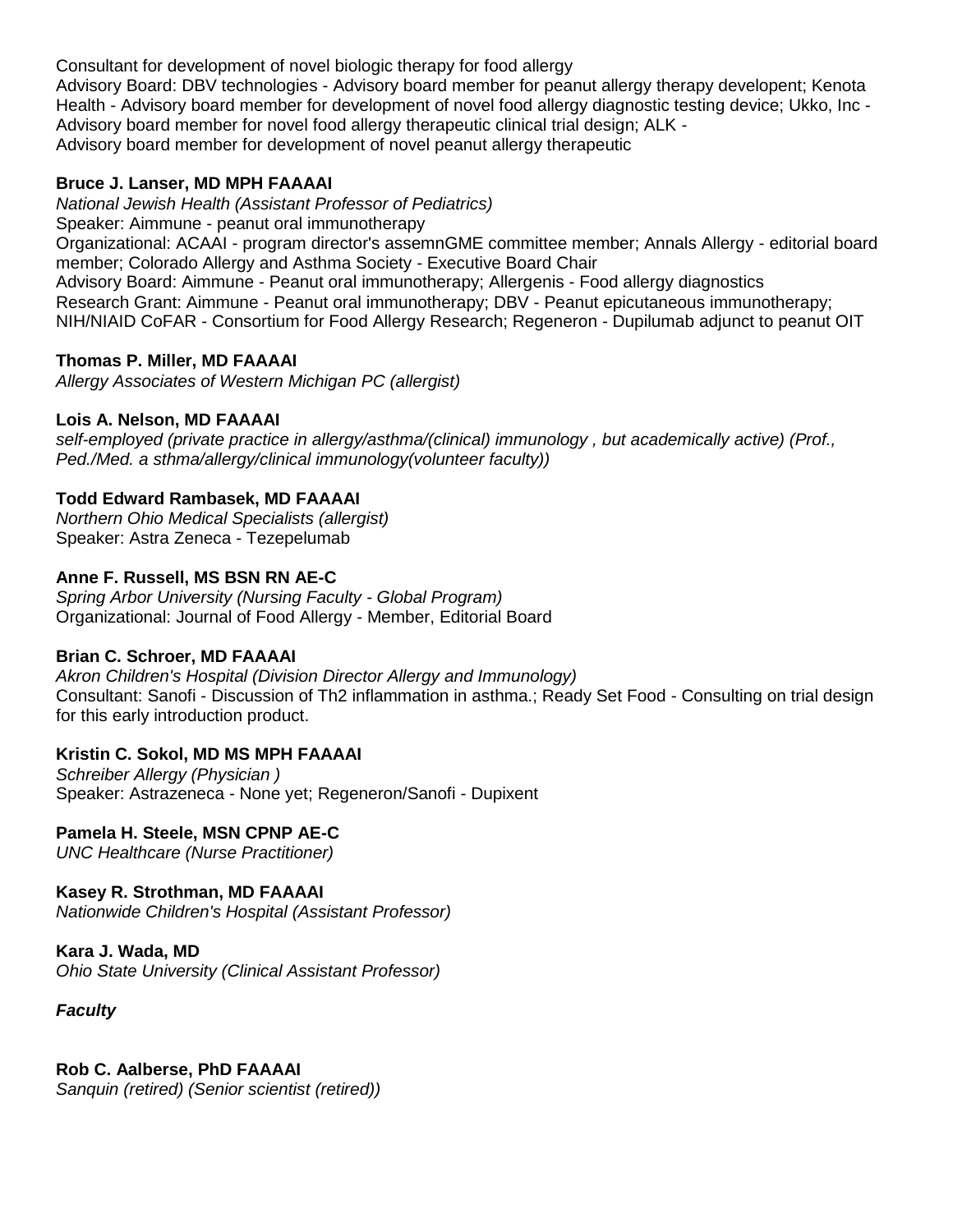## **Roshini S. Abraham, PhD D(ABMLI) FAAAAI**

*Nationwide Children's Hospital, Columbus, OH & The Ohio State University College of Medicine (Professor of Clinical Pathology, Assoc. Chief, Academic Affairs, Director, Diagnostic Immunology)* Advisory Board: Enzyvant - Member of one-time advisory board

Honorarium/Gift: Beckman Coulter - Honorarium for a single webinar; ClinGen - Co-Chair, Gene Curation Expert Panel; Springer Publisher - Associate Editor, JOCI

Organizational: ClinGen Immunology CDWG - Co-chair, Exec Ctte, and Co-Chair, Humoral Defects GCEP; Clinical and Laboratory Standards Institute - Chair, Document Development Ctte; Clinical Immunology Society - Past President; College of American Pathology - Diagnostic Immunology/ Flow Cytometry Ctte member; Journal of Clinical Immunology - Associate Editor

### **Seema Sharma Aceves, MD PhD FAAAAI**

*University of California, San Diego ( Professor, Pediatrics, Medicine)* Advisory Board: Takeda - Dupilumab Research Grant: NIH - Research grant U54; NIH - Research Grant R01, NIDDK; NIH - Research Grant R01 NIAID; NIH - K24 NIAID; NIH - R21 NIAIAD Speaker: MedScape/WebMD - CME education series Organizational: American Partnership for Eosinophilic Disorders - Medical advisory board member

### **Steven J. Ackerman, PhD**

*University of Illinois at Chicago (Professor of Biochemistry and Molecular Genetics, and Medicine)* Consultant: EnteroTrack, LLC - Commercialization of the Esophageal String Test (EST) in EoE Research Grant: FDA; R01 Grant - PI, Validation of the 1-hour Esophageal String Test (EST) in EoE Organizational: American Partnership for Eosinophilic Diseases (APFED) - Member of the APFED Medical Advisory Panel

### **Karla E. Adams, MD**

*US Air Force (Allergist )*

# **Ioana O. Agache, MD PhD**

*Transylvania University Brasov Romania (Professor)*

#### **Juan Aguilera, MD, PhD**

*Stanford University*

**Xingbin Ai** *Massachusetts General Hospital (Associate Professor of Pediatrics)*

#### **Gloria E. Akan, MD**

*John Hopkins Regional Physicians, ENTAA Care (Physician)* Organizational: AAAAI, CME/MOC Committee - Past Chair; AAAAI, Committee for the Underserved - Member; AAAAI, Health Informatics, Technology and Education - Member

#### **Ayobami Akenroye, MD MPH**

*Brigham & Women's Hospital (Associate Physician, Division of Allergy and Clinical Immunology)* Research Grant: NIH - PI

#### **Cem Akin, MD PhD FAAAAI**

*University of Michigan (Professor)*

Consultant: Novartis - Midostaurin, tyrosine kinase inhibitors, anaphylaxis; Blueprint - Avapritinib/tyrosine kinase inhibitors, mastocytosis; Cogent - Tyrosine kinase inhibitors, mastocytosis; Aquestive - Mast cell activation; Celldex - Mastocytosis

Research Grant: Blueprint - Avapritinib and BLU-263 in indolent systemic mastocytosis Organizational: European Competence Network on Mastocytosis - Advisor; Michigan Allergy and Asthma Society - At-Large Director; The Mastocytosis Society - Medical Advisory Board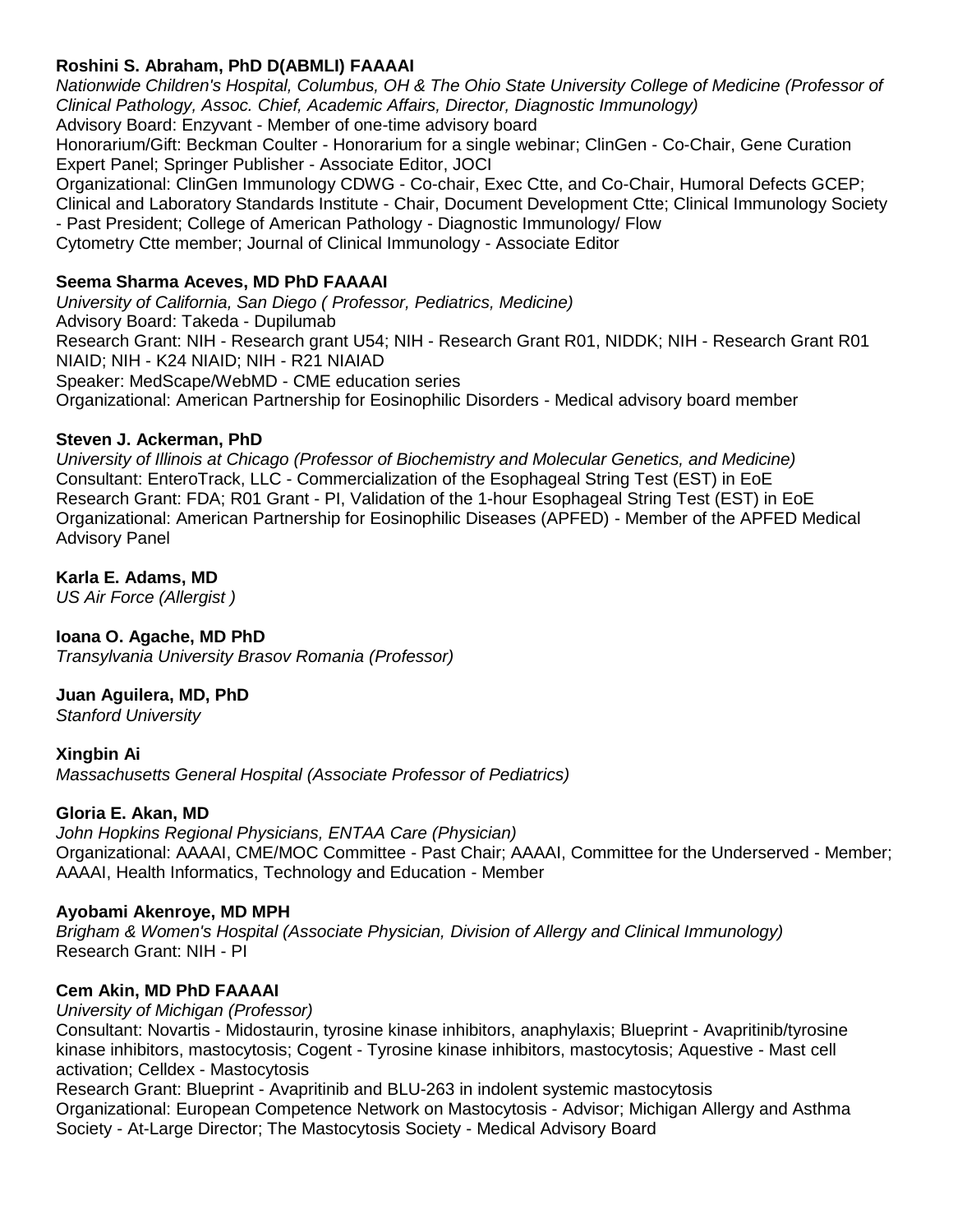### **Praveen Akuthota, MD**

*University of California, San Diego (Associate Professor of Medicine)*

Honorarium/Gift: MJH LifeSciences (CME) - Asthma; PRIME (CME) - Asthma; Projects in Knowledge (CME) - EGPA; AKH (CME) - EGPA; Peerview (CME) - EGPA; Rockpointe (CME) - EGPA; Vindico (CME) - EGPA Organizational: American Thoracic Society - AII Assembly Program Committee Member; CHES T Journal - Assistant Associate Editor, Asthma; International Eosinophil Society - Board of Directors Advisory Board: AstraZeneca - Eosinophilic Diseases consulting/advisory boards (paid to institution);; GlaxoSmithKline - Asthma biologics

Research Grant: AstraZeneca - participation as site PI in clinical trials for EGPA and HES; GlaxoSmithKline participation as site PI in clinical trial for HES; Regeneron - participation as site PI in clinical trial for ABPA; NIH - NHLBI PrecISE Network UG1 (MPI); American Partnership for Eosinophilic Disorders

- HOPE Pilot Award to examine role of Eosinophil-derived QSOX1 on airway mucous

# **Hydar Ali, PhD**

*University of Pennsylvania (Professor)*

### **Christopher D.C. Allen, PhD**

*University of California, San Francisco (Associate Professor)*

Research Grant: NIH NIAID - Principal Investigator on R01, 20% salary support; NIH NIAID - Principal Investigator on R21 grant, 15% salary support; The Pew Charitable Trusts - Pew Biomedical Scholars Program Advisory Board: Walking Fish Therapeutics - Scientific Advisory Board Member

#### **Nouf Alsaati, MBBS MMSc**

*Children's National Medical Center (Pl-1)*

#### **Matthew C. Altman, MD**

*University of Washington (Assistant Professor)* Research Grant: NIH - Immune Tolerance Network Grant; AAAAI - Faculty Development Award; NIH - Inner City Asthma Consortium Grant; NIH - Childhood Asthma Clinical Research Network Advisory Board: Sanofi/Regeneron - Asthma therapeutics

#### **Kristin Alvarez, PharmD**

*Parkland Health and Hospital System (Associate Director of Pharmacy - Clinical Advancement/Best Practices)*

# **Aikaterini Anagnostou, MD MSc PhD FAAAAI**

*Baylor College of Medicine ( Professor)* Honorarium/Gift: Honorarium for manuscript preparation and publication (FARE, Ocean publications) - Manuscripts on food allergy and food Immunotherapy Research Grant: Aimmune - Peanut Oral immunotherapy phase III clinical trials Organizational: ACAAI - Vice Chair for Food Allergy Committee; BSACI - Advisory Role for the SOCC **Committee** 

# **William C. Anderson, III, MD FAAAAI**

*University of Colorado School of Medicine/Children's Hospital Colorado (Associate Professor)* Consultant: Regeneron - Dupilumab Organizational: Aspen Allergy Conference - Steering committee member (volunteer)

#### **Sara Anvari, MD MSc FAAAAI**

*Baylor College of Medicine/Texas Children's Hospital (Assistant Professor of Pediatrics)*

# **Andrea J. Apter, MD MA MSc FAAAAI**

*University of Pennsylvania (Emerita) (Emerita Professor of Medicine)*

Organizational: ACGME Allergy & Immunology Residency Review Committee - Committee member; American College of Asthma Allergy & Immunology - Fellow; American College of Physicians - Fellow; American Medical Association - member; American Thoracic Society - Behavioral Science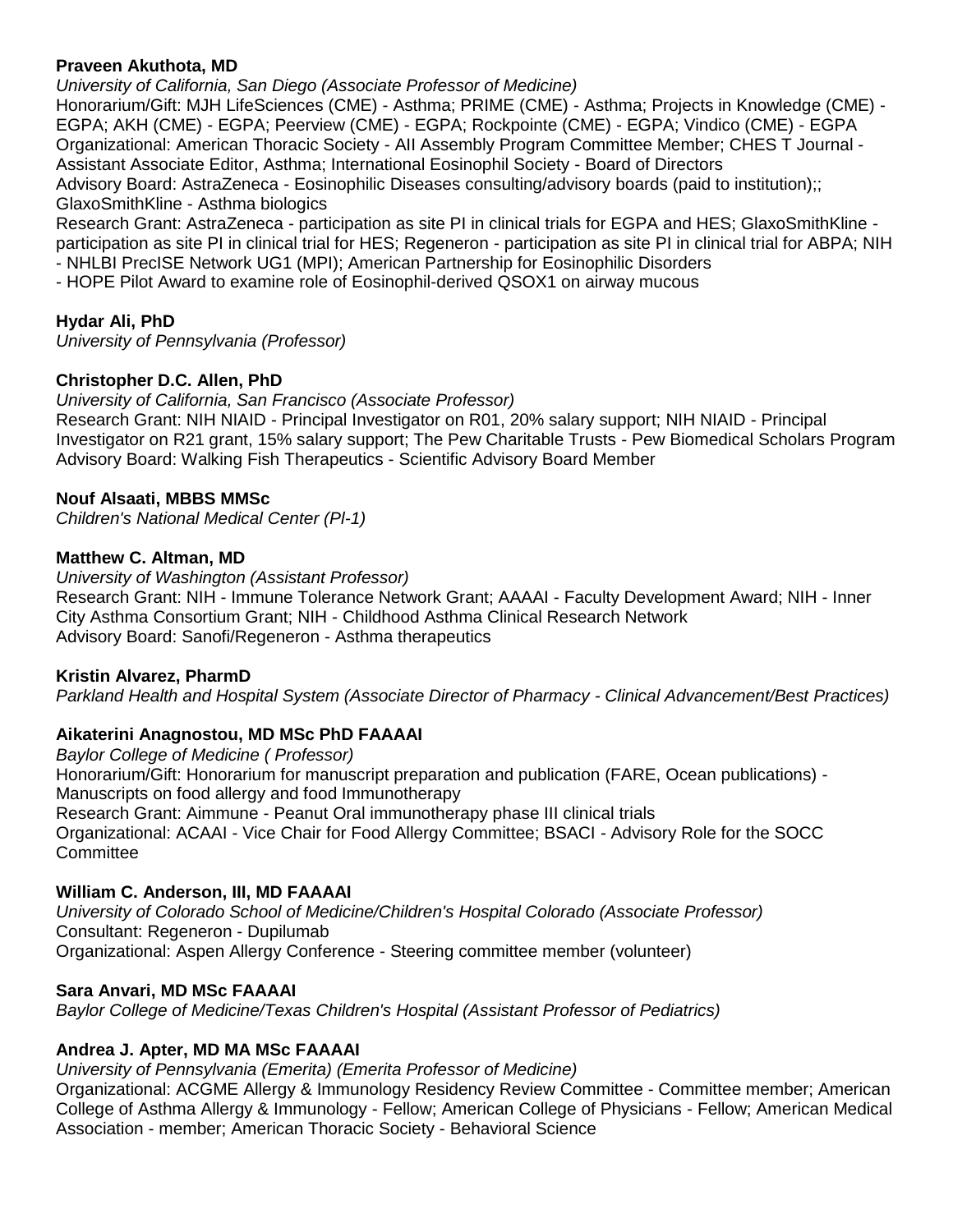Assembly program committee; Associate Editor - Journal of Allergy & Clinical Immunology; Consultant - UPTODATE

## **Marcella R. Aquino, MD FAAAAI**

*Hasbro Children's Hospital (Attending, Division of Allergy & Immunology, Associate Professor of Pediatrics)* Research Grant: ACAAI Foundation Grant - Health care disparity research on eczema and asthma; Children's Miracle Network Grant - Health Care Disparity Research on Eczema

Organizational: ACAAI - Board of Regents Member-November 2021, Dermatological Allergy Committee Member/Advisor, Webiste committee; New England Society of Allergy - Member

### **Barbara K. Ariue, MD FAAAAI**

*Loma Linda University Medical Center (Faculty Attending Physician)*

### **Danielle E. Arnold, MD**

*National Institutes of Health (Assistant Research Physician)*

#### **Amal H. Assa'ad, MD FAAAAI**

*Cincinnati Children's Hospital Medical Center (Professor of Pediatrics)*

Research Grant: ABBVIE - Experimental product for eczema; Aimmune - Experimental product for food allergy; Astellas - Experimental product for food allergy; DBV Technologies - Experimental product for food allergy; FARE - Food Allergy and Biobank; NIH - Racial disparities in Food Allergy; NIH -

Genetics of food allergy; Sanofi - Experimental Product for food allergy; Syneos - Food powders; Siolta experimental product for food allergy prevention

Organizational: APFED-a national support group for patients with eosinophalic disorders - Volunteer Member of the Board of Directors; FDA - Member of allergen committee

#### **Fred Dan Atkins, MD FAAAAI**

*Children's Hospital Colorado (Allergy and Immunology Section Member)* Advisory Board: DBV Technologies - DSMB for MILES Study Organizational: APFED - Medical Advisory Board; Chicago Feeding Group - Lecture; CURED - Medical Advisory Board; FARE - Lecture; Talk Tools - Lecture

#### **Antoine Azar, MD FAAAAI**

*Johns Hopkins School of Medicine (Assistant Professor)* Advisory Board: CSL Behring - Immunodeficiency disorders; Genzyme - Asthma phenotypes Consultant: ArgenX - Immune effects of FcRn antagonists Research Grant: X4 pharmaceuticals - Mavorixafor for WHIM syndrome; Grifols - Antibody deficiency in patients with vasculitis. No specific products involved.

#### **Leonard B. Bacharier, MD FAAAAI**

*Vanderbilt University Medical Center (Professor of Pediatrics)*

Organizational: AAAAI - Fellow, Associate Editor of JACI; AAAAI - AMPC Chair; ABAI - Director, Chair; GINA - Science committee

Research Grant: NIH - Multiple NIH research grants - indirect salary paid to my institution

Consultant: DBV Technologies - DSMB for Peanut Epicutaneous Immunotherapy; Vertex - DSMB for CF modulators; Kinaset - Consultant in asthma drug development

Speaker: GlaxoSmithKline - Nucala; Novartis - Xolair; AstraZeneca - Asthma therapies, Data Safety Monitoring Board; Regeneron - Dupixent; Sanofi - Asthma therapies/Dupixent

Advisory Board: Regeneron - Strategies to interrupt the atopic march, asthma therapeutics

#### **Claus Bachert, MD PhD**

*Ghent University (Professor, Chief of Clinics)* Advisory Board: ALK - AIT; AstraZeneca - Biologic; GSK - Biologic; Novartis - Biologic; Stallergens - AIT; Galenus Health - Biologics; Sanofi - Dupilumab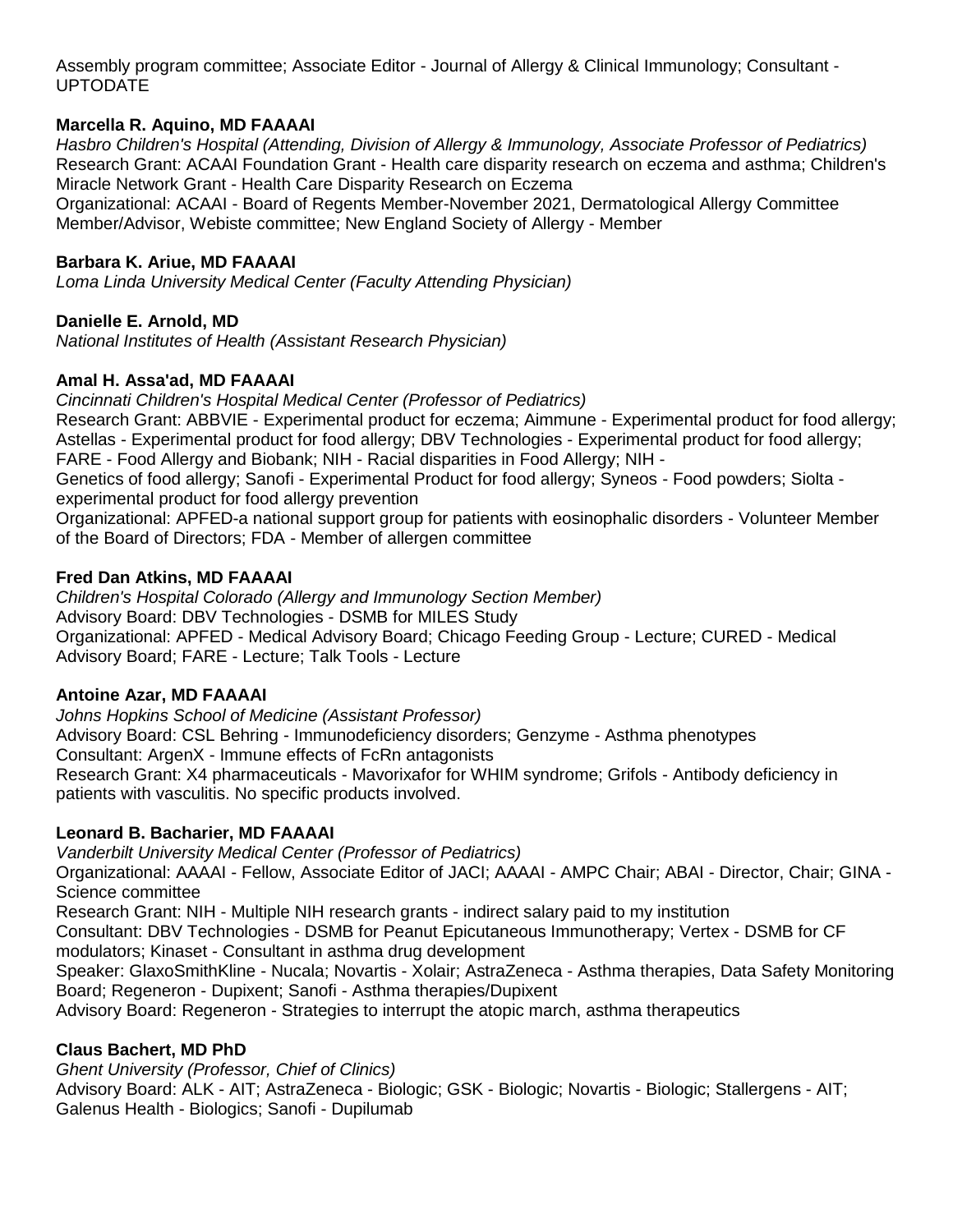# **Junqin Bai, PhD**

*Northwestern University (Postdoctoral research fellow)*

### **Puneet Bajaj, MD**

*Geisinger Health System (Staff Allergist and Immunologist)*

### **Sakina S. Bajowala, MD FAAAAI**

*Kaneland Allergy and Asthma Center (Physician/Owner, Medical Director)* Speaker: Novartis - Educational video on food allergy (non-branded) Consultant: Solid Starts - Infant/Toddler Feeding, Baby-Led Weaning Organizational: FPIES Foundation - Member, Medical Advisory Board; Kaneland Food Allergy Foundation - Executive Director; American College of Allergy. Asthma, and Immunology - Member, Technology and Telemedicine Taskforce

### **Zuhair K. Ballas, MD FAAAAI**

*University of Iowa Health Care (Professor of Medicine)* Organizational: immune deficiency foundation - medical advisory board; immune deficiency foundation consultant; UP-TO-DATE - author of three chapters; octapharma - clinical trial

#### **Mark Ballow, MD FAAAAI**

*USF School of Medicine (part time), self-employed (Core Faculty AI training program)* Organizational: Immune deficiency foundation - Medical Advisory Committee; Immune Deficiency Foundation consulting Medical Director Speaker: IDF and USIDNET - PIDD; IgNS - biologics immune deficiency; Grifols - Immunoglobulin products Honorarium/Gift: Haymarket medical Education - medical education Consultant: Risk management - legal immunoglobulin use; Up To Date - Clinical immunology; Immune Deficiency Fd - PIDD and insurance issues Advisory Board: Grifols - Immunoglobulin therapy; CSL behring - immunoglobulin products

#### **Sindhura Bandi, MD FAAAAI**

*Rush University Medical Center (Program Director, Associate Professor)*

#### **Aleena Banerji, MD FAAAAI**

*Massachusetts General Hospital (Associate Professor)* Research Grant: Biocryst - Angioedema; Takeda - Angioedema Advisory Board: Biocryst - Angioedema; CSL Behring - Angioedema; Kalvista - Angioedema; Pharvaris - Angioedema; Takeda - Angioedema

#### **Taylor A. Banks, MD**

*Naval Medical Center Portsmouth (Allergy-Immunology Staff Physician)*

# **Priya J. Bansal, MD FAAAAI**

*Asthma and Allergy Wellness Center (Allergist and Immunologist)*

Consultant: exhale - air quality device; gti energy - consultant

Organizational: ACAAI - house of delegates - state delegate- local; ACAAI - Practice Management Committee-Member; Illinois Society of Allergy, Asthma, and Immunology - Past President and CME Committee Advisory Board: pharming - Ruconest

Speaker: csl behring - HAE meds- Haegarda; alk - oadactra slide deck and speaker; ALK - ad board and consultant; Regeneron/Sanofi - speaker and received speaker training; takeda - takhzyro, firazyr, EOE drug; astra zeneca - fasenra and tespire- slide deck, speaker, speaker training; GSK - Speaker- Asthma

# **Tina M. Banzon, MD**

*Boston Children's Hospital (Clinical Fellow)*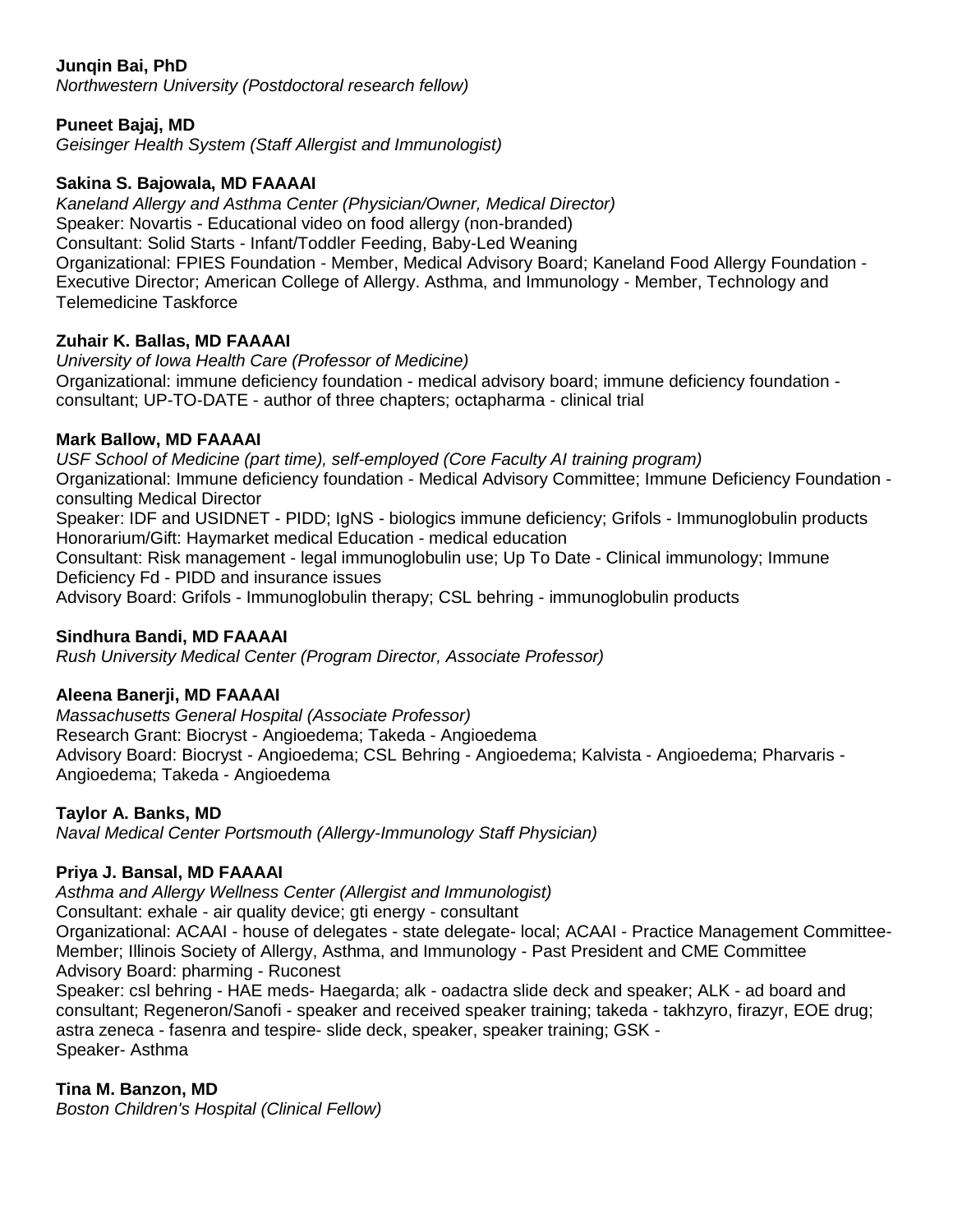### **Alan P. Baptist, MD MPH FAAAAI**

*University of Michigan, Division of Allergy (Program Director)* Research Grant: Astra Zeneca - Asthma; Biocryst - Angioedema; GSK - Asthma; Novartis - Asthma; Takeda - Angioedema; American Lung Association - Asthma; Novartis - Asthma Advisory Board: Novartis - Anti-IgE therapy Consultant: Astra Zeneca - Asthma

### **Sara Barmettler, MD**

*Massachusetts General Hospital (Attending Physician)*

### **Kathleen C. Barnes, PhD FAAAAI**

*University of Colorado Department of Medicine (Professor of Medicine & Epidemiology)*

### **Nora A. Barrett, MD FAAAAI**

*Brigham and Women's Hospital (Associate Professor in Medicine)* Research Grant: Department of Defense - Leukotriene E4 biology; NIH - U19 and R01 on pathobiology of T2 inflammation Consultant: Biohaven - asthma, CGRP antagonists; Regeneron - type 2 inflammation in fibrosis Organizational: American Lung Association - Grant Review

#### **Suzanne M. Barshow, MD**

*Duke University (Allergy and Immunology Fellow)*

### **Maureen Egan Bauer, MD FAAAAI**

*Children's Hospital of Colorado (Assistant Professor)*

#### **Joseph L. Baumert, PhD**

*University of Nebraska (Professor)* Organizational: Food Allergy Research & Resource Program - Director of the University of Nebraska's food allergy program

#### **Jeannie L. Bay, DO**

*Madigan Army Medical Center (Allergist)*

#### **Lisa A. Beck, MD FAAAAI**

*University of Rochester Medical Center ( Professor of Medicine and Dermatology)* Organizational: Society of Investigative Dermatology - President 2021-2022 Research Grant: Abbvie - Phase 2 AD trial; Leo pharma - Delgocitinib AD trial; Pfizer - AD trial; Regeneron - Dupilumab Phase 3 trials; DermTech - Clinical Trial on AD patients; Kiniksa - Clinical trial of a biologic for prurigo nodularis; Astra-Zeneca - AD clinical trial (Benralizumab); Sanofi - Clinical trial of dupilumab for Rx of Chronic urticaria Stocks: Medtronics - Inherited stock - not sure what the value is exactly Consultant: Benevolent AIBio - AD drug development; Incyte - AD drug development; Janssen - AD drug

development; Allakos - AD drug development; Novartis - AD drug development; Principia Biopharma - AD drug development; Rapt Therapeutics - AD drug development; Arena Pharmaceuticals, -

AD drug development; Galderma - AD Drug development; Abbvie - AD drug development; Astra-Zeneca - AD drug development; Eli Lilly - AD drug development; Leo Pharma - AD drug development; Pfizer - AD drug development; Regeneron - Dupilumab; Sanofi - AD drug development; Numab

therapeutics - AD Drug development; Ribon Therapeutics - AD Drug development; Stealth BioTherapeutics - AD Drug Development; Union Therapeutics - AD Drug Development; DermTech - Tape Strip device

#### **Netali Ben-Baruch Morgenstern, PhD**

*Cincinnati Children (Research Fellow)*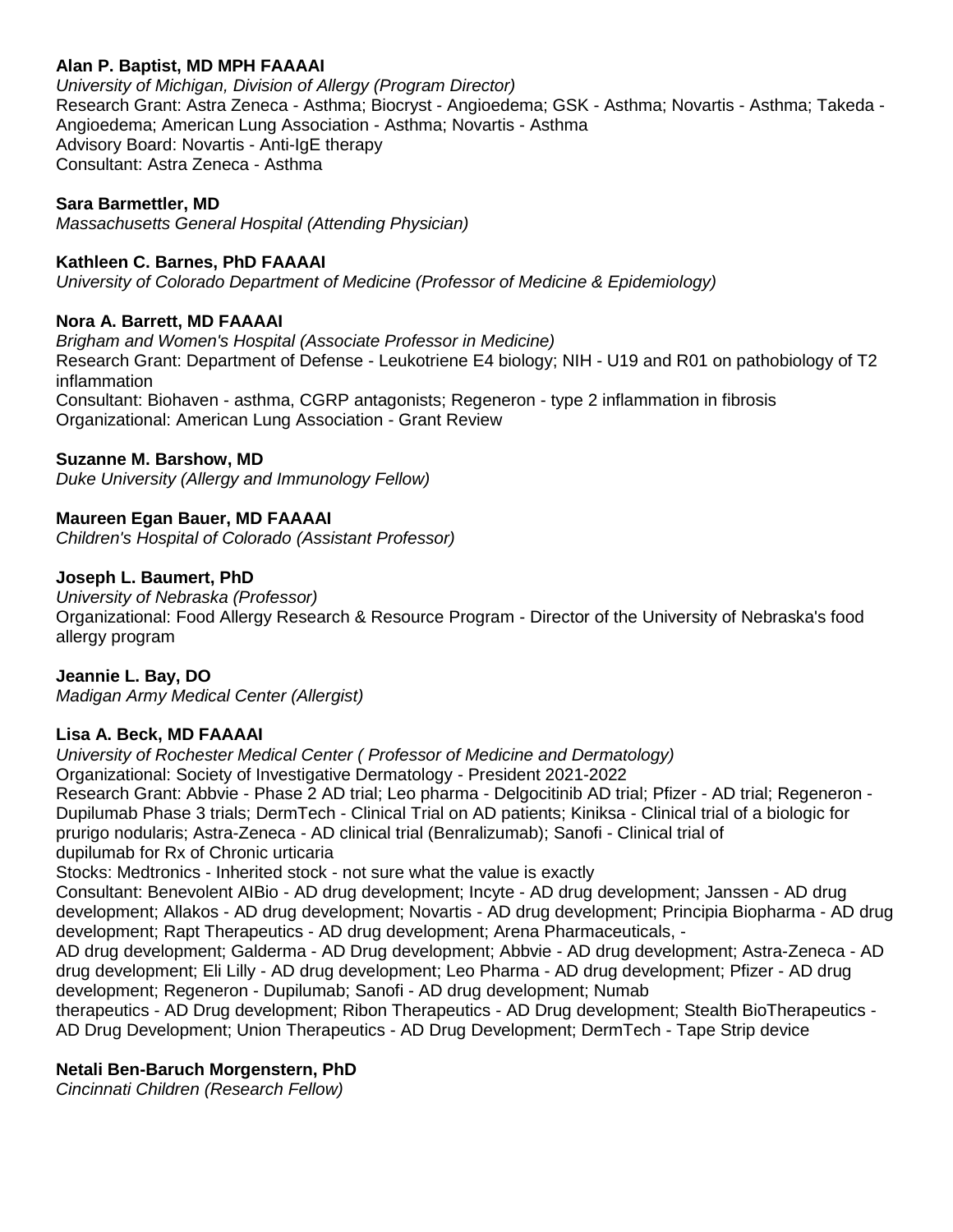# **Moshe Ben-Shoshan, MD FAAAAI**

*Montreal Children's Hospital (Associate Professor )* Speaker: Novartis - lectures on chronic urticaria; stallergenesgreer - gave lectures on immunotherapy

## **Cecilia Berin, PhD**

*Mount Sinai School of Medicine (Professor)*

## **Cheryl K. Bernstein, RN BSN CCRC**

*Bernstein Clinical Research Center, LLC (Director of Clinical Research)*

### **David I. Bernstein, MD FAAAAI**

*University of Cincinnati and Bernstein Allergy Group (Professor Emeritus of Medicine )* Advisory Board: Regeneron - allergic rhinitis Research Grant: ALK - Immunotherapy; Adare - Eosinophilic esophagitis; Astra Zeneca - COPD, asthma drugs; Avillion - asthma; Bellus - cough; Cheisi - COPD; Cipla - asthma; Glaxo - COPD drugs; Glenmark asthma; IQVIA - PI; Knopp - asthma; Leo - atopic dermatitis; Regeneron - allergic rhinitis; TEVA - asthma Organizational: AAAAI and ACAAI - Grant for conduct of Allergen Immunotherapy Safety Study

### **Jonathan A. Bernstein, MD FAAAAI**

*University of Cincinnati and Bernstein Allergy Group and Bernstein Clinical Research Center (Professor of Clinical Medicine)*

Consultant: Advanced Medical - case reviews; Best Doctor - case reviews; Guidepoint - Education; Imedics case reviews; Legal cases - case reviews; ALK - Allergic rhinitis (sub-PI); Allakos - CSU, EoE, Eosinophilic gastritis - PI; Astra Zeneca - Benralizumab (also speaker and PI) - promotional

speaking to conclude 3/2022; Biocryst - HAE (also PI and speaker) - promotional speaking to conclude 3/2022; Biomarin - HAE; Blueprint medicine - Mastocytosis (PI, consultant); Celldex - CSU (PI as well); CSL Behring - HAE (also speaker and PI) - promotional speaking to conclude 3/2022; IONIS -

HAE (consultant as well); Kalvista - HAE (PI as well); Merck - Chronic cough (also PI and speaker) promotional speaking to conclude 3/2022; Novartis - Genentech - Urticaria (also speaker and PI) - promotional speaking to conclude 3/2022; Optinose - nasal polyps (also speaker) - promotional

speaking to conclude 3/2022; Pharming - HAE (also speaker and PI) - promotional speaking to conclude 3/2022; Sanofi -Regeneron - Atopic dermatitis (also speaker and PI) - promotional speaking to conclude 3/2022; Shire/Takeda - HAE (also speaker and PI) - promotional speaking to conclude

3/2022; Allergy Therapeutics - AR (PI as well); Elsevier POC Allergy/Immunology update - section editor Speaker: GSK - promotional speaking to conclude 3/2022 - Asthma

Organizational: AAAAI - Fellow of AAAAI - on commitees; Secretary treasurer; past Vice Chair of AAAAI Foundation Council and current Foundation council member; ACAAI - Fellow of ACAAI - Chair of Asthma committee and Young Investigators Award committee; Allergists For Israel - Chairman; Allergy Asthma Proceedings - Editorial Board; Annals of Allergy Asthma and Immunology - Editorial Board; AOA Ohio chapter - Member; Cincinnati Allergy Society - member; HAEA organization - Medical Advisory Board; INTERASMA - Member of executive board; Mastocytosis Society - Scientific referral center; WAO - Board of directors

Research Grant: NIAID - A Double Blind, Randomized, Sham Controlled Trial to Investigate the Effect of the CREON2000A on Asthma Control in Children with Mild to Moderate Persistent Asthma NCT02715375

# **Jocelyn M. Biagini, PhD**

*Cincinnati Children's Hospital Medical Center (Associate Professor)*

# **Leonard Bielory, MD FAAAAI**

*STARx Allergy and Asthma Center (Director of Research and Development)*

Consultant: Eyevance - Ophthalmology

Speaker: Regeneron - Asthma

Organizational: AAAAI - Chair National Allergy Bureau; ACAAI - Ennvironmental Committee; ACAAI - Editorial Board Annals of Allergy, Asthma, Immunology; ACAAI - Medical Education; AFI - Vice President; State of New Jersey - New Jersey Dept Envionmental Protection Clean Air Council; WAO - Climate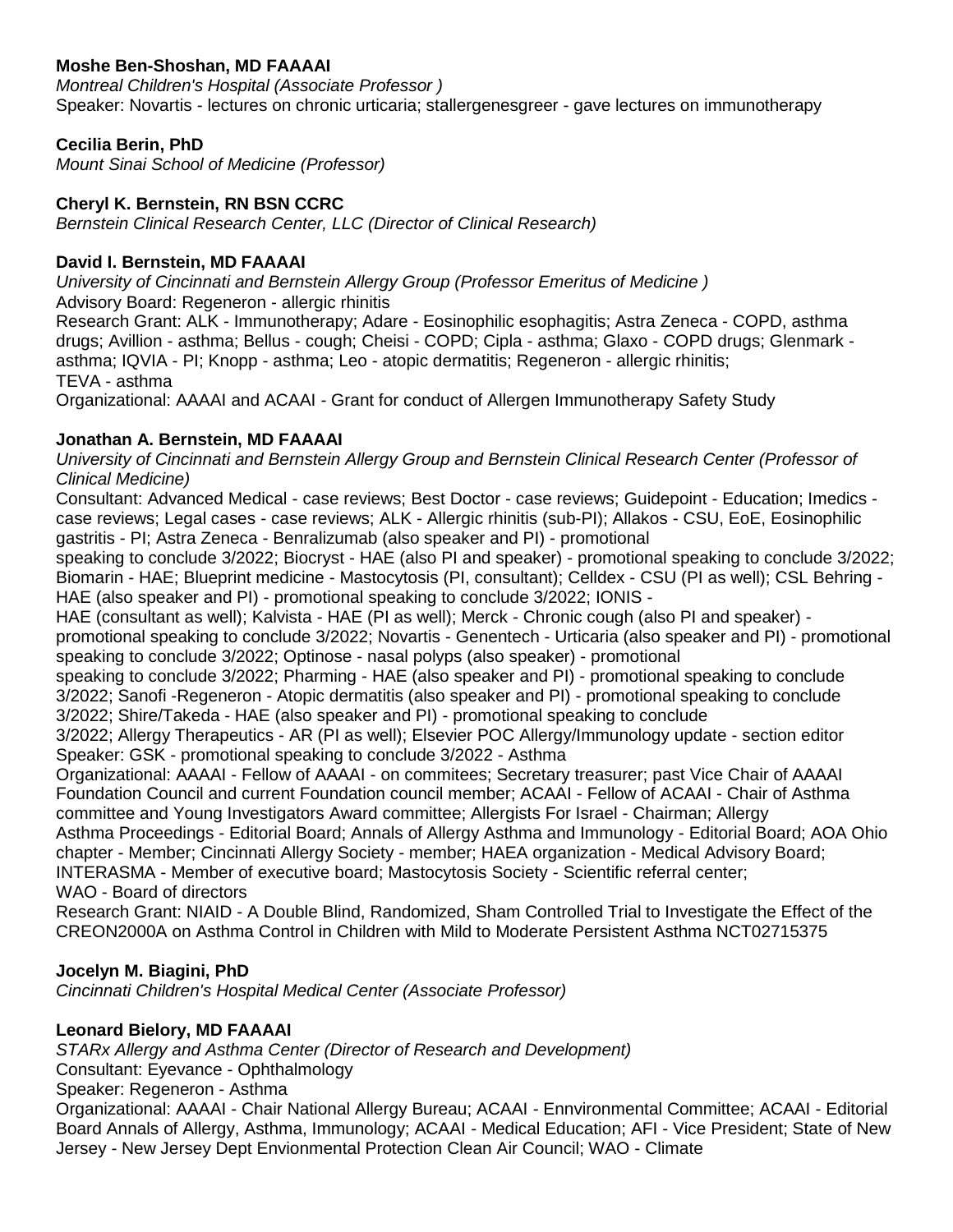# **Paul L. Bigliardi, MD**

*University of Minnesota, Dept of Dermatology (Head of Dermato-Allergy Division)*

# **Theresa A. Bingemann, MD FAAAAI**

*University of Rochester (Physician-Allergy and Immunology )*

Consultant: ALK - I have consulted in the area of education and allergen immunotherapy Organizational: international FPIES association - Medical Advisory Board member; AAAAI - Adverse reactions to food committee, Food allergies in schools workgroup Co-chair and Psychosocial aspects of food allergy

workgroup Co-chair; AAAAI - Anaphylaxis committee –Vice Chair; AAAAI - Health

Informatics Technology and Education Committee - member; AAAAI - Integrative Medicine committee member; Annals of Allergy, Asthma and Immunololgy - Editorial Board; Peds in Review - Editorial Board; ACAAI - dermatology and public relations committees; AAP - Section of Allergy and Immunology executive committee

# **J. Andrew Bird, MD FAAAAI**

*University of Texas Southwestern Medical Center (Associate Professor)*

Consultant: Before Brands - food allergy prevention; HAL-Allergy - peanut therapy Research Grant: Astellas - ARA-LAMP vax Phase 1 trial; FARE - SLIT; Aimmune Therapeutics - CODIT; DBV Technologies - EPIT clinical trials; Genentech - CoFAR OUtMATCH; NIH-NIAID - CoFAR OUtMATCH trial; Regeneron - Dupilumab clinical trials; Novartis - QGE031 clinical trial

Advisory Board: AllerGenis - food allergy diagnostics; Allergy Therapeutics, Ltd - advisory board (food allergy therapy); DBV Technologies - food allergy treatment; FARE - medical advisory board; Novartis - food allergy treatment; Prota Therapeutics - peanut therapy

Organizational: American Academy of Pediatrics - Section on Allergy and Immunology, Executive Committee Member; International FPIES Association - Medical Advisory Board Member

# **William R. Blouin, APRN**

*Allergy & Immunology Care Center of South Florida (APRN)* Organizational: Immune Deficiency Foundation - Outgoing chair of Nurse Advisory Committee Consultant: CSL Behring - Hizentra

# **Kimberly G. Blumenthal, MD MSc FAAAAI**

*Massachusetts General Hospital (Assistant Professor)*

Honorarium/Gift: UpToDate - Royalty, Author on drug allergy topics: (1)Penicillin-allergic patients: Use of cephalosporins, carbapenems, and monobactams and (2) Choice of antibiotics in penicillin-allergic hospitalized patients

Research Grant: NIH - Beta-Lactam Allergy, Sevee Cutaneous Drug Reactions, Vaccine Allergy

# **Bruce S. Bochner, MD FAAAAI**

*Northwestern University Feinberg School of Medicine (Professor of Medicine)*

Organizational: Collegium Internationale Allergologicum - President, unpaid; International Eosinophil Society - Past President, unpaid

Consultant: ALK-Abello - Consuting on BTK inhibitors; BluePrint Medicines - Mastocytosis; Stealth Biotherapeutics, Inc. - Consultant; GlaxoSmithkline - Eosinophil-associated diseases; Regeneron - Dupilumab pharmacology; Third Harmonic - Mast cell disorders; Acelyrin - Novel therapies for allergic diseases

Stocks: Allakos, Inc. - Shareholder

Research Grant: Acerta Pharma - Research grant; NIH - Research grants

Advisory Board: Ashfield Meetings & Events - Severe asthma ad board for Genzyme Corp; Allakos, Inc - Scientific advisory board

# **Mark Boguniewicz, MD FAAAAI**

*National Jewish Health (Professor)* Research Grant: Incyte - Jak inhibitor; Regeneron - dupilumab; NIH - salary support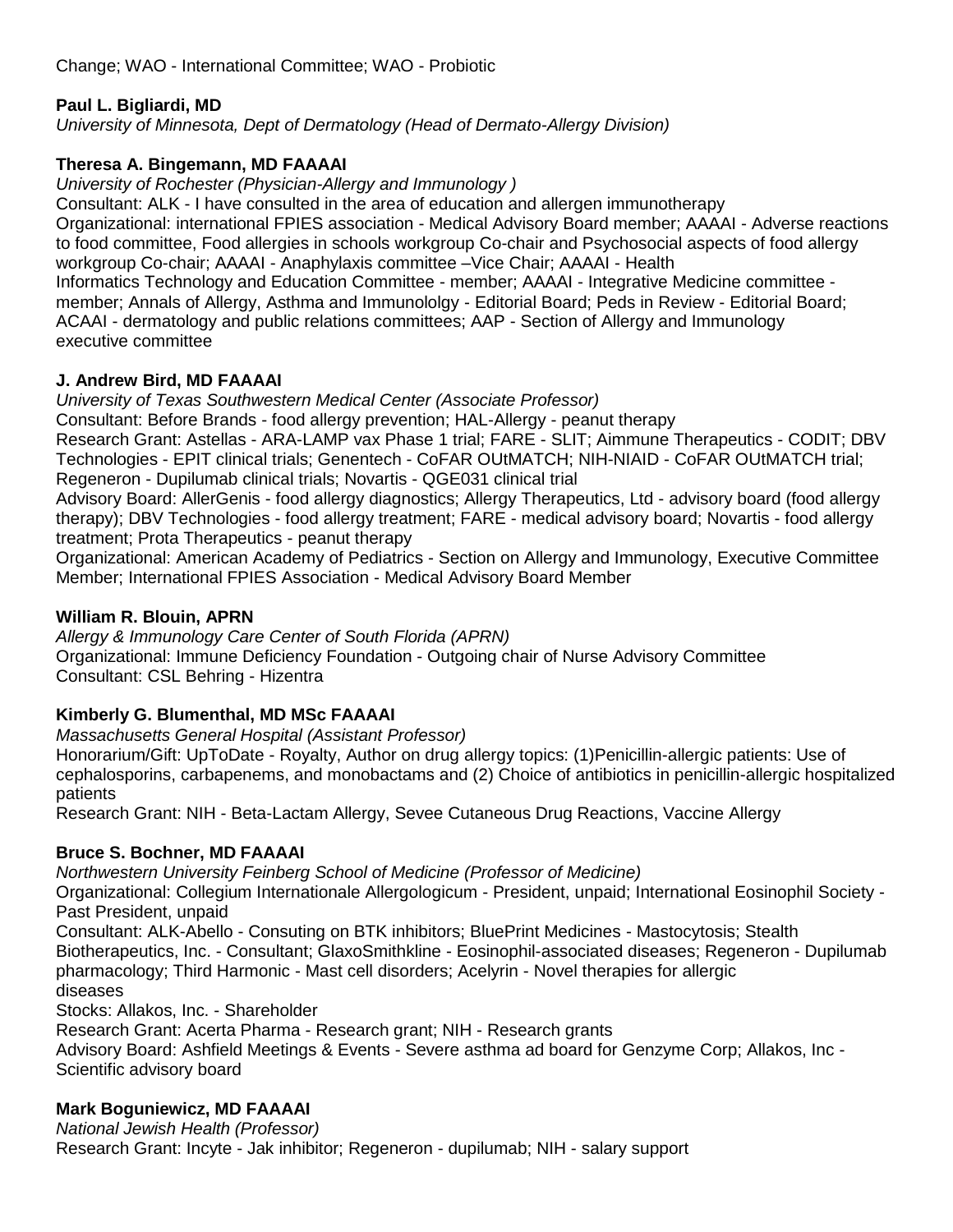Organizational: ACAAI - Member Advisory Board: Leo - Tralokinumab; Lilly - JAK inhibitors, lebrikizumab; Pfizer - JAK inhibitors; Regeneron dupilumab; Sanofi-Genzyme - dupilumab; Janssen - Bermekimab Consultant: Abbvie - JAK inhibitors

### **Paroma Bose, MD**

*Indiana University School of Medicine, Riley Hospital for Children (Assistant Professor of Clinical Pediatrics, Pediatric Gastroenterologist)*

### **John V. Bosso, MD FAAAAI**

*The University of Pennsylvania (Director, OTO-Allergy Clinic; Medical Director, Penn AERD Center)* Research Grant: Cumberland - Ifetroban Advisory Board: Astra-Zeneca - Fasenra; Genentech/Novartis - Xolair; Optinose - Xhance; Sanofi-Regeneron - Dupixent

### **Joshua A. Boyce, MD FAAAAI**

*Brigham and Women's Hospital (Albert L. Sheffer Prof of Medicine; Chief, Division of Allergy and Clinical Immunology)* Advisory Board: Sanofi-Aventis - Dupilumab; Siolta Therapeutics - STMC-103H; Third Harmonic Bio - Small molecule Kit inhibitor

### **Karen L. Braden, CPNP RN MS**

*University of Virginia Medical Center (Care Coordinator, Pediatric Allergy & Immunology )*

# **Kiera L. Brennan**

*Rutgers University- New Jersey Medical School (Student)*

### **Lori Broderick, MD PhD**

*University of California - San Diego (Physician)*

# **Robert Brooks, MD**

*United States Air Force (Fellow, Allergy and Immunology)*

# **Jordana F. Brown**

*Oregon Health and Science University (Medical Student)*

# **Kathleen M. Buchheit, MD FAAAAI**

*Brigham and Women's Hospital (Associate physician)* Speaker: GlaskoSmithKline - The role of IL-5 in nasal polyposis Research Grant: NIH/NIAID - The role of IL-5 and local antibody production in nasal polyposis Advisory Board: GlaskoSmithKline - Mepolizumab and nasal polyposis; Regeneron - Dupilumab for nasal polyps; Sanofi - Dupilumab for nasal polyps; AstraZeneca - Benralizumab for asthma, benralizumab fo nasal polyps, tezepelumab for asthma

#### **Don A. Bukstein, MD FAAAAI**

*recently left Dean Clinic starting own business and in private practice Allergy Asthma and Sinus (physcian)* Organizational: AAN-allergy asthma network - physician medical director-volunteer Speaker: Astra Zeneca,,Novartis,Genentech,Sanofi - Fasendra,Xolair,Dupixent; Regeneron - dupixent; astra Zeneca - Breztri

#### **Allison J. Burbank, MD**

*University of North Carolina, Chapel Hill (Assistant Professor)*

#### **Esteban Gonza Burchard, MD**

*University of California, San Francisco (Professor)*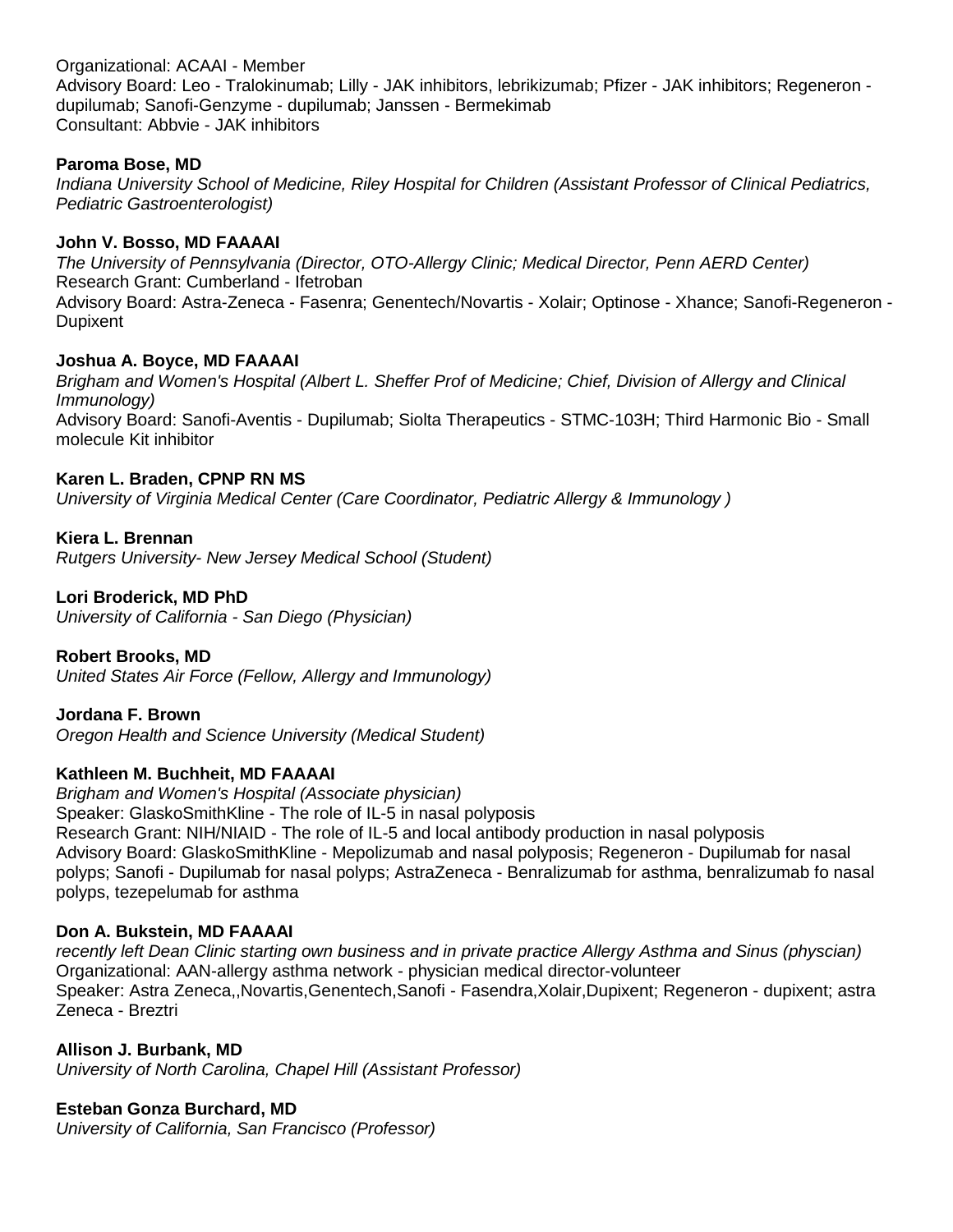# **Stefanie Busold**

*Amsterdam UMC (PhD Student)*

#### **Paula J. Busse, MD FAAAAI**

*Mount Sinai School of Medicine (Associate Professor)* Speaker: Medscape - HAE education Consultant: BioCryst - HAE; CSL Behring - HAE; CVS Health - HAE; GSK - Asthma; Regeneron - HAE; Takeda - HAE; Novartis - Angioedema Organizational: Hereditary Angioedema Association - Medical Advisor

#### **William W. Busse, MD FAAAAI**

*University of Wisconsin School of Medicine and Public Health (Emeritus Professor of Medicine)* Research Grant: NIH-NHLBI - Asthma; NIH-NIAID - Asthma

Consultant: Boston Scientific (Data Safety Monitoring Board) - Asthma; Genentech - Asthma; Gossamer Bio - Asthma; GlaxoSmithKline - Asthma; Novartis - Asthma; AstraZeneca - Asthma; Regeneron Pharmaceuticals, Inc. - Asthma; Sanofi - Asthma

#### **Manish Butte, MD PhD**

*UCLA (Professor and Division Chief)* Advisory Board: Alpine Immune Sciences - T cells, cancer immunotherapy; Chimera Bio - T cells; Horizon Pharma - IFN-g; ADMA - Immunoglobulin Organizational: Clinical Immunology Society - committees Research Grant: NIH - multiple NIH grants; Regeneron - research grant / investigator initiated clinical trial for dupilumab in disseminated coccidioidomycosis; Takeda - Research grant Speaker: Grifols - Speaker for immunoglobulin products; CSL - immunoglobulin product (Hizentra)

#### **Katherine N. Cahill, MD FAAAAI**

*Vanderbilt University Medical Center (Assistant Professor)* Research Grant: NIH - GLP-1R agonists Organizational: The Addis Clinic - Member, Board of Directors Consultant: Third Harmonic Bio - Asthma; Verantos - N/A; Ribon Therapeutics - Asthma therapeutics development Advisory Board: AztraZeneca - Tezepelumab; Blueprint Medicines - Asthma; Genentech - Omalizumab; GlaxoSmithKline - Mepolizumab; Sanofi - Dupilumab; Sanofi Pasteur - Tdap vaccine; Novartis - Omalizumab

#### **Christopher W. Calabria, MD FAAAAI**

*Dilley Allergy and Asthma, San Antonio, TX (Allergist/Immunologist)*

#### **Juan Carlos Cardet, MD**

*University of South Florida (Assistant Professor in Medicine)* Speaker: GSK - Gave educational lecture on asthma Advisory Board: AstraZeneca - worked on advisory board; Genentech - worked on advisory board Research Grant: NIAID - K23; ALA/AAAAI - Allergic respiratory disease award; ACAAI - Community research award

#### **Victoria Cardona, MD, PhD**

*Hospital Universitari Vall d'Hebron (Head of Section)* Research Grant: Phadia - In vitro diagnosis

**John C. Carlson, MD PhD** *Tulane University Medical Center (Assocaite Professor)*

#### **Chris Carlsten, MD**

*University of British Columbia (Professor)* Advisory Board: The Clean Breathing Institute (sponsored by GSK) - Advisory Board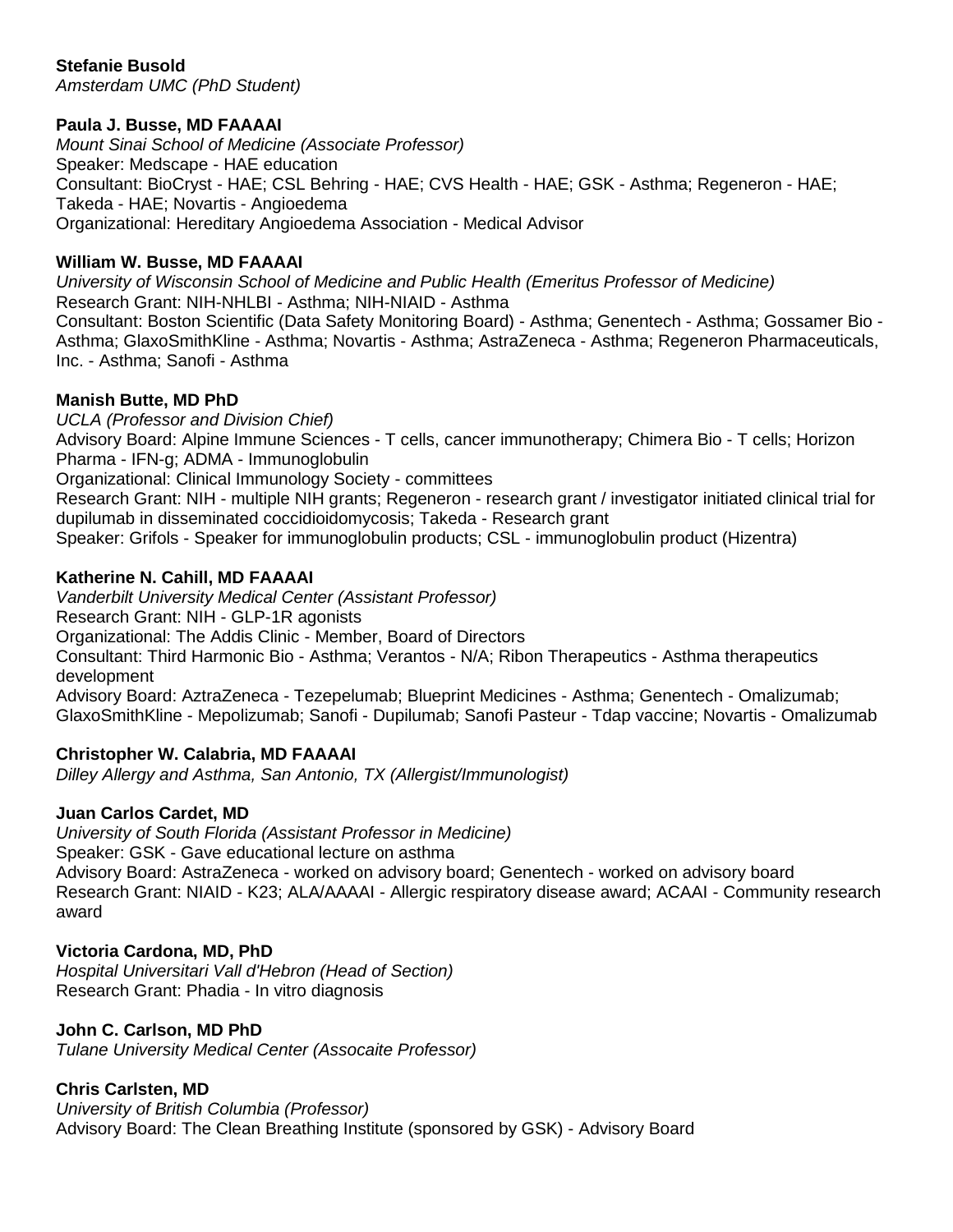#### **Melody C. Carter, MD FAAAAI**

# *National Institutes of Health/NIAID/LAD (Staff Clinician)*

Organizational: American College of Allergy, Asthma & Immunology - Author, Idiopathic Anaphylaxis Yardstick; European Competence Network on Mastocytosis - Speaker; Mastocytosis Society - Speaker; National Medical Association - Member, Allergy Committee; European Academy of Allergy and Clinical Immunology - Speaker

### **Thomas B. Casale, MD FAAAAI**

*University of South Florida Morsani College of Medicine (Professor of Medicine)* Consultant: AstraZenecca - Allergic and respiratory diseases Advisory Board: Amgen - Biologics; Genentech - Biologics; GSK - Biologics; Novartis - Biologics; Sanofi-Regeneron - Biologics; Siolta - Food allergy; Thermo Fischer - Allergy Diagnostics; ARS - IN epinephrine Speaker: Sanofi Regeneron - Asthma Pathogenesis; Genentech - Asthma Pathogenesis

### **Jean-Laurent Casanova, MD PhD**

*HHMI (Investigator)*

# **Mariana C. Castells, MD PhD FAAAAI**

*Brigham and Women's Hospital (Professor of Medicine)* Organizational: Annals of Allergy Asthma and Immunology - Editorial Board; NIH - Allergy Data and Safety Monitoring Board (DSMB)

#### **Mario Castro, MD MPH**

*University of Kansas School of Medicine (Professor of Medicine)*

Organizational: ALA - Chair Scientific Adv Comm; International Med Asst Foundation - Board member Research Grant: GSK - Asthma; Novartis - Biologic therapy; PCORI - asthma; ALA - asthma; Astra Zeneca - Clinical trials and research in asthma; NIH - Clinical trials and research in asthma; training grant; Sanofi-Aventis - Asthma; Shionogi - asthma; Pulmatrix - Asthma

Consultant: Genentech - Asthma; Novartis - asthma; Teva - Asthma; Sanofi-Aventis - asthma Speaker: Genentech - Mechanism of asthma; unbranded presentation; GSK - asthma; Regeneron - Asthma; Sanofi-Aventis - Asthma; Astra Zeneca - Fasenra; Teva - Cinqair

#### **Mary E. Cataletto, MD**

*Winthrop University Hospital (Physician); NYU Long Island School of Medicine (Pediatric Pulmonologist)*

# **Marie Cavuoto Petrizzo, MD MSEd FAAAAI**

*Donald and Barbara Zucker School of Medicine at Hofstra/Northwell (Assistant Dean of Medical Education, Co-Director Patient, Physician and Society)*

#### **Juan C. Celedon, MD FAAAAI**

*University of Pittsburgh School of Medicine (Niels K. Jerne Professor of Pediatrics; Division Chief, Pediatric Pulmonary Medicine)*

Research Grant: Merck Sharp and Dome - Investigator-Initiated Research Grant for Asmanex (no salary support or other financial compensation) for participants in an NIH-funded study; National Institutes of Health - Grants R01 HL117191, R01 MD011764, HL152475, and T32 HL129949 Organizational: American Thoracic Society - Immediate Past President

#### **Jeffrey Chambliss, MD**

*University of Texas Southwestern (Assistant Professor of Pediatrics and Internal Medicine)* Research Grant: NIH - Co-investigator in cockroach immunotherapy study involving german cockroach extract made by Stallergenes Greer (PI Rebecca Gruchalla)

# **Eugene H. Chang, MD**

*University of Arizona (Physician)* Research Grant: NIH - R01 award Organizational: American Rhinology society - Fellow member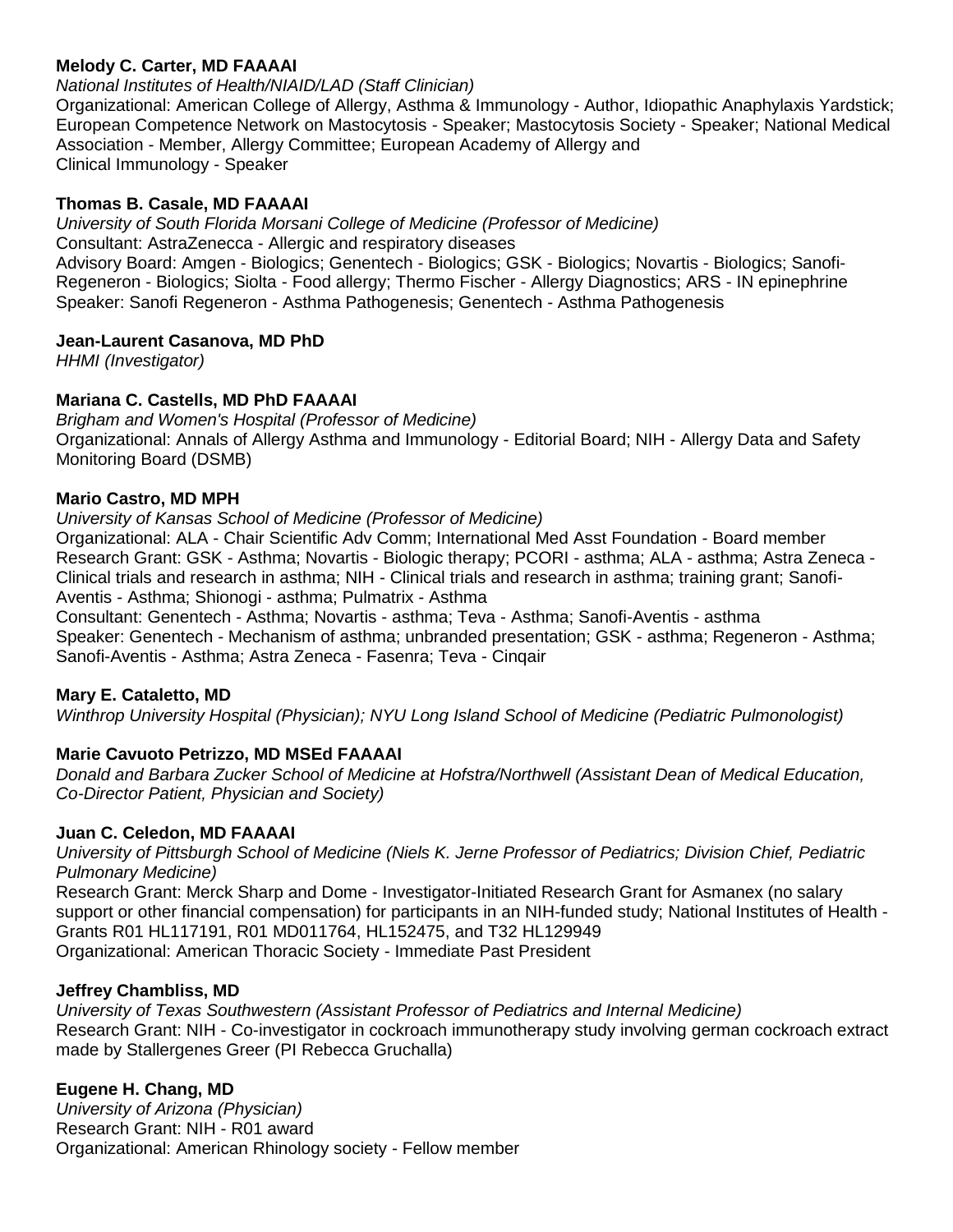### **Talal A. Chatila, MD MSc**

*Harvard Medical School; Boston Children's Hospital (Prof. Pediatrics)* Advisory Board: Pareto Bio, Inc - Therapeutic Microbiota; Alcea Tx - Biologics Research Grant: National Institutes of Health - Food Allergy

#### **Mirna Chehade, MD MPH FAAAAI**

*Mount Sinai School of Medicine (Associate Professor of Pediatrics and Medicine)* Consultant: Adare/Ellodi - eosinophilic gastrointestinal diseases; Allakos - eosinophilic gastrointestinal diseases; AstraZeneca - eosinophilic gastrointestinal diseases; Shire/Takeda - eosinophilic gastrointestinal diseases; Sanofi - eosinophilic gastrointestinal diseases; Bristol Myers Squibb eosinophilic gastrointestinal diseases; Regeneron - eosinophilic gastrointestinal diseases Organizational: APFED - unpaid member, Medical Advisory Panel; CURED - unpaid member, Medical

Advisory Panel

Research Grant: Regeneron - eosinophilic esophagitis; Allakos - eosinophilic gastrointestinal diseases; Shire/Takeda - eosinophilic esophagitis; AstraZeneca - eosinophilic esophagitis; Adare/Ellodi - eosinophilic esophagitis; Danone - eosinophilic esophagitis

#### **Yih-Chieh Chen, MD**

*Brigham and Women's Hospital (Fellow)*

#### **Dorothy S. Cheung, MD FAAAAI**

*Genentech (Senior Group Medical Director)* Stocks: Genentech-Roche - Employment

#### **Sergio E. Chiarella, MD**

*Mayo Clinic (Assistant Professor of Medicine)*

#### **Ivan Chinn, MD**

*Baylor College of Medicine (Assistant Professor)*

Organizational: ClinGen - Immunology Clinical Domain Working Group and SCID Expert Panel Co-Chair Advisory Board: Enzyvant - Thymic implantation

Consultant: ClinGen - Co-chair for working group and expert panel; Pharming - Genetic testing strategies Research Grant: National Institutes of Health - Curation of genetic defects causing combined immunodeficiency and infections in children

#### **R. Sharon Chinthrajah, MD FAAAAI**

*Stanford University (Director, Clinical Translational Research Unit, Associate Professor)* Advisory Board: Alladapt Therapeutics - Allergy; Novartis - Allergy; Genentech - Allergy; Sanofi - Allergy; Allergenis - Food Allergy; Nutricia - Food Allergy Research Grant: CoFAR - Food Allergy; DBV Technologies - Food Allergy; Aimmune - Allergy; NIAID - Food Allergy; Astellas - Allergy; Regeneron - Food Allergy; FARE - Food Allergy

#### **Bradley E. Chipps, MD FAAAAI**

*Capital Allergy and Respiratory Disease Center (President)*

Organizational: AstraZeneca - Consultant, Speakers Bureau; Genentech - Consultant, Speakers Bureau; GlaxoSmithKline - Consultant, Speakers Bureau; Novartis - Consultant, Speakers Bureau; Regeneron - Consultant, Speakers Bureau; Sanofi - Consultant, Speakers Bureau

#### **Asriani M. Chiu, MD FAAAAI**

*Medical College of Wisconsin (Professor of Pediatrics (Allergy and Immunology) and Medicine)* Organizational: ALA - volunteer consultant specialist for ALA

#### **Seong Ho Cho, MD FAAAAI**

*University of South Florida (Associate Professor)*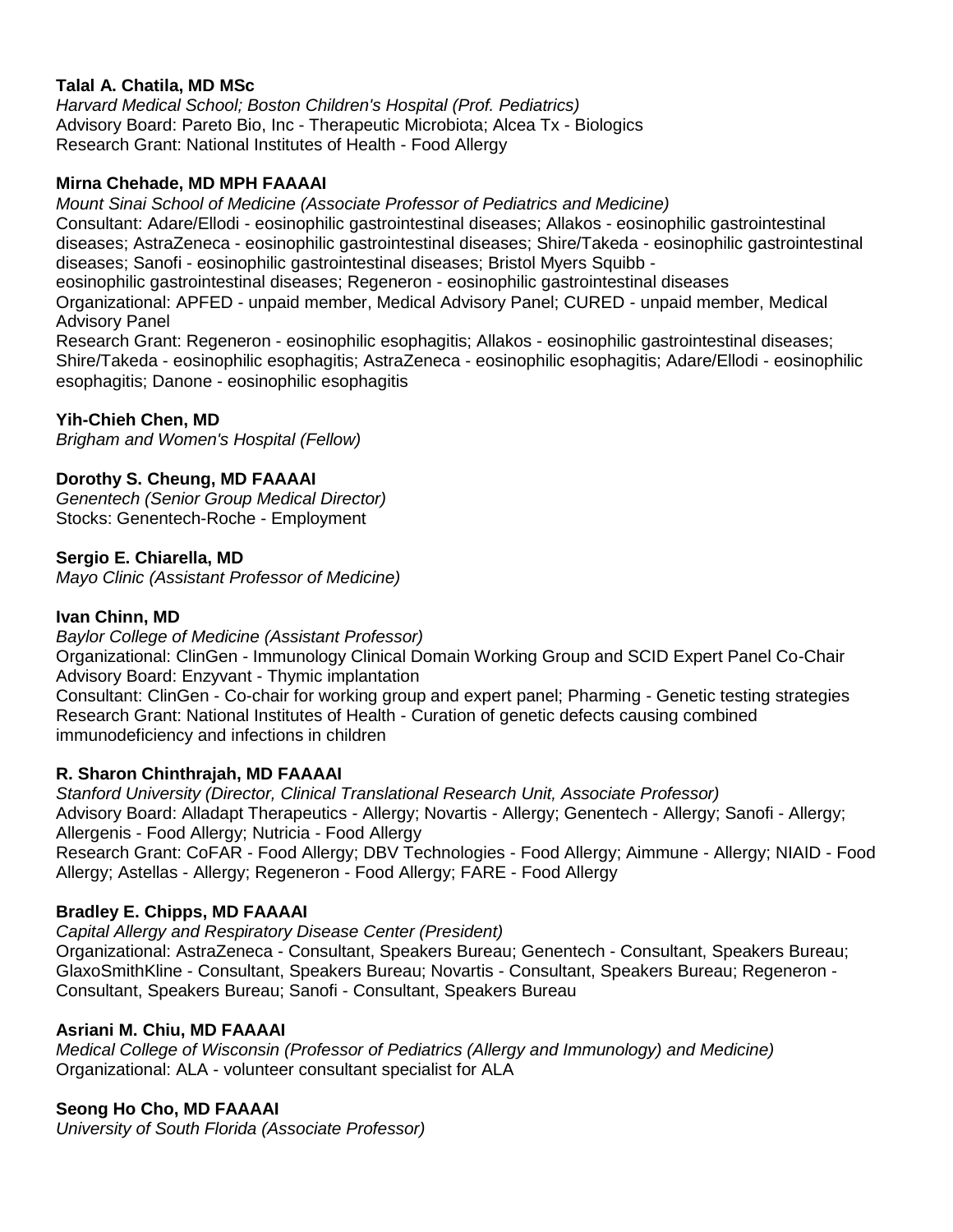# **Manu Chopra, MD, DNB, FCCP**

*Indian Army Medical Corps (Pulmonologist)*

### **Christina E. Ciaccio, MD FAAAAI**

*The University of Chicago (Chief, Allergy/Immunology and Pediatric Pulmonology)* Advisory Board: Clostrabio - Microbiome modulators; Siolta - microbiome modulators Speaker: Aimmune - AR101 Consultant: Alk - SLIT; Astra-Zeneca - eosinophilic disease; Genentech - biologic therapy; Novartis - biologic therapy; Sanofi-Genzyme - biologic therapy; DBV - Viaskin patch

## **Antonella Cianferoni, MD PhD FAAAAI**

*University of Pennsylvania (Associate Professor of Pediatrics)* Organizational: EAACI - volunteer in a Interest section Committe (Eosinophilic Esophagitis Committe; ifpies medical board

#### **Katherine E. Clarridge, MD MS**

*U.S. Food and Drug Administration, Division of Pulmonary, Allergy, and Critical Care (Medical Officer)*

### **Amaziah Coleman, MD**

*Kelly Government Solutions (National Institute of Allergy and Infectious Diseases) (Medical Officer)* Organizational: Food Allergy Research and Education (FARE) - Former FARE® Clinical Network Site PI, Former FARE® Registry Diversity Task Force Member

### **Margaret H. Collins, MD**

*Cincinnati Children's Hospital (Professor of Pathology)* Research Grant: NIH - CEGIR

#### **Scott P. Commins, MD PhD**

*University of North Carolina School of Medicine (Associate Professor of Medicine)* Organizational: Tick Borne Disease Working Group - special government employee Speaker: Genentech - speaker's bureau - omalizumab Research Grant: CDC - salary and laboratory support paid to institution; NIH / NIAID - salary and laboratory support paid to institution

# **Andrew J. Cooke, MD**

*Lake Allergy, Asthma & Immunology PA (Physician)*

# **Megan A. Cooper, MD PhD**

*Washington University (Associate Professor)* Consultant: Nektar Therapeutics - Spouse: NK cell therapeutics; Nkarta - Spouse: NK cell therapeutics; Wugen - Spouse: NK Therapeutics; Kiadis - Spouse: NK therapeutics company Organizational: Clinical Immunology Society - Council; Society for Pediatric Research - Council Advisory Board: Orca Biosystems - Spouse: NK Therapeutics; Indapta - Spouse: NK therapeutics company; Enzyvant - Consultant; Gamida Cell - Spouse: NK therapeutics company Research Grant: Jeffrey Modell Foundation - Research Grant; Crohn's Colitis Foundation - STAT3-mediated GI tract disease; NIH - PI, NK cell research grant

#### **Ana Maria Copaescu, MD**

*McGill University Health Center (Assistant Professor of Medicine)*

# **Kristen Corey, MD**

*Vanderbilt University Medical Center (Fellow)*

#### **David B. Corry, MD**

*Baylor College of Medicine (Professor of Medicine and Pathology & Immunology)*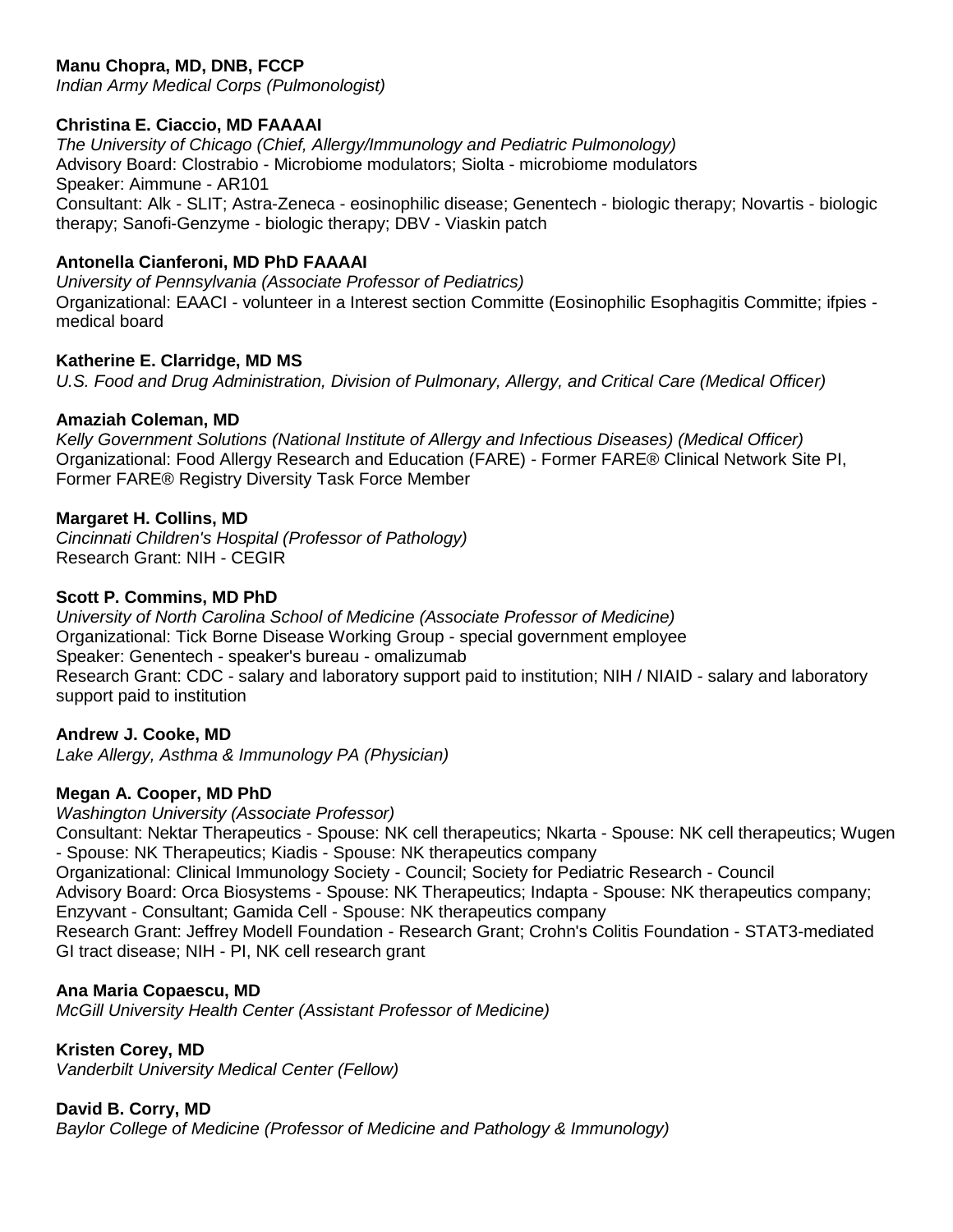# **Ronina A. Covar, MD FAAAAI**

*National Jewish Health (Associate Professor)*

#### **Amanda Louise Cox, MD FAAAAI**

*Icahn School of Medicine at Mount Sinai (Physician)*

#### **James E. Crowe, Jr., MD; CME**

*Vanderbilt University Medical Center (Director, Vaccine Center)* Consultant: Luna Biologics - Consultant Stocks: IDBiologics - Founder, Consultant Research Grant: AstraZeneca - Research Grant; IDBiologics - Research grant to Vanderbilt; Merck KGaA - Research Grant - Future Insight Prize 2019; US DARPA - Research Grant; US NIH - Research Grant Advisory Board: Allen Institute of Immunology - Scientific Advisory Board; Life Sciences Institute, Univ Michigan - Scientific Advisor Board; Meissa Vaccines - Scientific Advisory Board

#### **Lyda Cuervo-Pardo, MD**

*University of Florida (Assistant Professor of Medicine. Section of Allergy and Immunology )* Organizational: World Allergy Organization - Junior Board Member

#### **Katherine Dahlsgaard, PhD**

*self (Psychologist in private practice)*

#### **Dan Dalan, MD FAAAAI**

*MercyOne Health (Physician )*

#### **Gennaro D'Amato, MD FAAAAI**

*Hospital 'A. Cardarelli' (Director Division of Pneumology and Respiratory Allergy)*

#### **Athanasios Damialis, PhD**

*Technical University of Munich (Aerobiology Group Leader); Aristotle University of Thessaloniki, School of Biology, Department of Ecology (Professor of Terrestrial Ecology and Climate Change)*

#### **Jennifer M. Darr, MSW LCSW**

*National Jewish Health (LCSW)*

#### **Carla M. Davis, MD FAAAAI**

*Baylor College of Medicine (Professor of Pediatrics)* Research Grant: Allergenis - VeriMAP Peanut Allergy Testing; Food Allergy Research and Education - Food Allergy Registry; Regeneron - Dupilumab; National Institute of Allergy and Infectious Disease, Inc - Microneedle, OMEGA, PARK, SUNBEAM clinical trials Consultant: Moonlight therapeutics - Microneedle technology Organizational: AAP - Member of the SOAI; Texas Allergy, Asthma and Immunology Society - President

#### **Ine I. Decuyper, MD PhD**

*University of Antwerp (Pediatric resident, Md, PhD)*

#### **Stefano Del Giacco, MD**

*University of Cagliari, Italy (Professor of Internal Medicine and of Allergy & Clinical Immunology)* Speaker: GSK - Asthma; Sanofi - Severe Asthma; Valeas - Immunodeficiency Organizational: EAACI - Vice-President Education & Specialty Advisory Board: AstraZeneca - Severe Asthma; Chiesi - Asthma; CSL Behring - Alpha-1 anti trypsin deficit; GSK - Asthma and Severe Asthma; Novartis - Severe Asthma and CSU; Sanofi - Severe Asthma

#### **Luca Delli Colli**

*McGill University Health Center (Junior Assistant)*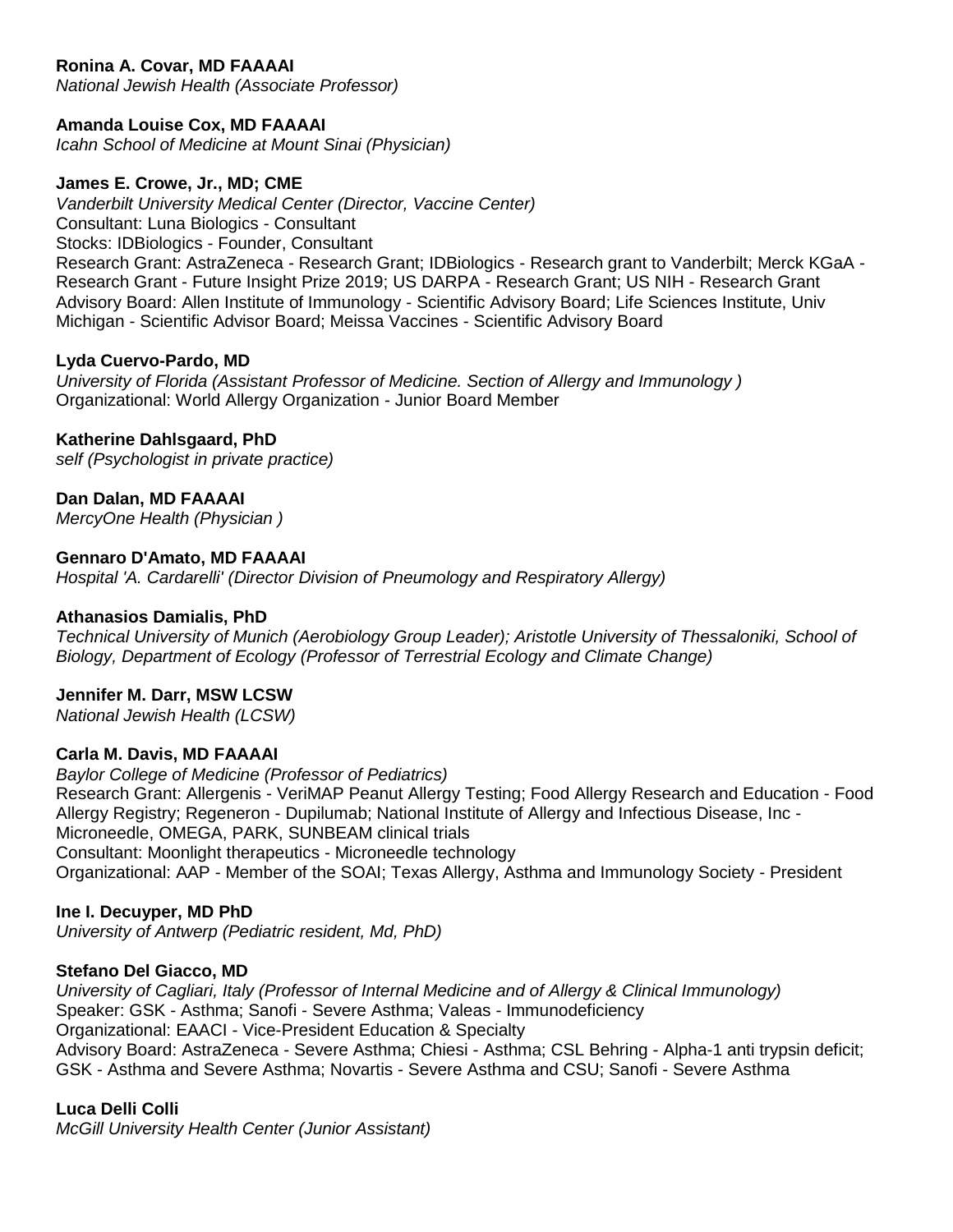### **Evan S. Dellon, MD**

*University of North Carolina School of Medicine (Professor)*

Consultant: Abbott, Abbvie, Adare/ Ellodi, Aimmune, Akesobio, Allakos, Amgen, Arena, AstraZeneca, Avir, Biorasi - Consuling related to EoE and EGIDs; Calypso, Celgene/Receptos/BMS, Celldex, Eli Lilly, EsoCap, GSK, Gossamer Bio, Invea, Landos, LucidDx - Consuling related to EoE and EGIDs;

Morphic, Nutricia, Parexel/Calyx, Phathom, Regeneron, Revolo, Robarts/Alimentiv, Salix, Sanofi - Consuling related to EoE and EGIDs; Shire/Takeda, Target RWE - Consuling related to EoE and EGIDs

Research Grant: Adare/Ellodi, Allakos, Arena, AstraZeneca, GSK, Meritage, Miraca, Nutricia - clinical trials for EoE and EGIDs - grant is to University; Celgene/Receptos/BMS, Regeneron, Revolo, Shire/Takeda - clinical trials for EoE and EGIDs - grant is to University

Organizational: American College of Gastroenterology - Research committee; Clinical Gastroenterology and Hepatology - Associate Editor

# **Loren C. Denlinger, MD PhD**

*UW - Department of Medicine (Faculty Physician)*

Research Grant: ALA-ACRC - Healthy Lung Cohort-performance site subaward; AstraZeneca, Boeringer-Ingelheim, Genentech, GlaxoSmithKline, Sanofi-Genzyme-Regeneron, TEVA - partnership with the SARP3 network to enable extended study visits for this longitudinal cohort (no drugs or

products); NIH-NHLBI - PrecISE, SARP4, GRAIL networks

Honorarium/Gift: GlaxoSmithKline - donation of Advair diskus and albuterol inhalers to the NHLBI PrecISE trial network; Laurel - donation of cavosonstat to the NHLBI PrecISE trial network; Sun Pharma - donation of imatinib to the NHLBI PrecISE trial network; Vifor - donation of bronchovaxom to the NHLBI PrecISE trial network; Vitaris/CSL Behring - donation of clazakizumab to the NHLBI PrecISE trial network; Vitaflo - donation of Breathe Better Diet supplement (medium chain triglyceride) to the NHLBI PrecISE trial network

### **Tahereh Derakhshan, PhD**

*Brigham and Women's Hospital (Research Fellow)*

#### **Robin R. Deterding**

### *University of Colorado (Professor of Pediatric Pulmonary Medicine)*

Consultant: Boehringer Ingelheim - I am the international PI on the first pediatric study for an antifibrotic. I consult in this area for them and I am on their scientific advisory that also receives consulting funding. Stocks: EvoEndo Inc - I am a founder, consultant and have stocks in this company. The company is will go to market with a disposable endoscopy in children especially for Eosinophilic esophagitis we anticipate in Q1 or Q2 2022.

#### **Alistair S. Devine**

*Imperial College London (Master's Degree Student)*

#### **Tiffany Dharia, MD**

*Hospital of the University of Pennsylvania (Resident Physician)*

#### **Eishika Dissanayake, PhD**

*University of Wisconsin - Madison (Scientist)*

# **Bethany Doerfler, RDN**

*Northwestern University (Clinical Research Dietitian)*

#### **Taylor Alan Doherty, MD FAAAAI**

#### *UC San Diego (Associate Professor)*

Speaker: Regeneron/Sanofi - Seminar speaker - Innate lymphoid cells in type 2 inflammation Research Grant: NIH/NIAID - Regulation of ILC2s; Veterans Affairs - Innate lymphoid cell plasticity; Equillium, Inc - CD6 Therapeutic - Asthma (role of CD6 in airway inflammation mechanisms)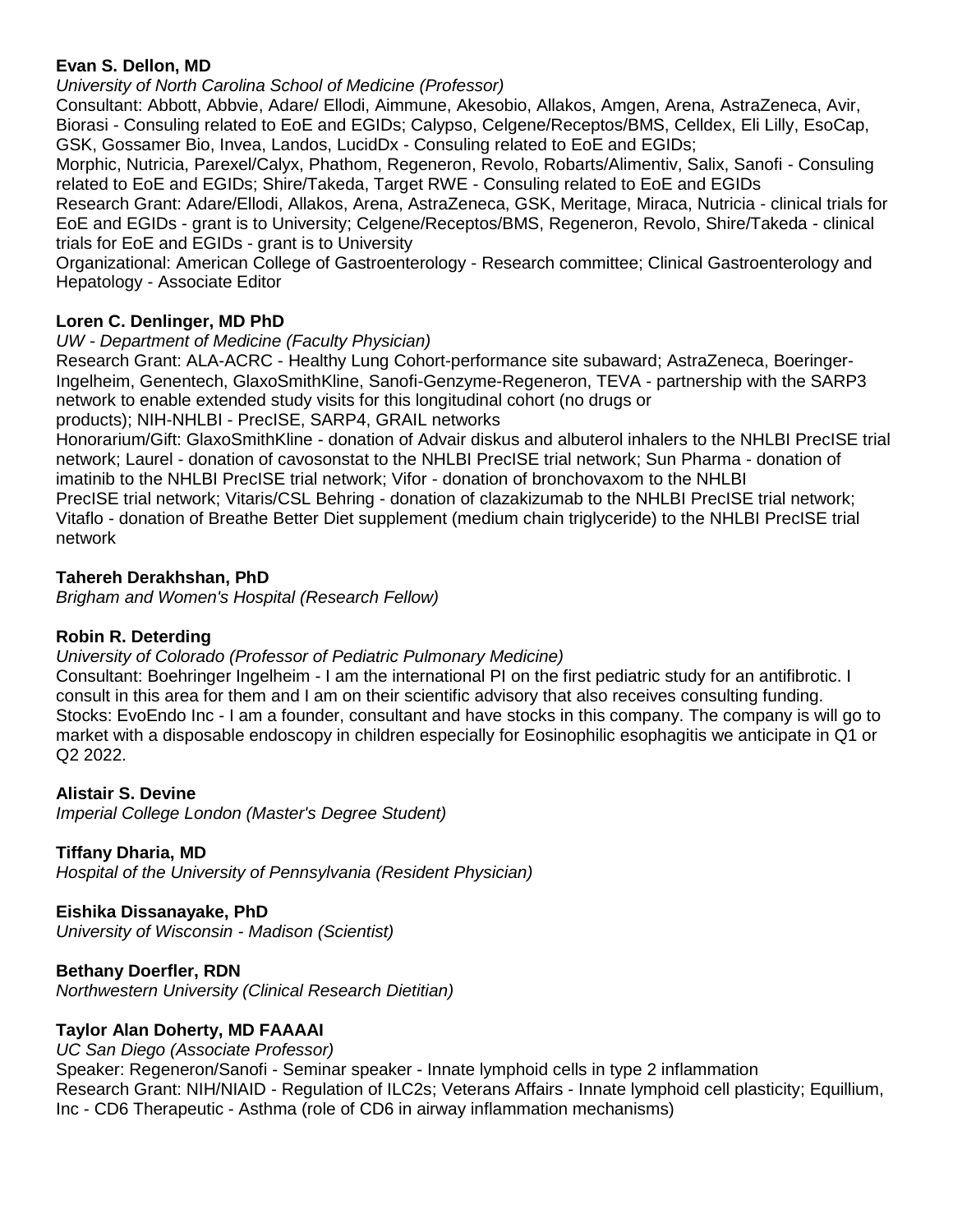**Avishay Dolitzky** *Tel Aviv University (PhD Student)*

**Gang Dong, PhD** *NIH/NIAID (Program Officer)*

### **Morna J. Dorsey, MD MMSc FAAAAI**

*University of California San Francisco (Professor)*

#### **Alexa Doss, MD**

*Washington University School of Medicine (Allergy Immunology Fellow)*

#### **Amy M. Dowden, MD FAAAAI**

*Carver College of Medicine University of Iowa Hospitals and Clinics (Professor of Clinical Medicine)*

#### **Paul J. Dowling, MD FAAAAI**

*Retired (Retired)* Research Grant: Aimmune - food allergy; DBV - food allergy; Merck - immunotherapy Organizational: ACAAI - member; ACGME - Allergy/Immunology RRC member

#### **George Du Toit, MD FAAAAI**

*Evelina Childrens London, St Thomas' Hospital, London (Professor of Pediatric Allergy)* Organizational: Aimmune - Trial Investigator, Scientific Board; DBV Technologies - Trial Investigator, Scientific Board; UK Anaphylaxis Campaign - Scientific Committee

#### **Carla M. Duff, CPNP-PC APRN MSN CCR**

*University of South Florida (Advanced Registered Nurse Practitioner)* Organizational: IDF Nursing Advisory Committee for IDF - member; IgNS - committee member; INGID - Board member

# Consultant: CSL Behring LLC - IG therapy; Grifols - IG therapy; Takeda - IG therapy

#### **Julia L. M. Dunn, PhD**

*Cincinnati Children's Hospital Medical Center (Research Fellow)*

#### **Daniel F. Dwyer, PhD**

*Brigham and Women's Hospital (Instructor)* Research Grant: NIH - Mast cell biology; AAAAI/The Mast Cell Disease Society - Mast cell biology with regards to mastocytosis and hereditary alpha-tryptasemia; Blueprint Medicines - Avapritinib

#### **Ashley A. Dyer**

*Northwestern Feinberg School of Medicine (Research Assistant Professor )*

#### **Tuany Eichwald**

*Université de Montréal (PhD Student)*

#### **Stephanie C. Eisenbarth, MD PhD**

*Northwestern (Professor)*

#### **Thomas Eiwegger, MD**

*University Hospital St. Poelten, Austria (Assoc. Prof, Head of the Department Pediatric and Adolescent Medicine)* Advisory Board: ALK - AD board Canada and Austria; Danone/Nutricia - Adboard Research Grant: CIHR - 3 grants as CO-I; Food Allergy and Anaphylaxis program Sickkids - Food Allergy research; IFD - Co-I

Speaker: Aimune - company sponsored symposium and advisory board; ThermoFisher - scientific talk company sponsored event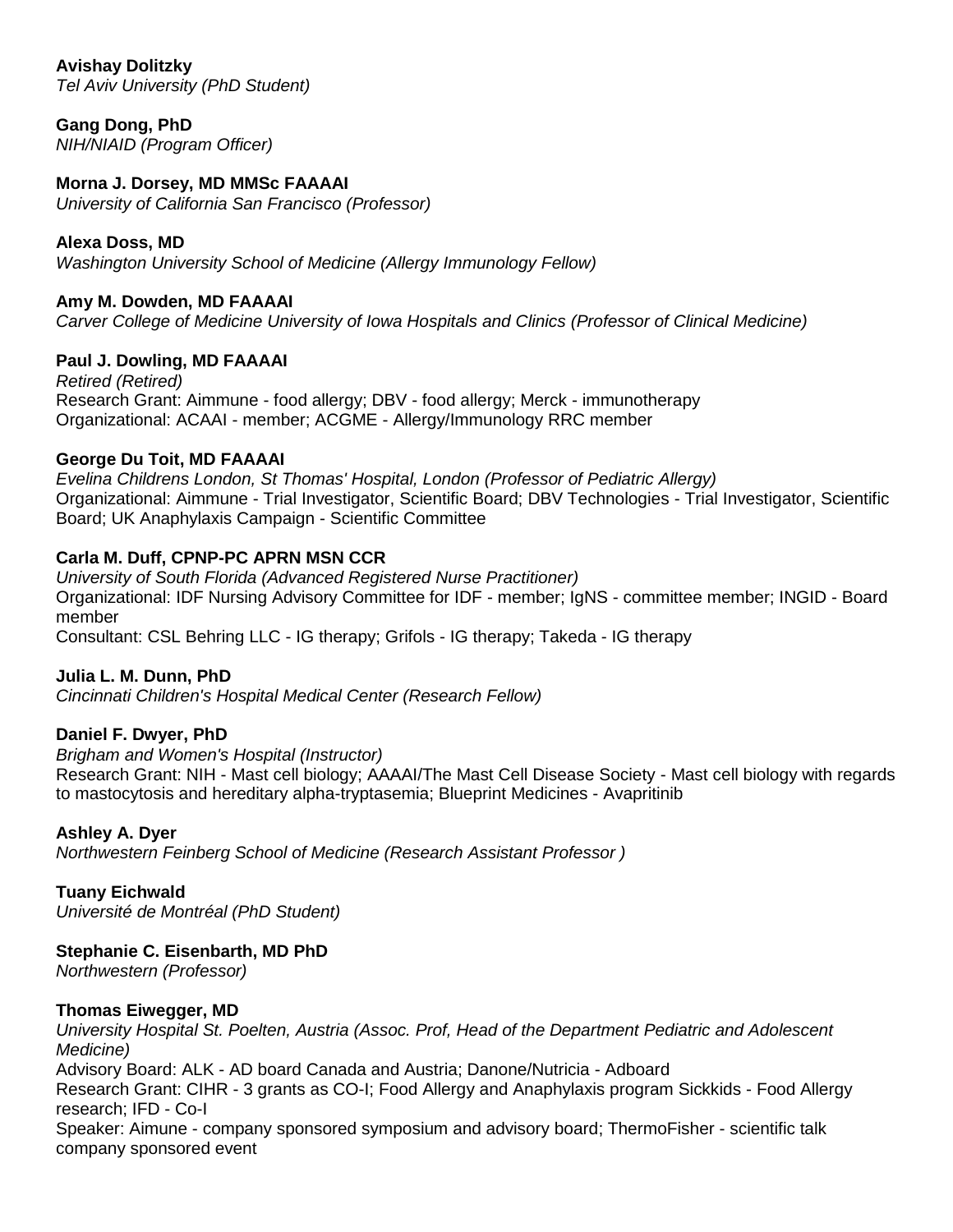### **Alysa G. Ellis, MD FAAAAI**

*Washington University (Associate Professor of Pediatrics)*

#### **Sarina Elmariah, MD, PhD MPH**

*Massachusetts General Hospital (Physician)* Consultant: RAPT Therapeutics - PRT193 Advisory Board: Trevi Therapeutics - Nalbuphine ER; Galderma - None; Bellus Health - None

### **Wendy Elverson, RD LDN**

*Children's Hospital Boston (pediatric nutritionist)* Consultant: Nutricia - Amino Acid based formula Cow's milk protein allergy decision tree

### **Kristin Epland, NP**

*Self-employed (Family Nurse Practitioner)* Organizational: Immune Deficiency Foundation - Member-Nurse Advisory Committee Advisory Board: Takeda Immunoglobulin Nurse Expert Panel - consultant for nurse education curriculum

### **Tolly Epstein, MD MS FAAAAI**

*University of Cincinnati School of Medicine and Allergy Partners of Central Indiana (Staff Physician & Adjunct Assistant Professor)*

### **Joshua D. Eubanks, MD**

*Baylor College of Medicine (Fellow)*

#### **Jocelyn Farmer, MD PhD**

*Massachusetts General Hospital (MGH) (Assistant Professor of Medicine)* Research Grant: Bristol Myers Squibb - Investigator-Initiated Research Grant on Abatacept in CVID; Pfizer - Investigator-Initiated Research Grant on Minority PID Patients Advisory Board: CSL Behring - SCIG/IVIG products; Bristol Myers Squibb - Abatacept

#### **Mary Beth Fasano, MD MSPH FAAAAI**

*University of IA Carver College Medicine (Professor, Clinical Medicine and Pediatrics)* Organizational: ABAI - Non-Voting Member, Board of Directors; CAP writing group; ABP - GP Exam Writing Committee; Board of Directors Liaison Research Grant: NIH/NIAID - SARS Vaccination; Pfizer and Moderna mRNA COVID-19 vaccines

#### **Lucas D. Faustino**

*Massachusetts General Hospital, Havard Medical School (Instructor in Medicine)*

# **Denisa E. Ferastraoaru, MD**

*Montefiore Medical Center (Physician)*

# **Natalia S. Fernandez Davila, MD**

*Baylor College of Medicine (Fellow PGY-4)*

#### **Alessandro G. Fiocchi, MD**

*Bambino Gesù Children Hospital (Director of Allergy)*

Organizational: World Allergy Organization - Head, Food Allergy Committee; World Allergy Organization - Editor-in-chief, the WAO Journal

Advisory Board: Abbott - Member of Advisory board for Milk Allergy – no asthma involved; Danone - Member of Advisory board for Milk Allergy – no asthma involved; DBV Technologies - Member of Advisory board for Milk Allergy – no asthma involved; HiPP Organic - Member of Advisory board for Milk

Allergy – no asthma involved; Novartis - Member of Advisory board for Food Allergy – no asthma involved; Stallergenes Greer - Member of Advisory board for Allergic rhinitis – no asthma involved; Sanofi - Member of Advisory board for the publication of the VOYAGE study - unpaid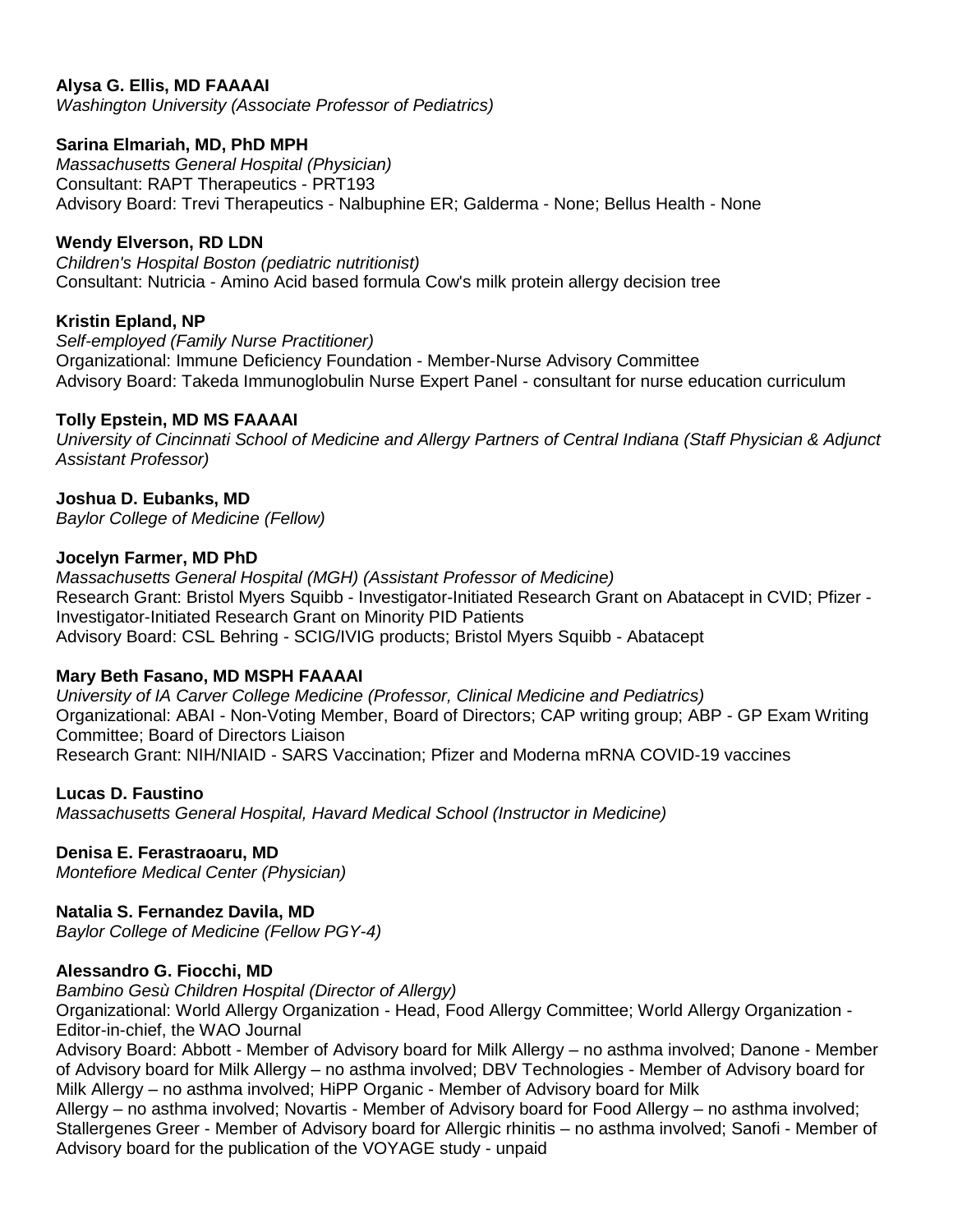Honorarium/Gift: Danone - Payment for presentations at Int'l meetings – no asthma involved; HiPP Organic - Payment for presentations at Int'l meetings – no asthma involved; Ferrero - Payment for presentations at Int'l meetings – no asthma involved

### **Dinah Foer, MD**

*The Brigham and Women's Hospital (Physician)*

### **Steve Folstein, MFA MEd**

*Executive Director, Inc. (Director of Education, AAAAI)*

### **Luz S. Fonacier, MD FAAAAI**

*NYU Langone Hospital-Long Island (Professor of Medicine)* Organizational: ABAI - Chair; ACAAI - Past President; ACAAI - Treasurer; Long Island Allergy Society - Past President Advisory Board: Abbvie - Honoraria; J and J - Honoraria; Regeneron - Honoraria Research Grant: Astra Zeneca - Paid to NYU Langone Hospital-Long Island; Pfizer - Paid to NYU Winthrop; Shire - Paid to NYU Winthrop Hospital

### **Lisa R. Forbes Satter, MD FAAAAI**

*Texas Children's Hospital, Baylor College of Medicine (Assistant Professor)* Consultant: orchard therapeutics - member of adjudication committee Advisory Board: Enzyvant - Thymus transplant; Takeda - consultant on AD boards Research Grant: NIH - PI - itacitinib drug study in JAK/STAT GOF disorders; NIH - PI - basic science Speaker: Grifols - unbranded PIDD talk

#### **Jessica L. Forman, BS MA**

*University of Rochester School of Medicine and Dentistry (Medical Student)*

# **Theodore M. Freeman, MD FAAAAI**

*None (1. Retired)* Honorarium/Gift: Author Chapter for Conn's Current Therapy - Insect hypersensitivity chapter; Author/Editor for UpToDate - insect hypersensitivity chapter Organizational: ABAI - Member; Annals of Allergy Asthma and Immunology - Editorial Board

# **Lakshmi G Nair, MD**

*Rochester General Hospital (Resident)*

#### **Stanislaw Gabryszewski, MD PhD**

*Children's Hospital of Philadelphia (Fellow)*

#### **Jonathan M. Gaffin, MD**

*Boston Children's Hospital (pulmonologist)* Organizational: ATS - Program committee member Consultant: Syneos Health - Clinical Trial adjudication Research Grant: nih - observational cohort study; vertex pharmaceutical - Site PI for industry sponsored trial

#### **Rohit Gaurav, PhD FAAAAI**

*University of Nebraska Medical Center (Research Associate)*

#### **Bob Geng, MD**

*UCSD and Allergy Asthma Medical Group (Associate Clinical Professor)* Research Grant: Genentech - Asthma Speaker: Optinose - Nasal Polyposis--Xhance; Biocryst - HAE; Horizon - CGD; Regeneron - Asthma; Sanofi - Asthma; Teva - Asthma; Mead-Johnson Nutrition - Nutrimagen; Takeda - Primary Immunodeficiency and HAE; GSK - Asthma; Quest - Allergen Diagnostics Advisory Board: Hycor - Allergy Diagnostics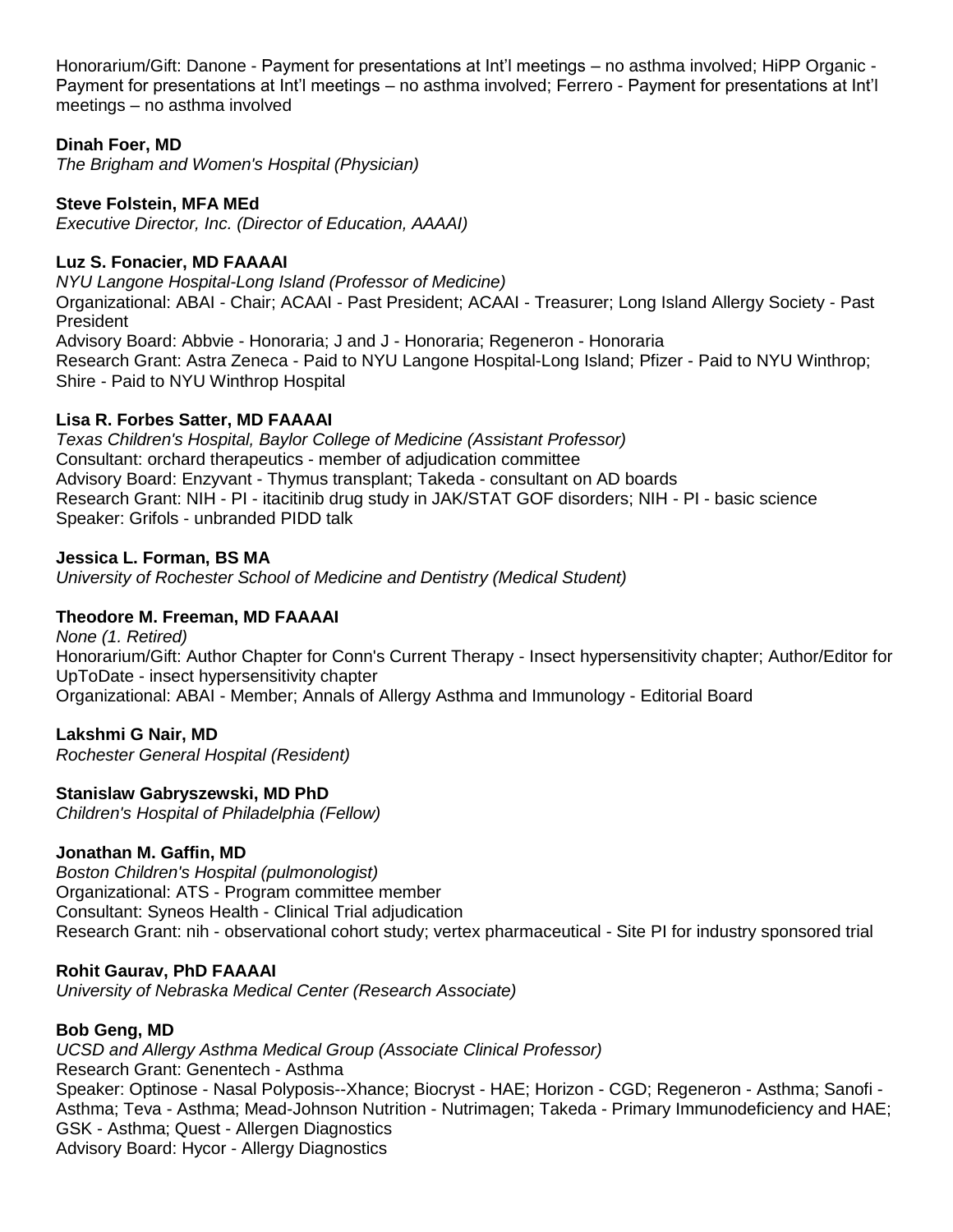Consultant: BPL - Immunoglobulin; Chiesi - ADA-SCID; Kenota - Allergy Diagnostics; Koru - SCIG; Novartis - Asthma and Urticaria; Pfizer - Atopic Dermatitis and Immunoglobulin; Enzyvant - Thymic Aplasia; Kedrion - Immunoglobulin; ADMA - Immunoglobulin; ALK - AIT; Galderma - Atopic Dermatitis

### **Maureen George, PhD RN AE-C**

*Columbia University School of Nursing (Associate Professor)* Organizational: AAE - volunteer; AAFA,ATS, AANMA - Volunteer Speaker: AstraZeneca - AIRQ; Genentech - asthma; Teva - digihaler Consultant: AstraZeneca - asthma; Sanofi/Regneron - asthma; Teva - asthma; COPD digital health

#### **James E. Gern, MD FAAAAI**

*University of Wisconsin (Professor of Pediatrics and Medicine)* Consultant: AstraZeneca - Development of treatments for asthma; Gossamer Bio - Development of therapeutic antibodies; Meissa Vaccines Inc. - Vaccine development for respiratory viruses Research Grant: NIH - Pathogenesis and treatment of asthma in children

#### **Philippe Gevaert, MD**

*Ghent University Hospital, Ghent, BELGIUM (Professor in Otorhinolaryngology)* Advisory Board: Novartis - Fevipiprant and Xolair; Roche - Xolair; Sanofi - Dupilumab

**Sara M. Ghannam, MD**

*Cleveland Clinic Foundation (Fellow)*

#### **Debajyoti Ghosh, PhD FAAAAI**

*University of Cincinnati College of Medicine (Instructor (Research))*

#### **Amanda I. Gillespie**

*EMORY UNIVERSITY SCHOOL OF MEDICINE (Assistant Professor)*

#### **Gerald J. Gleich, MD FAAAAI**

*University of Utah School Medicine (Professor of Dermatology and Medicine )* Consultant: Genentech - Drug adverse effects; Knopp Biosciences - Study design; UpToDate Spouse - Bulbous pemphigoid; GlaxoSmithKline - Eosinophilic granulomatosis & polyangiitis treatment Organizational: APFED - Member, Board of Directors Advisory Board: AstraZeneca - Eosinophilic Diseases

#### **David B. K. Golden, MD FAAAAI**

*self (physician)* Consultant: ALK - Hymenoptera venom; Aquestive - Anaphylaxis; Thermofisher - Venom allergy tests; Novartis - Anaphylaxis Research Grant: Aimmune - Clinical Trial; Allergy Therapeutics - Clinical Trial; Genentech - Clinical Trials; GSK - Clinical Trial; Novartis - Clinical Trial; Optinose - Clinical trial; Pfizer - Clinical Trial; Regeneron - Clinical Trial; Stallergenes - Clinical Trial; Syneos - Clinical Trial Speaker: Genentech - omalizumab

#### **Brian Goodman, MD**

*Montefiore (Allergy and Immunology Fellow)*

#### **Magdalena M. Gorska, MD PhD FAAAAI**

*National Jewish Health (Associate professor)* Research Grant: NIH - publications

#### **Barney S. Graham, MD PhD**

*retired, formerly Vaccine Research Center, NIH (former Deputy Director)*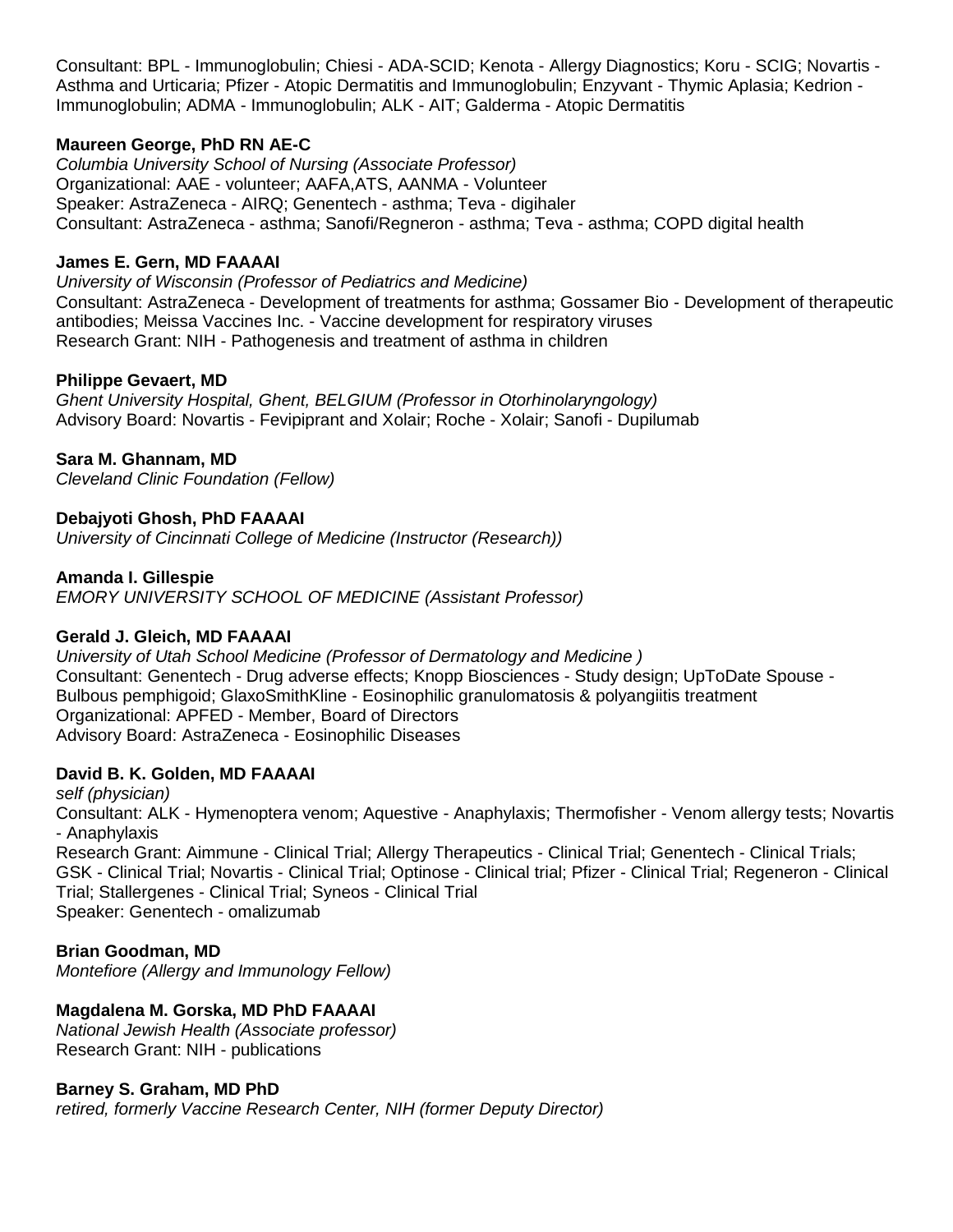# **Torie L. Grant, MD**

*Johns Hopkins University (Assistant Professor)*

Research Grant: Aimmune - food allergy; DBV PEOPLE - food allergy; NIH - Inner city asthma; Regeneron food allergy; NIH - food allergy; AAAAI - Asthma research; NIH - Asthma research

### **Mitchell H. Grayson, MD FAAAAI**

*Nationwide Children's Hospital - The Ohio State University (Professor and Chief, Division of Allergy and Immunology, Department of Pediatrics)*

Advisory Board: AbbVie - Mock FDA Advisory Board - IBD drug; American Board of Allergy and Immunology - Allergy and Immunology Boards; GlaxoSmithKline - COVID-19 advisory board; Merck - Mock FDA Advisory Board - panel discussion on RSV

Organizational: AAFA - Board of Directors; AAI - Abstract Programming Chair; ACAAI - Editor-in-chief of the Annals of Allergy, Asthma, and Immunology; ALA - Scientific Advisory Committee / Scientific and Medical Editorial Review Panel; FDA - SGE for PADAC

Stocks: Invirsa - Stock options

### **Todd David Green, MD FAAAAI**

*DBV Technologies as well as Children's Hospital of Pittsburgh of UPMC (Vice President, Clinical Development & Medical Affairs; Clinical Associate Professor of Pediatrics)*

Organizational: Allergy and Asthma Foundation of America - Medical-Scientific Council; International FPIES Association - Medical Advisory Board

#### **Paul A. Greenberger, MD FAAAAI**

*Northwestern Univ. Feinberg School of Medicine (Professor of Medicine)* Organizational: FDA - Allergenic Products Advisory Committee; NIAID - Member, Data Safety Monitoring Board

Consultant: Allergy Therapeutics - DSMC; Misc legal - anaphylaxis, drug allergy, asthma

### **Matthew J. Greenhawt, MD MBA MSc FAAAAI**

*The University of Colorado School of Medicine (Professor of Pediatrics)* Advisory Board: ALK-Abello - SLIT; Allergenis - advisory board; Allergy Therapeutics - peanut allergy therapy; Aquestive - ad board, consultant; Astra Zeneca - advisory board, EoE; Nutritcia - ad board; Pfizer - ad board; Sanofi - advisory board; US World Meds - ad board; DBV - advisory board; Novartis - ad board

Organizational: ACAAI - Food Allergy Committee Chair (term ended 11/20); Brighton Collaboration Criteria Vaccine Allergy Workgroup 2.0 - workgroup member, non financial; EAACI - Task Force; International Association for Food Protein Enterocolitis - Medical Advisory Board Member (unpaid); Joint Taskforce on Allergy Practice Parameters - member (unpaid); Kids With Food Allergies Foundation - Medical Advisory Board Member (unpaid); National Peanut Board - Scientific Advisory Council Consultant: Aravax - consultant

# **Karen L. Gregory, DNP APRN-BC RRT AE-C**

*Oklahoma Allergy and Asthma Clinic/ Georgetown University School of Nursing & Health Studies (Pulmonary Disease Management Specialist /Advanced Practice Nurse DNP/ Assistant Professor)*

#### **Justin C. Greiwe, MD FAAAAI**

*Bernstein Allergy Group, Inc. (Partner)*

Speaker: Regeneron & Sanofi Genzyme - Dupixent; AstraZeneca - Fasenra; AstraZeneca - Tezspire Organizational: Food Allergy & Anaphylaxis Connection Team - Medical Advisory Board; Whole & Free Foods, Inc. - Medical Advisory Board; NoHo Allergy, Inc. - Medical Advisory Board Advisory Board: ALK - SLIT tablets; AstraZeneca - Respiratory Biologics, US PRECISION, Tezepelumab; Regeneron & Sanofi Genzyme - Telemedicine and Respiratory Biologics; Aimmune - Food Oral

Immunotherapy Commercial Ad Board

#### **Marion E. Groetch, MS RDN**

*Icahn School of Medicine at Mount Sinai (Director or Nutrition Services, Assistant Professor, Jaffe Food Allergy*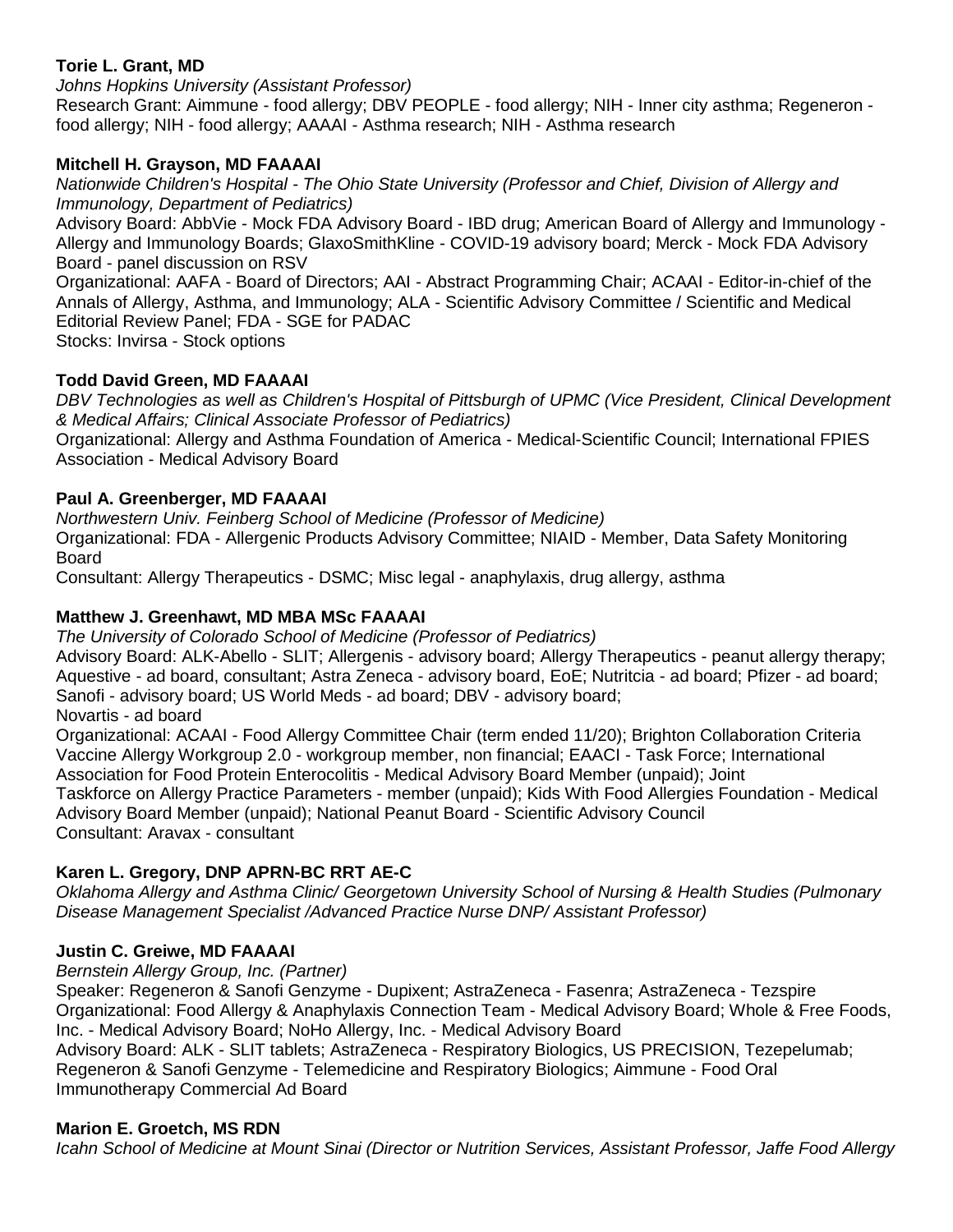#### *Institute)*

Consultant: FARE - Developed case studies for an educational program on food allergy for WIC (Women, Infants and Children) nutritionists

Organizational: APFED - Health Sciences Advisory Council; FARE - Senior Advisor; I-FPIES - Medical Advisory Board

### **Jesus R. Guajardo, MD FAAAAI**

*University of Texas Health Science Center San Antonio (Associate Professor, Department of Pediatrics)*

## **Guillermo A. Guidos, MD FAAAAI**

*Instituto Politecnico Nacional (Professor )*

### **Canting Guo, MD**

*FDA (Medical Officer)*

#### **Meera R. Gupta, MD FAAAAI**

*Baylor College of Medicine (Associate Professor, Department of Pediatrics)* Advisory Board: Sanofi-Genzyme - Advisory Board for Dupilumab and its role in the treatment of asthma

### **Payel Gupta, MD**

*Cleared (Chief Medical Officer)*

### **Ruchi S. Gupta, MD MPH**

*Ann & Robert H. Lurie Children's Hospital of Chicago, Northwestern Feinberg School of Medicine (Professor of Pediatrics)*

#### **Sandeep K. Gupta, MD**

*Indiana University School of Medicine and Community Health Network (Professor of Clinical Pediatrics ); Community Health Network (Medical Director)* Speaker: Medscape - talk Research Grant: CEGIR - NIH - SIte PI to Institution; shire - drug Consultant: Adare - drug; Allakos - drug; Celgene - drug; Regeneron - drug; Viaskin - drug; adare - drug; allakos - drug; gossamer bio - drug; qol - drug; receptos - drug Organizational: ACG - committee member; AGA - chair; NASPGHAN - Chair

# **Maria J. Gutierrez, MD**

*Johns Hopkins University (Assistant Professor)*

#### **Emma Guttman-Yassky, MD PhD**

*Mount Sinai Health System - Dermatology (Professor of Dermatology and Immunology)* Consultant: Abbvie, Aditum Bio, Almirall, Amgen, Asana Biosciences, AstraZeneca - Consultant; Boerhinger-Ingelhiem, Cara Therapeutics, Celgene, Concert, DBV, Dermira - Consultant; DS Biopharma, Eli Lilly, EMD Serono, Galderma, Ichnos Sciences, Incyte - Consultant; Kyowa Kirin, Leo Pharma,

Pandion Therapeutics, Pfizer, RAPT Therapeutics - Consultant; Regeneron Pharmaceuticals, Inc., Sanofi, Sienna Biopharma, Target Pharma - Consultant

Organizational: Abbvie, Almirall, Amgen - Research grant paid to my Institution; AnaptysBio, Asana Biosciences - Research grant paid to my Institution; Boerhinger-Ingelhiem, Celgene - Research grant paid to my Institution; Dermavant, DS Biopharma - Research grant paid to my Institution; Eli Lilly,

Galderma, Ichnos Science - Research grant paid to my Institution; Innovaderm, Janssen, Kiniska - Research grant paid to my Institution; Kyowa Kirin, Leo Pharma, Novan - Research grant paid to my Institution; Pfizer, Ralexar, Regeneron - Research grant paid to my Institution; Sienna Biopharma, UCB

- Research grant paid to my Institution; Union Therapeutics - Research grant paid to my Institution

#### **Angela Haczku, MD PhD FAAAAI**

*University of California, Davis, School of Medicine (Professor of Medicine; Director, UC Davis Lung Center; Associate Dean for Research)*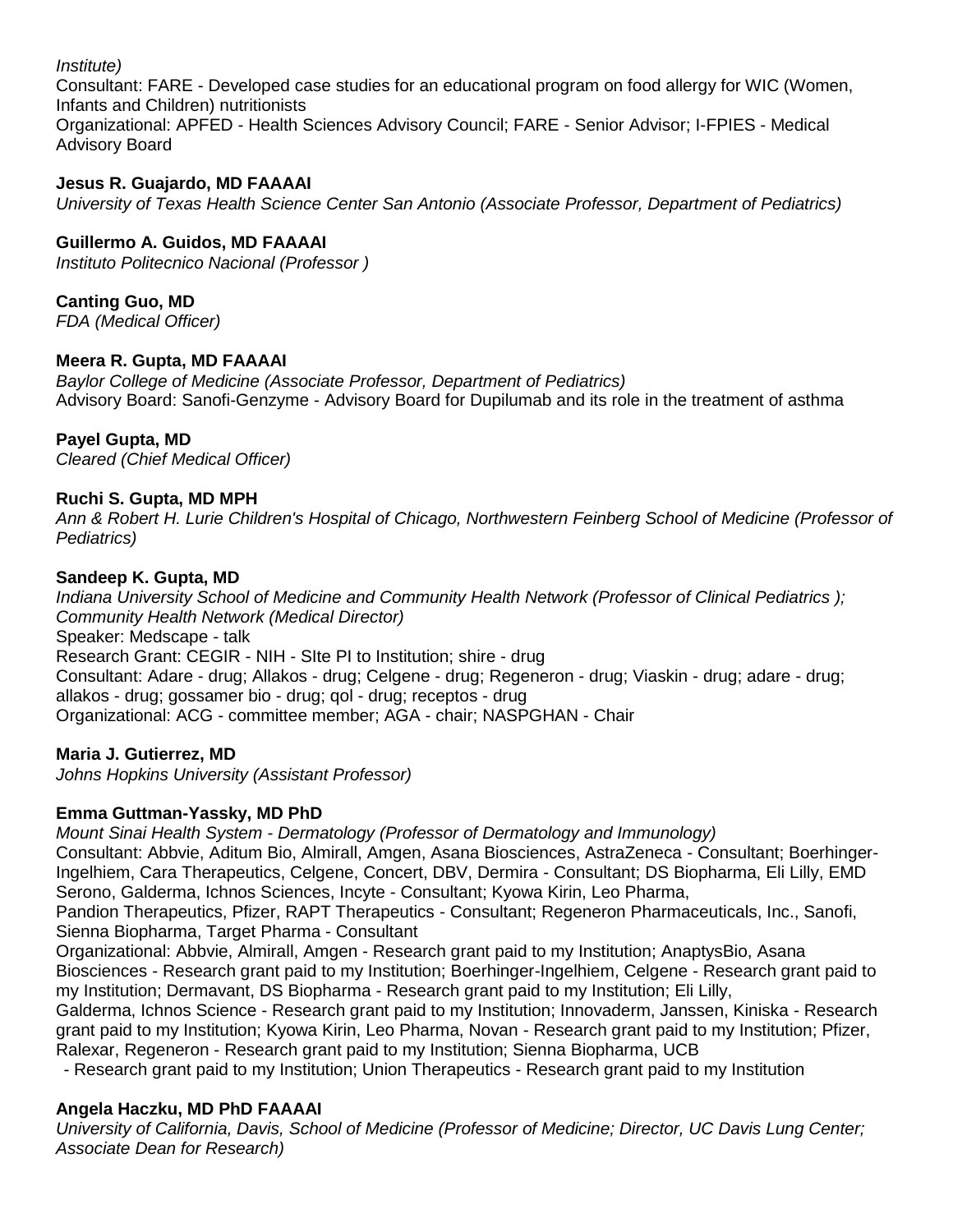Organizational: IAAI - Associate Editor; UC Davis - Associate Dean for Research Advisory Board: Karger - Associate Editor for International Archives of Allergy and Immunology; NIH - Grant reviewer

Research Grant: Pfizer - Clinical trial co-PI; NIH - Asthma treatment with LGM2605; TRDRP - Innate lymphoid cells and COPD pathomechanism

#### **Joseph K. Han, MD FAAAAI**

*Eastern Virginia Medical School (Professor)* Consultant: Genentech - Xolair; Sanofi/Regeneron - Dupilumab; Astra Zeneca - Benralizumab and tezepilumab; Medtronic - Image guidance; Optinose - Xhance; GlaxoSmithKline - Mepolizumab

#### **Amber N. Hardeman, MD**

*Tulane University School of Medicine (Internal Medicine - Pediatrics Resident)*

### **Tina V. Hartert, MD MPH**

*Vanderilt University School Medicine (Professor of Medicine and Pediatrics)* Advisory Board: Pfizer - RSV prevention; Sanofi - RSV vaccine Organizational: American Thoracic Society - Associate Editor, American Journal of Respiratory and Critical Care Medicine; American Thoracic Society - Co-Chair, Vaccines and Immunization Working Group

#### **Nicholas L. Hartog, MD FAAAAI**

*Spectrum Health (Allergist/Immunologist)* Speaker: Binding Site - Immunology; Takeda - Advisory board and speaker Advisory Board: Pharming healthcare - Advisory board and consultant; Horizon Pharmaceuticals - Advisory board, speaker, and consultant

# **Tissa R. Hata, MD**

*UCSD Department of Dermatology (Professor)*

# **Jeanne L. Hatcher, MD**

*Emory University School of Medicine (Associate Professor of Otolaryngology)*

#### **Ryusuke Hayashi, MD**

*Mayo Clinic Arizona (Visiting Research Fellow)*

#### **Melissa L. Hearrell, FNP-C**

*Baylor College of Medicine (Sub Investigator / Nurse Practitioner)*

#### **Jennifer Heimall, MD FAAAAI**

*University of Pennsylvania (Attending Physician)* Organizational: Jobs Research Foundation - Medical Advisory Board

#### **Sarah E. Henrickson, MD PhD FAAAAI**

*Children's Hospital of Philadelphia (Assistant Professor)* Organizational: Clinical Immunology Society - Women's Clinical Immunology Sciences committee chair; PAAA - Board of Regents Research Grant: NIH - chronic inflammation and immune function

# **Michelle L. Hernandez, MD FAAAAI**

*UNC Chapel Hill (Professor of Pediatrics)* Consultant: Guidepoint - asthma therapies Advisory Board: VitalFlo, Inc - free consultation

# **Vivian P. Hernandez-Trujillo, MD FAAAAI**

*Allergy and Immunology Care Center of South Florida (Attending Physician)* Organizational: ACAAI - Annual Planning; Allergy Watch editor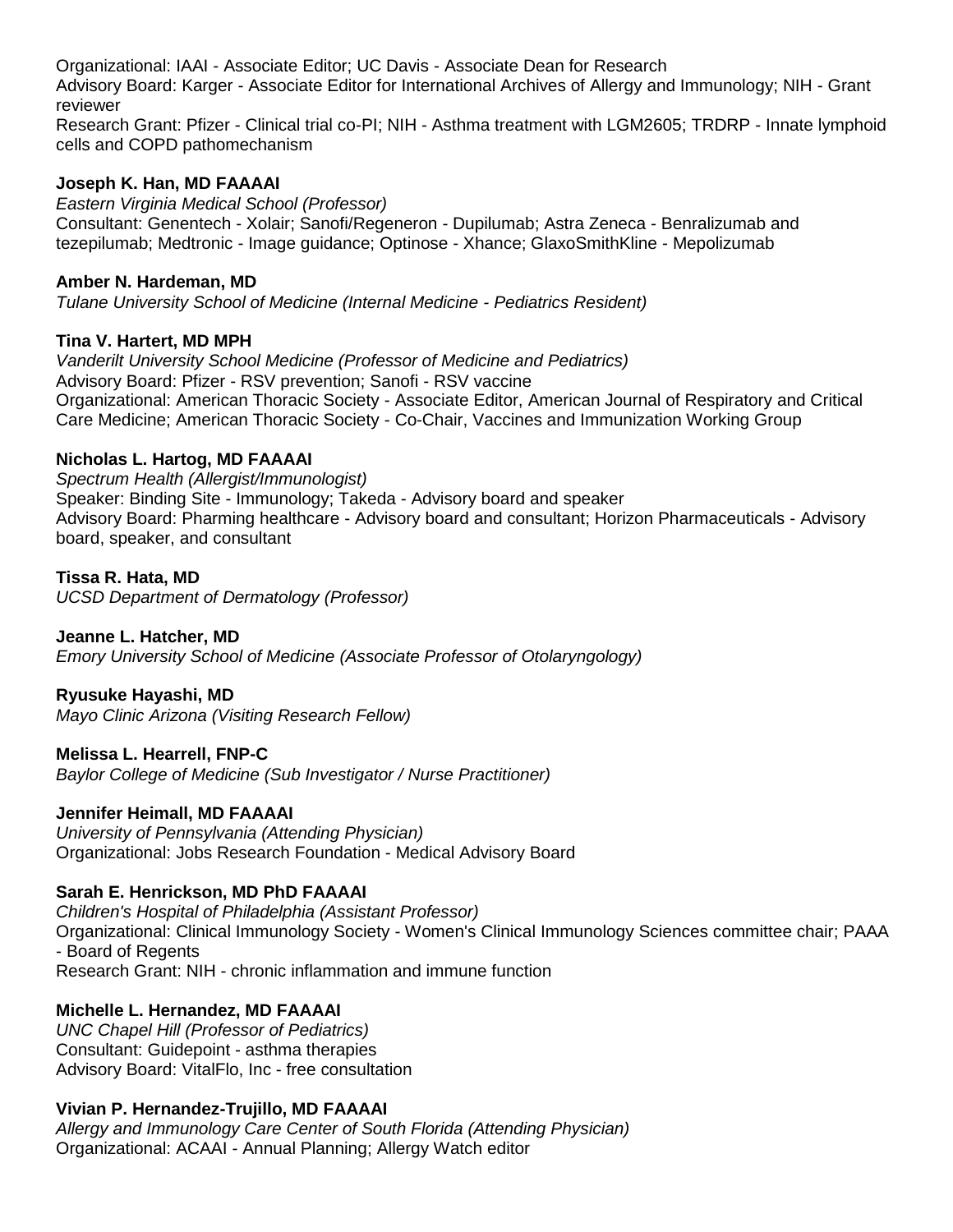Consultant: National Peanut Board - Consultant; CSL Behring - Gamma globulin Consultant, Advisory Board; kaleo - Anaphylaxis Consultant, Advisory Board, Spokesperson

Advisory Board: Regeneron/ Sanofi - Dupilumab; US World Meds - Anaphylaxis; Covis - Ad board; DBV - Food allergy; Takeda - Consultant; Gamma Globulin

### **David A. Hill, MD PhD**

*University of Pennsylvania (Assistant Professor of Pediatrics)*

### **Ikuo Hirano, MD**

*Northwestern Medicine (Professor of Medicine)* Consultant: Allakos - Eosinophilic gastroenteritis; Celgene - Eosinophilic esophagitis; Sanofi/Regeneron dupilumab; Astrazeneca - benrazlizumab; arena - etrasimod; Takeda - budesonide; Ellodi - fluticasone; BMS - Cendakimab

### **Kathleen S. Hise, MD**

*US Food and Drug Administration (Medical Officer)* Organizational: Johns Hopkins Univ. SOM Allergy & Clinical Immunology - Faculty & Clinical Instructor

### **Marisa Hodges, MD**

*University of Michigan (Allergy and Immunology Fellow)*

#### **Hal M. Hoffman, MD FAAAAI**

*University CA - San Diego (Professor)* Research Grant: Takeda - Lab service agreement to study novel NLRP3 inhibitors; Zomagen - Lab service agreement to study NLRP3 inhibitors; AB2Bio - Site PI for clinical trial of IL-18 BP; Genentech - Lab service agreement to study NLRP3 inhibitor Consultant: novartis - IL-1 therapy

#### **Hans Jürgen Hoffmann**

*Aarhus University (Professor)* Organizational: EAACI - Task force member

#### **Steven M. Holland, MD**

*National Institute of Allergy and Infectious Diseases, NIH (Director, Division of Intramural Research, NIAID)*

#### **John W. Holloway, PhD**

*University of Southampton (Associate Vice President (Interdisciplinary Research), Professor of Allergy and Respiratory Genetics)* Organizational: University of Southampton - Member of University Council; Clinical Epigenetics Journal - Associate Editor Research Grant: Norwegian Research Council - Research grant funding; National Institutes for Health - Research grant funding

#### **David I. Hong, MD FAAAAI**

*Brigham and Women's Hospital (Staff Physician)*

#### **Claire Hopkins, MD PhD**

*Guy's Hospital (Professor of Rhinology)* Advisory Board: Sanofi Genzyme - Dupilumab; GSK - Mepolizumab; Astra Zeneca - Benralizumab

#### **W. Elliott Horner, PhD LEED AP FAAAAI**

#### *UL Environment (Lead Scientist)*

Organizational: ASHRAE Int'l - Standard 62.1 committee )Indoor Air Quality), voting member; ASTM Int'l member Sub-committees writing guides for microbial analysis and resistance, and indoor air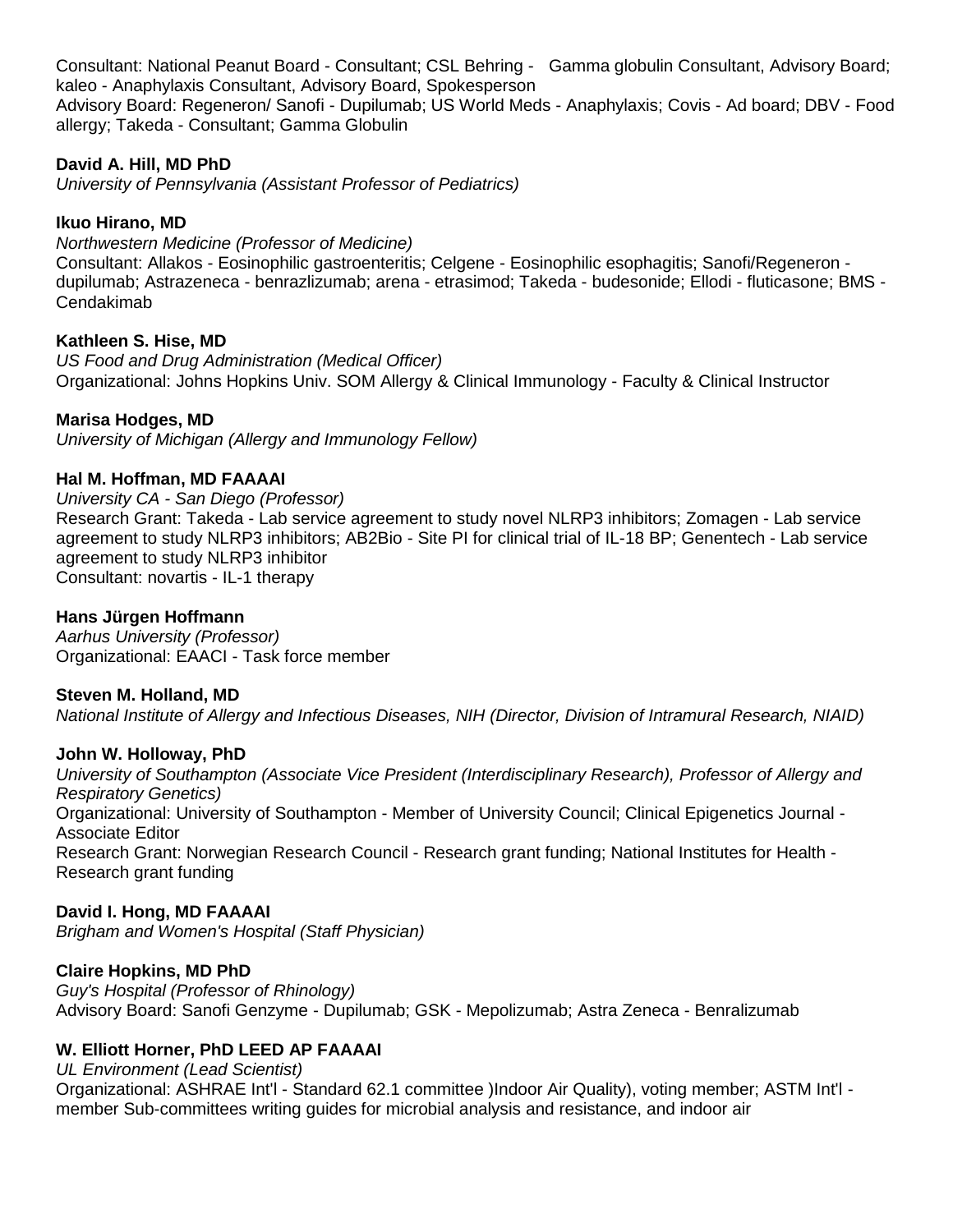## **Lubnaa Hossenbaccus**

*Queen's University (PhD Student)*

### **Karen S. Hsu Blatman, MD FAAAAI**

*Dartmouth-Hitchcock Medical Center (Section Chief)*

#### **George X. Huang, MD**

*Brigham and Women's Hospital (Clinical Fellow in Allergy & Immunology)* Consultant: Dascena Inc. - General medical consulting to develop artificial intelligence-derived algorithms for predicting outcomes during hospitalization

#### **Tamara Hubbard, LCPC**

*Tamara Hubbard, LCPC, LLC (Owner; Licensed Clinical Professional Counselor)* Honorarium/Gift: Food Allergy Research & Education (FARE) - Completed educational project for FARE Organizational: ACAAI - Allied Health Member / Allied Health Committee Member; Center for Food Allergy & Asthma Research (CFAAR) - Community Advisory Board Member

#### **Michelle F. Huffaker, MD**

*Immune Tolerance Network, UCSF / Allergy and Asthma Medical Group of the Bay Area (Clinical Trial Physician / Allergist Immunologist)* Consultant: Regeneron - Consultant on clinical trial design

#### **Haley Hultquist**

*Northwestern University (Research Assistant)*

**Syed-Rehan A. Hussain, PhD** *Nationwide Children's Hospital (Research Scientist)*

#### **Melissa Iammatteo, MD**

*Boston Children's Health Physicians (Allergist and Immunologist )*

#### **Faoud Terrence Ishmael, MD PhD FAAAAI**

*Mount Nittany Medical Group (Attending Physician)*

#### **Elliot Israel, MD FAAAAI**

*Brigham and Women's Hospital (Director, Clinical Research, Pulmonary Division)* Consultant: AB Science - Asthma Related; Amgen - Asthma Related; Avillion - Asthma Related; Cowen - Asthma Related; Danaher Lagnese - Expert Testimony; Merck - Asthma Related; Novartis - Asthma Related; Pneuma Respiratory - Asthma Related; Regeneron - Asthma Related; TEVA - Asthma Related; Vorso Corp - Asthma Related; AstraZeneca - Asthma Related; GlaxoSmithKline - Asthma Related; PPS Health - Asthma Related; Sanofi - Asthma Related; SettlePou - Expert Testimony Research Grant: Avillion - Investigator; AstraZeneca - Investigator; Gossamer Bio - Investigator; NIH - Investigator; PCORI - Investigator

#### **Neema Izadi, MD MS**

*Children's Hospital Los Angeles (Assistant Professor, Allergy & Immunology)* Research Grant: TEVA pharmaceuticals - Partial funding for research grant on Albuterol Digihaler (TEVA)

#### **Daniel J. Jackson, MD FAAAAI**

*University of Wisconsin School of Medicine and Public Health (Professor of Pediatric Allergy & Immunology)* Advisory Board: Sanofi Regeneron - Dupilumab Research Grant: GSK - Grant; NIH - NHLBI - Grant; NIH - NIAID - Grant

#### **Elizabeth A. Jacobsen, PhD**

*Mayo Clinic (Assistant Professor)* Advisory Board: AstraZeneca - Scientific Panel discussions for eosinophil biology distantly related to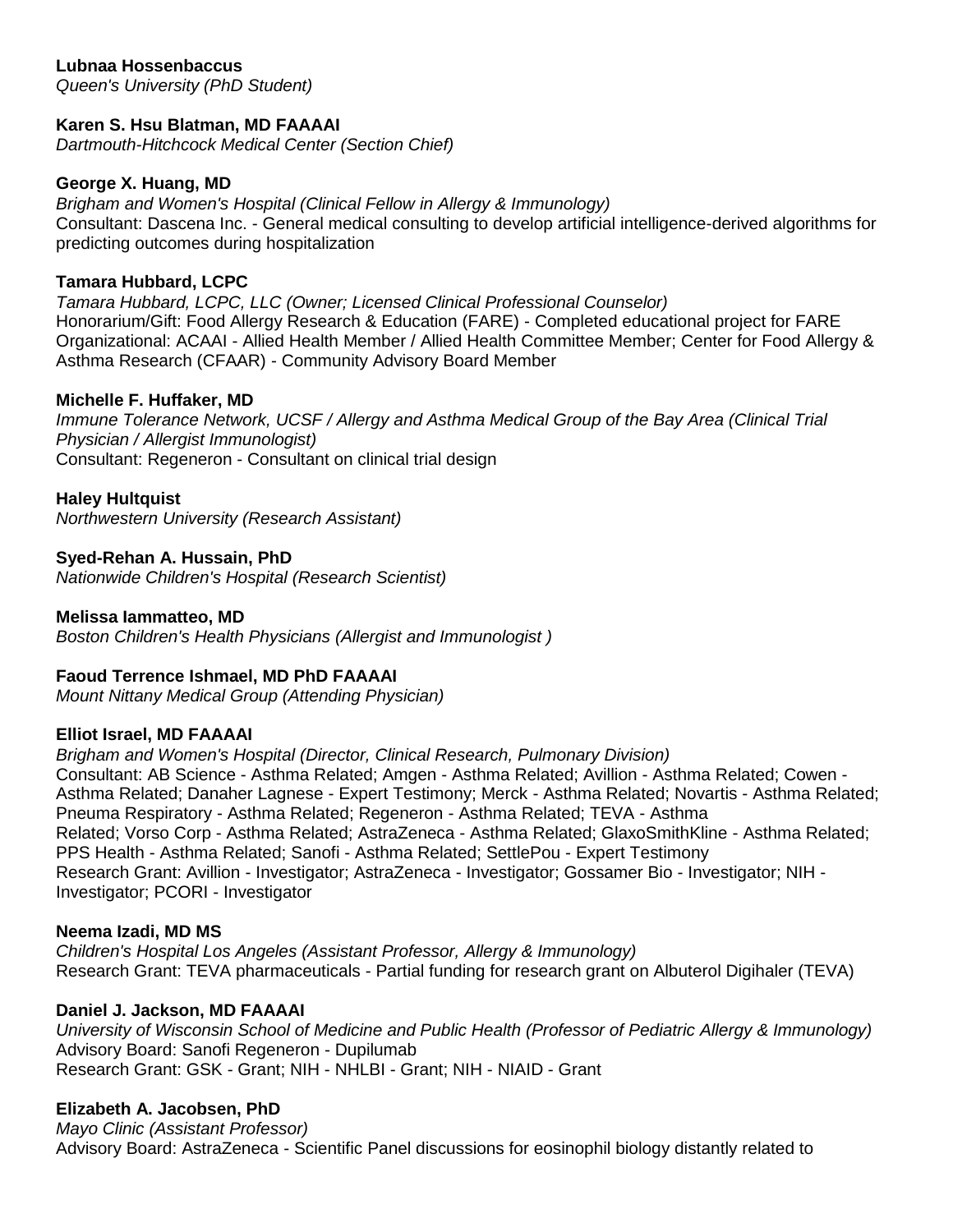Benralizumab- but mostly science discussion on future directions in RandD.

#### **Kraig W. Jacobson, MD FAAAAI**

*Allergy and Asthma Research Group/ Oregon Allergy Associates (Physician and Medical Director)* Organizational: ACAAI - Fellow; Aerobiology Committee AAAAI/ACAAI - Committee member; American Academy of Pharmaceutical Physicians - Member; Association of Clinical Research Professionals - Member; ATS - Member; Oregon Society of Allergy, Asthma and Immunology - Member

#### **Jordon Jaggers, MD**

*Massachusetts General Hospital (Resident Physician)*

#### **Erin Margaret Janssen, MD PhD**

*Boston Children's Hospital (Assistant Professor in Pediatrics, Staff physician )*

#### **Sunit Jariwala, MD FAAAAI**

*Albert Einstein/Montefiore Medical Center (Associate Professor; Director of Clinical & Research Innovation )* Research Grant: NIH - EHR-based intervention evaluation; NIH - symptom-based intervention evaluation; Agency for Healthcare Research and Quality - asthma mobile app evaluation

#### **Kirsi M. Jarvinen-Seppo, MD PhD FAAAAI**

*University of Rochester Medical Center (Associate Professor)* Research Grant: Aimmune therapeutics - food allergy clinical trial; Bill and Melinda Gates foundation - breast milk immunology; FARE - Clinical Network Center of Excellence; Janssen Biotechnologies - gut microbiome; NIH - food allergy, basic immunology, microbiome

#### **Elizabeth T. Jensen, MPH PhD**

*Wake Forest University School of Medicine (Associate Professor)*

#### **Elina Jerschow, MD FAAAAI**

*Albert Einstein College of Medicine (Associate Professor)* Research Grant: Cumberland Pharmaceuticals, Inc. - aspirin exacerbated respiratory disease Advisory Board: Genentech - Nasal polyps; GSK - Nasal polyps; Sanofi/Regeneron - Nasal polyps/asthma

#### **Shirley Y. Jiang**

*Santa Clara Valley Medical Center (Internal Medicine Resident)*

**Hope Jin, MD** *NYU (Allergy Fellow)*

**Christine Johnson**

**Elizabeth Johnson, LPN** *MedicoCX (CEO)*

#### **Douglas T. Johnston, DO FAAAAI**

*Asthma & Allergy Specialists (Allergist/Immunologist)* Organizational: AAFA - Medical Advisory Board; APFED - Medical Advisory Board Advisory Board: DBV - peanut allergy Speaker: Astra Zeneca - Tezepelumab; Nutricia - Food allergy Speaker; Pfizer - Atopic dermatitis- Eucrisa; AIMMUNE - Peanut allergy- Palforzia; Biocryst - HAE- Orladeyo; CSL Berhing - Speaker (Haegarda, Berinert); Pharming - Speaker (Ruconest) / Advisory board; Takada - Speaker (HAE, EoE products) / Advisory board Consultant: RegenXBio - HAE; AAFA - Ask the Allergist

# **Bridgette L. Jones, MD MS FAAAAI**

*Children's Mercy Hospital and Clinics (physician)*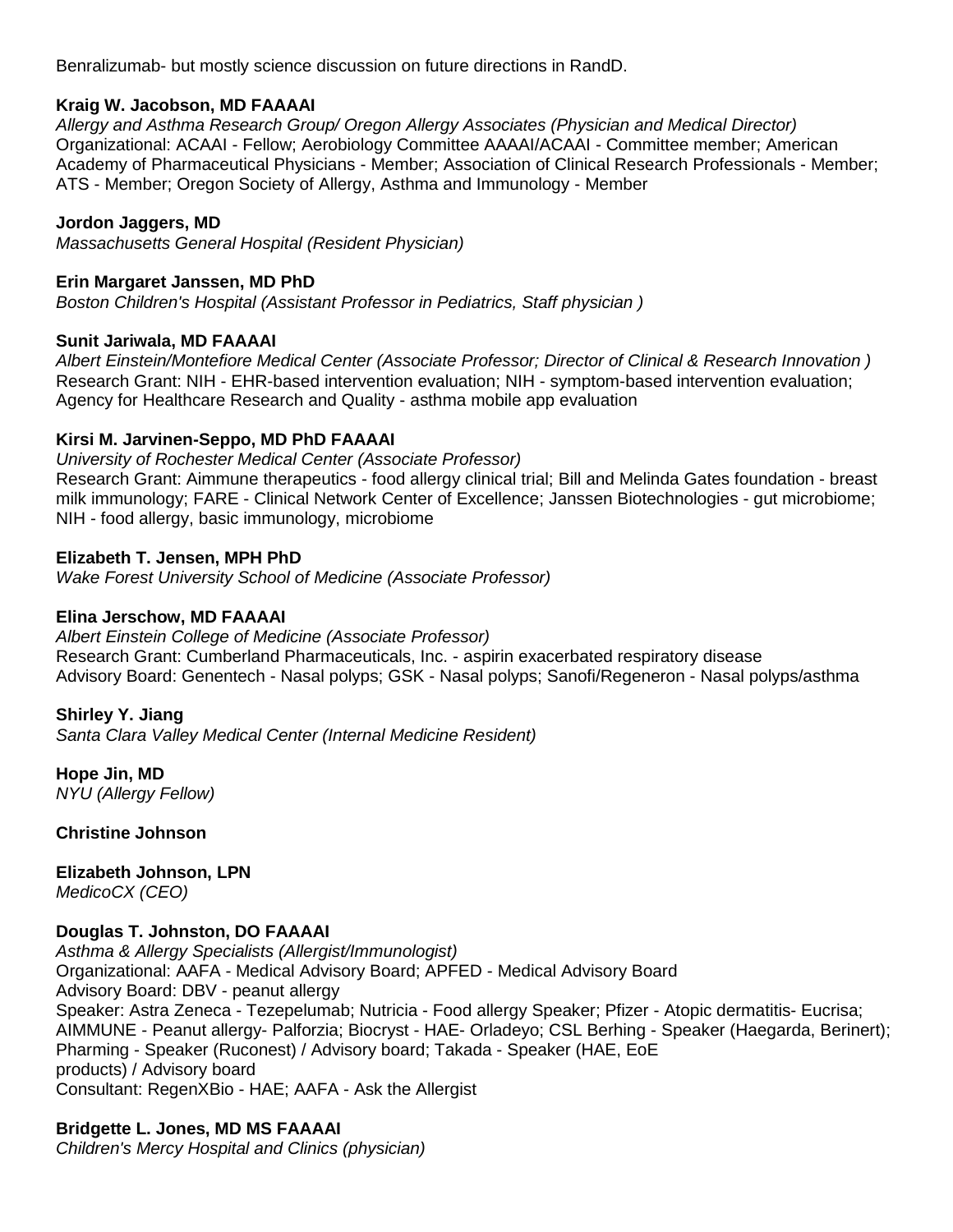## **Douglas H. Jones, MD FAAAAI**

*Tanner Memorial Clinic (Director Allergy Division)* Organizational: Food Allergy Support Team - President; Global Food Therapy, LLC - Co-manager Consultant: Pharming - HAE; Takeda - HAE and PI

#### **Avni Y. Joshi, MD FAAAAI**

*Mayo Clinic (Physician)*

#### **Raquel Jurado-Escobar**

*IBIMA, ARADyAL, Malaga University, Malaga, Spain. (Researcher)*

### **Steven L. Kagen, MD FAAAAI**

*The Kagen Allergy Clinic, S.C. (Allergy and Asthma Specialist)*

#### **Basil M. Kahwash, MD**

*Vanderbilt University (Assistant Professor of Medicine)* Stocks: Doximity - Investment Research Grant: GlaxoSmithKline - Clinical Trial - Novel Agent

#### **Sujani Kakumanu, MD FAAAAI**

*University of Wisconsin and Middleton Veterans Hospital (Clinical Associate Professor)* Research Grant: VA HSR&D Research Funding - none

#### **Matthew J. Kan, MD PhD**

#### **Allen P. Kaplan, MD FAAAAI**

*Retired from Clinical Practice (Professor of Medicine, Med Univ of SC)* Speaker: CSL Behring - angioedema; novartis/genentech - chronic spontaneous urticaria; also adjudication committee; Pharming - angioedema Advisory Board: Allakos - Chronic spontaneous urticaria Consultant: BioCryst - angioedema Organizational: Gilead - consultant; Phavaris - consultant; takeda - consultant; annexonbio - consultant; celldex - consultant; BioMarin - consultant

#### **Daniel Kaplan, presenter**

*University of Pittsburgh (professor of dermatology and immunology)*

#### **Sophia N. Karagiannis**

*King's College London (Professor of Translational Cancer Immunology and Immunotherapy)* Stocks: Epsilogen Ltd - I am founder and shareholder of Epsilogen Ltd., IgE Immuno-oncology company Research Grant: Cancer Research UK - Primary Investigator and Co-Investigator on research grants and cliical trial; Innovate UK - PI on research grants; Medical Research Council - PI on research grants

#### **Duva Karunakaran**

*BC Children's Hospital Research Institute (Research Student)*

#### **Luciana Kase Tanno, PhD**

*University Hospital of Montpellier (MD PhD)*

#### **Jacob Daniel Kattan, MD FAAAAI**

*Icahn School of Medicine at Mount Sinai (Assistant Professor)* Consultant: Thermo Fisher Scientific - Gave a webinar on component testing for food allergy

#### **David A. Katzka, MD**

*Columbia University (Professor of Medicine)*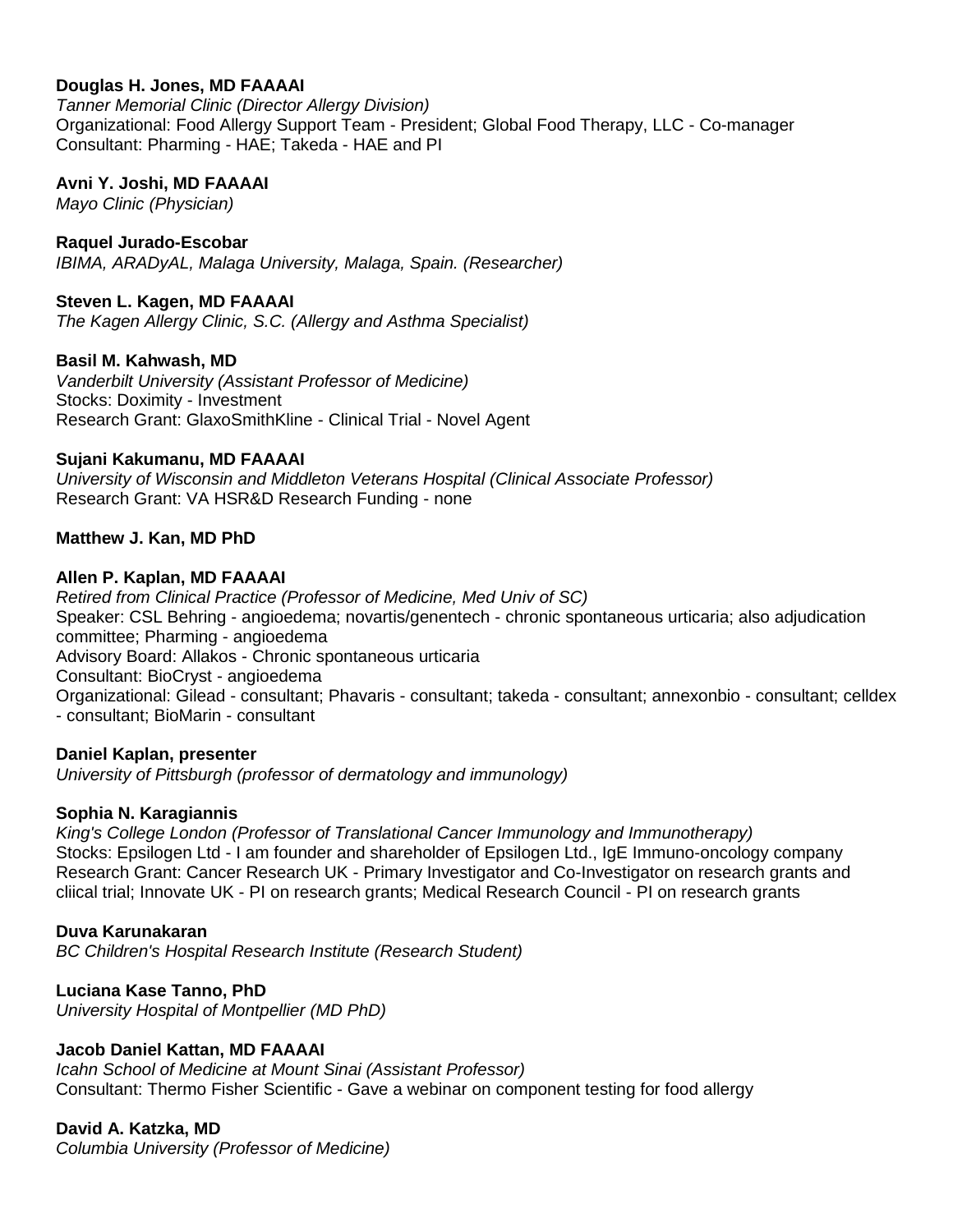Consultant: Takeda, Celgene, Regeneron - consultant for trials

### **Corinne Keet, MD MS PhD**

*University of North Carolina, Chapel Hill (Professor of Pediatrics)* Organizational: ABAI - Board Member

#### **Allison D. Kelly, DO**

*Jefferson health (Thomas Jefferson university) (PGY - 5, fellow allergy & immunology)*

### **Rachel S. Kelly, PhD**

*Harvard Medical School (Associate Professor of Medicine)* Research Grant: NHLBI - K awardee; NHLBI - Co-I; NIH/NIDDK - Co-I; Simons Foundation Autism Research Initiative - Awardee

#### **John M. Kelso, MD FAAAAI**

*Scripps Clinic (Staff Physician)*

Organizational: American Academy of Pediatrics - Fellow; American College of Allergy, Asthma and Immunology - Fellow; Food and Drug Administration - Pulmonary and Allergy Drugs Advisory Committee; JACI, JACI: In Practice, Annals of Allergy, Asthma and Immunology - Reviewer; JACI: In Practice - Reviewer Board; UpToDate - Author, Section Editor

#### **Joshua L. Kennedy, MD FAAAAI**

*University of Arkansas for Medical Sciencees (Associate Professor)*

#### **Anjeni Keswani, MD FAAAAI**

*George Washington University School of Medicine (Associate Professor of Medicine)*

#### **David A. Khan, MD FAAAAI**

*University of Texas Southwestern Medical Center (Professor of Medicine)* Organizational: ACAAI - Chair, Literature Review; TAAIS - Chair, Meetings Committee Honorarium/Gift: UptoDate - Urticaria Research Grant: NIH - Drug Allergy, Vaccines

#### **Yasmin W. Khan, MD**

*Vanderbilt University Medical Center (Assistant Professor of Pediatrics)*

#### **Shivani Khanna, MD**

*(Fellow)*

#### **Paneez Khoury, MD MHSc FAAAAI**

*NIH/NIAID (Senior Clinician/Fellowship Training Program Director)* Speaker: Medscape - Educational Videos Research Grant: APFED - Pilot Grant; CEGIR - Pilot Grant Organizational: Consortium for Eosinophilic Gastrointestinal Diseases Researchers - Member; International Eosinophil Society - Board member

#### **Gurjit K. Khurana Hershey, MD PhD FAAAAI**

*Cincinnati Children's Hospital Medical Center (Professor, Allergy and Immunology, Pediatrics)*

# **Masanori Kidoguchi, Otorhinolaryngology**

*University of Fukui (Otolaryngologist)* Research Grant: JSPS - For research of allergen immunotherapy; AMED - For research on the pathogenesis of allergic rhinitis

# **Catherine Kier, MD**

*Stony Brook Medicine (Professor of Pediatrics)*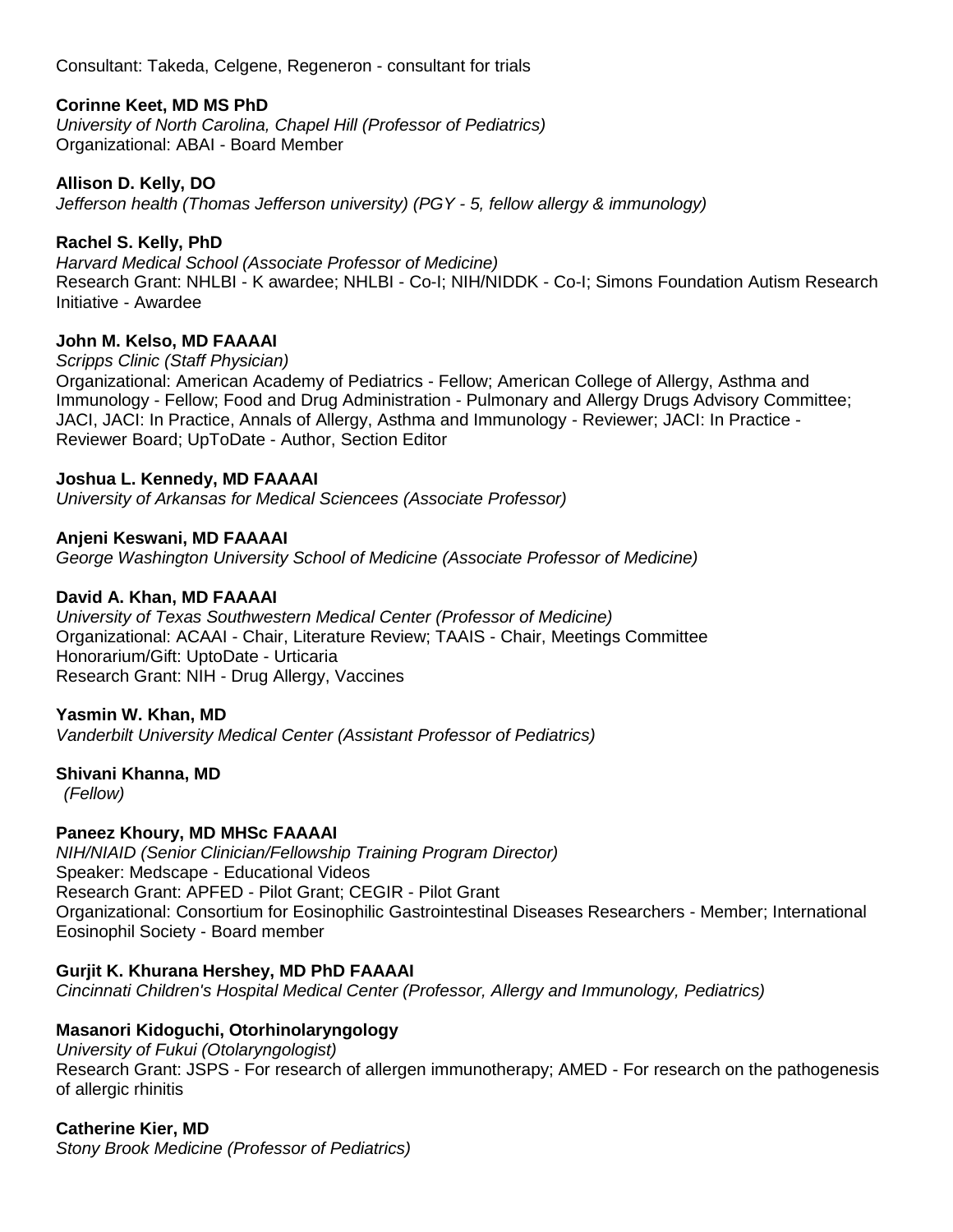### **Brian S. Kim, MD, MTR, FAAD**

*Washington University School of Medicine (Associate Professor of Dermatology)* Advisory Board: AstraZeneca - Tezepelumab; Boehringer Ingelheim - Atopic Dermatitis; Lilly - Baricitinib and lebrikizumab; Pfizer - Abrocitinib Consultant: Abbvie - Upadacitinib; Cara Therapeutics - Difelikefalin; Incyte - Ruxolitinib; LEO Pharma - Tralokinumab; Regeneron - Dupilumab; Sanofi - Dupilumab

#### **Edwin H. Kim, MD FAAAAI**

*University of North Carolina School of Medicine (Associate Professor)*

Advisory Board: DBV technologies - Advisory board member for peanut allergy therapy developent; Kenota Health - Advisory board member for development of novel food allergy diagnostic testing device; Ukko, Inc - Advisory board member for novel food allergy therapeutic clinical trial design; ALK -

Advisory board member for development of novel peanut allergy therapeutic

Research Grant: FARE - PI of UNC FARE center of excellence; FARE - PI for peanut sublingual immunotherapy clinical trial; Immune Tolerance Network - Protocol chair for peanut oral immunotherapy clinical trial in development; NIH-NCCIH - Peanut sublingual immunotherapy research; NIH-NIAID - PI of UNC site within Consortium for Food Allergy Research (CoFAR)

Consultant: AllerGenis - Consultant for development of novel food allergy diagnostic testing assay; Belhaven Biopharma - Consultant for development of novel epinephrine delivery system; Duke Clinical Research Institute - Consultant for food allergy treatment perspectives decision making tool;

Nutricia - Key opinion leader advising on milk allergy treatment approaches; Duke Clinical Research Institute - Key opinion leader advising CRO on food allergy therapeutic trial recruitment strategies; Genentech - Consultant for development of novel biologic therapy for food allergy

### **Jihyun Kim, MD**

*Samsung Medical Center (Associate Professor)*

### **Nikki H. Kimura, MD**

*Donald and Barbara Zucker SOM at Hofstra/Northwell (Resident Physician)* Research Grant: Takeda Pharmaceuticals - Investigator-initiated grant to Dr. Artemio Jongco involving immunoglobulin products including Cuvitru, Gammagard, and Hyqvia

#### **Kara Kliewer, PhD RD**

*Cincinnati Children's Hospital Medical Center (Research Associate)*

#### **Kirsten M. Kloepfer, MD MS FAAAAI**

*Indiana University School of Medicine (Associate Professor of Pediatrics)* Research Grant: NIH - K23

# **Adina Kay Knight, MD FAAAAI**

*Horizon Therapeutics (Senior Medical Director)*

#### **Takao Kobayashi, PhD**

*Mayo Clinic Arizona (Research Scientist)*

**Emek Kocatürk Göncü** *Koç University (Dermatologist)*

# **Jerald W. Koepke, MD FAAAAI**

*Colorado Allergy and Asthma Centers, P.C. (Physician & Clinical Prof. U. of Colorado Health Sciences Center & School of Pharmacology)*

# **Melissa T. Korenblat-Hanin, ACSW LCSW**

*St. Louis Children's Hospital (Asthma Social Worker)*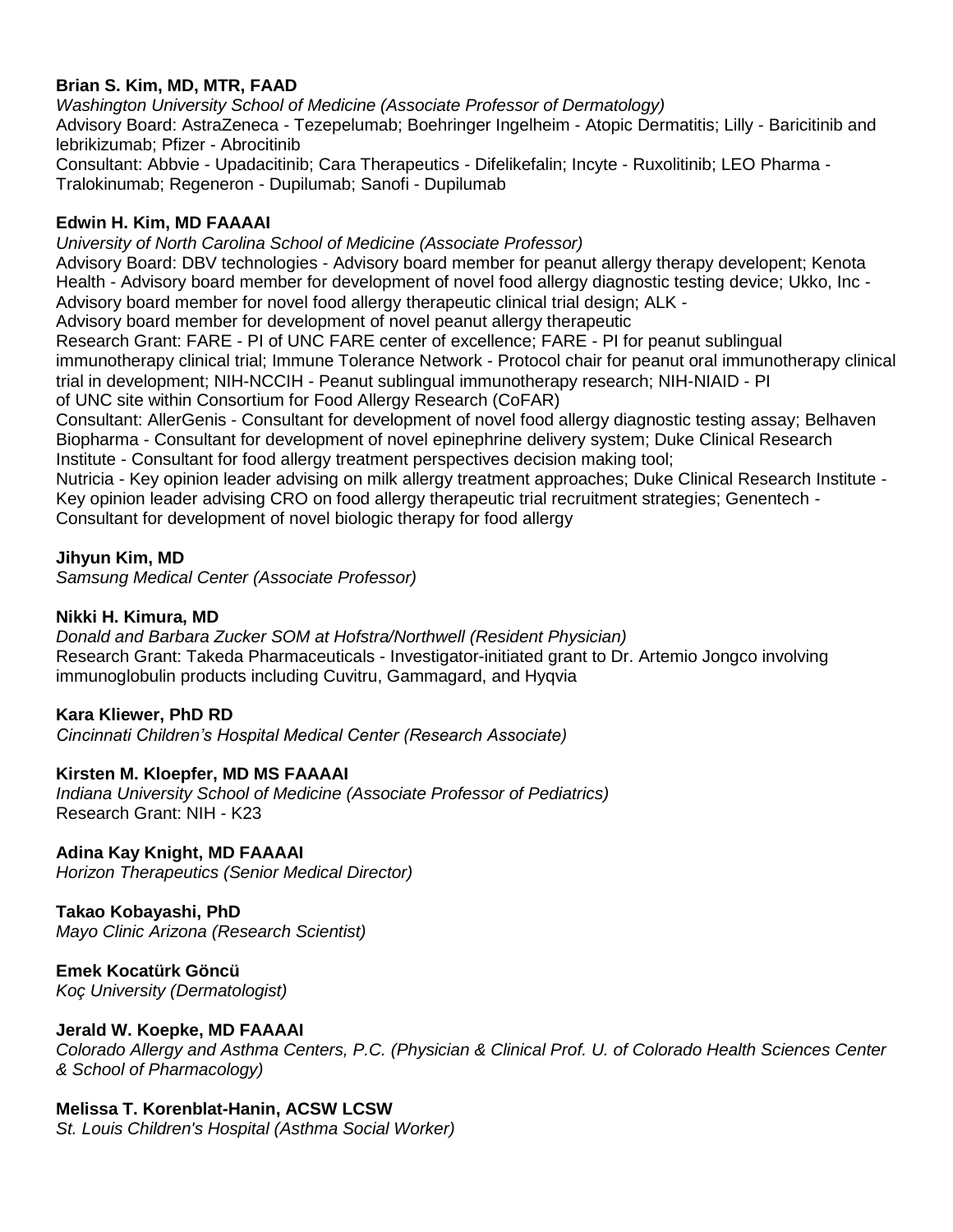## **Leah Claire Nesbitt Kottyan, PhD**

*Cincinnati Children's Hospital Medical Center (Associate Professor)*

### **Anna Kovalszki, MD**

*University of Michigan (MD)* Consultant: GSK - Advising on a retrospective study Speaker: GSK - Gave a talk on hypereosinophilic syndromes/EGPA at AAAAI GSK sponsored event

### **Monica Kraft, MD FAAAAI**

*University of Arizona Health Science Center (Robert and Irene Flinn Professor of Medicine, Chair, Department of Medcine)*

Consultant: Astra-Zeneca - Consulting; Sanofi - Consulting

Research Grant: Chiesi - Funds paid to institution; Astra-Zeneca - Clinical trial assessing the effect of benralizumab in severe, exacerbation prone asthma; American Lung Association - Support for the Airway Clinical Research Consortium - funds paid to institution; Sanofi - Clinical Trial addressing the effect of dupilumab on aiway tissue inflammation - funds paid to institution; National Institutes of Health - salary support for NIH grants addressing asthma and innate immunity - funds paid to institution

#### **Matthew S. Krantz, MD**

*Vanderbilt University Medical Center (Clinical Fellow, Allergy/Immunology)*

### **Marianna Kulka, PhD**

*National Research Council Canada (Principal Investigator/Research Officer)*

#### **Jason Kwah, MD**

*Yale University School of Medicine (Assistant Professor)*

#### **Mildred Kwan, MD PhD FAAAAI**

*University of North Carolina (Assistant Professor of Medicine)*

#### **Christina G. Kwong, MD FAAAAI**

*Phoenix Children's Hospital / University of Arizona (Staff Physician / Clinical Assistant Professor, Department of Child Health)*

**Shay Kyle** *Campaign Urging Research in Eosinophilic Disorders (Executive Director)*

#### **Tanya M. Laidlaw, MD FAAAAI**

*Brigham and Women's Hospital (Allergist)* Research Grant: NIH - Therapeutic control of AERD Advisory Board: GSK - Role of IL-5 in allergic disease; Regeneron - Dupilumab and nasal polyps

#### **Kent Lam, MD**

*Eastern Virginia Medical School (Assistant Professor)*

#### **Jennifer Lan, MD** *FDA (Medical Officer)*

#### **Andrew P. Lane, MD**

*Johns Hopkins School Medicine (Professor, Otolaryngology - Head & Neck Surgery)* Advisory Board: Sanofi-Regeneron - Consulting regarding CRSwNP and dupilumab

#### **David M. Lang, MD FAAAAI**

*Cleveland Clinic Foundation (Chairman, Dept of Allergy and Clinical Immunology; Respiratory Institute)* Consultant: ARS - Consultant Speaker: Astra Zeneca - Disease state - asthma; Genentech - Urticaria -- disease state; Sanofi-Regeron -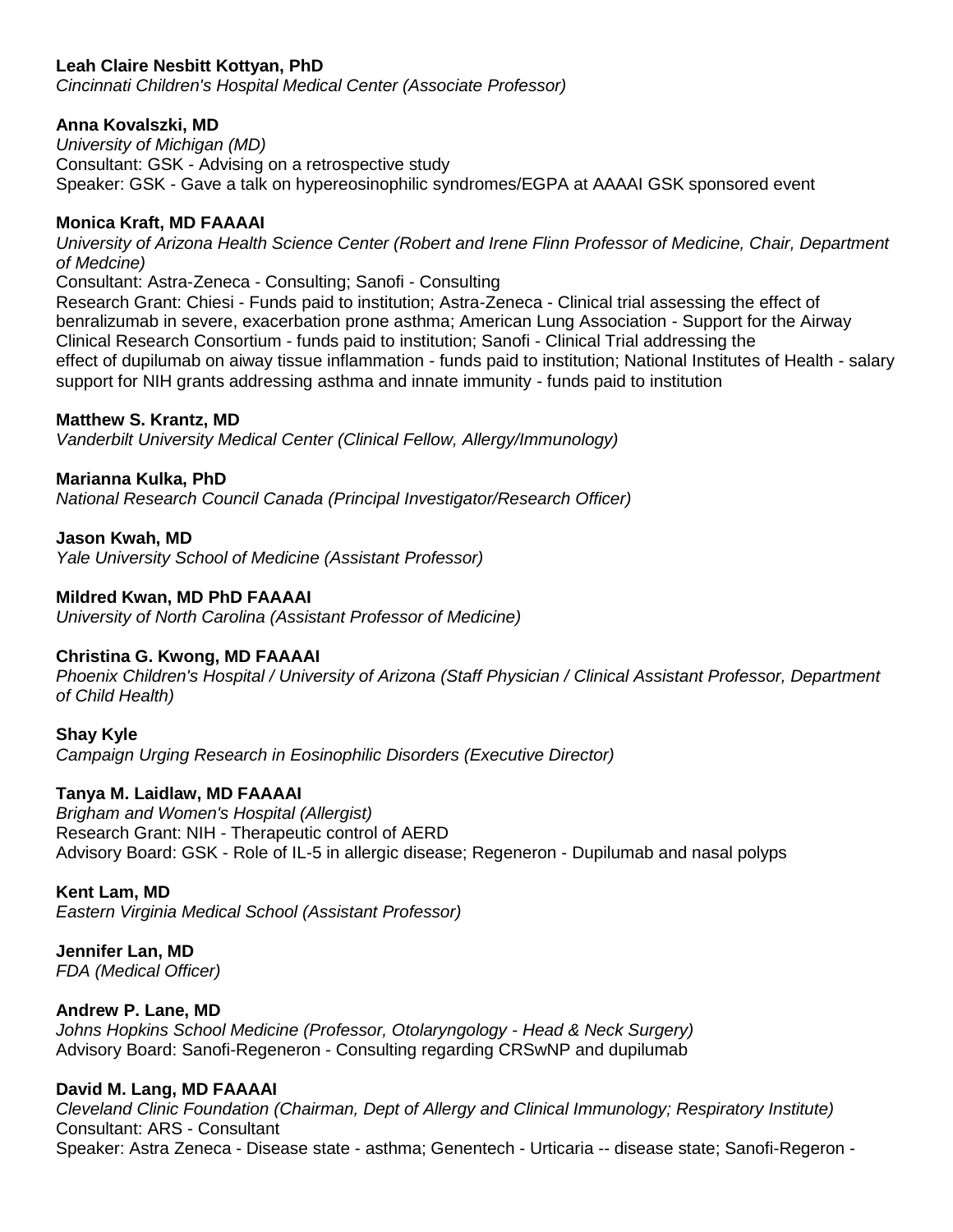Disease state

Organizational: Allergy and Asthma Proceedings - Editorial Board; DynaMed - Topic Editor; J Allergy Clin Immunol Pract - Associate Editor; J Asthma - Associate Editor; NQF - Delegate to NQF representing AAAAI Advisory Board: Novartis - Advisory Board -- Urticaria; Astra Zeneca - Advisory Board

## **Allyson S. Larkin, MD FAAAAI**

*Children's Hospital of Pittsburgh (Attending)* Organizational: Pennsylvania Allergy and Asthma Association - Board Member

### **Monica G. Lawrence, MD FAAAAI**

*University of Virginia, Division of Asthma Allergy & Immunology (Associate Professor of Medicine & Pediatrics)* Advisory Board: Horizon Therapeutics - X-linked CGD carriers; X4 Pharmaceuticals - Therapeutic (mavorixafor) for WHIM syndrome; Enzyvant - Therapeutic for congenital athymia

Research Grant: Jeffrey Modell Foundation - Primary Immunodeficiency research; American Lung Association/AAAAI - Research on severe childhood asthma

Organizational: AAAAI Program Directors Assembly - Internal Medicine Councilor, Executive Committee; Clinical Immunology Society - Member, Education Committee; Clinical Immunology Society - Member, Foundation Committee

Consultant: Avrio Health - Respiratory viral infection prophylaxis

### **Dennis K. Ledford, MD FAAAAI**

*University of South Florida College of Medicine and the Veterans Administration (Professor of Medicine and Pediatrics)*

Speaker: Boehringer Ingelheim - COPD and asthma/tiotroprium; Genentech - Urticaria and asthma/omalizumab; GSK - Asthma/EGPA/ mepolizumab; Novartis - Urticaria, asthma/omalizumab; Sanofi/Regeneron - Asthma/Nasal Polyposis/dupilumab; AstraZeneca - Asthma/Benralizumab/Tezipilimuab Research Grant: AstraZeneca - Severe asthma; Astra Zeneca - Nothing paid to me/paid to institution; Novartis - Nothing paid to me/ paid to institution; ARS Pharmaceutical - Nothing paid to me/ paid to institution Organizational: AAAAI - Editor Ask the Expert; ACAAI - Editorial Board Annals of Allergy Asthma and Immunology; Informa - Co-Editor of Asthma: Co-Morbidities, Co-existing Conditions and Differential Diagnosis; Informa - Editor, Allergens and Allergen Immunotherapy; UpToDate - Contributor Consultant: ByoCris - Angioedema; AstraZeneca - Asthma and other respiratory diseases

#### **Gerald B. Lee, MD FAAAAI**

*Emory University School of Medicine (Associate Professor)*

Stocks: Gilead - Pharmaceuticals

Organizational: ACAAI - Member of the Accreditation and Certification Committee, Editor of Board Review Book and Questions; ACAAI - Editor in Chief, Board Review Book and AIM Question Bank; ACAAI - Assistant Editor, Allergy Watch and Co-host of AllergyTalk podcast

#### **Tricia D. Lee, MD**

*Emory and Children's Hospital of Atlanta (Assistant Professor of Pediatrics)*

#### **Kathleen Lee-Sarwar, MD, MS**

*Brigham and Women's Hospital (Associate Physician / Instructor)*

### **Harvey Leo, MD FAAAAI**

*Allergy and Immunology Associates of Ann Arbor (Physician)*

#### **Donald YM Leung, MD PhD FAAAAI**

*National Jewish Health (Division Head of Pediatric Allergy and Clinical Immunology)*

Consultant: Amagma - Consultant; Boehringer Ingelheim - Consultant.; Genentech, Inc - Consultant; Incyte Corporation - Consultant. Ruxolitinib.; Leo Pharmaceuticals - Consultant. Tralokinumab; Regeneron Pharmaceuticals - Consultant. Dupilumab.; Sanofi-Genzyme Pharma - Consultant. Dupilumab. Research Grant: ITN/NIH/NIAID Systemic Allergic Reactions to SARS-CoV-2 Vaccination - Pfizer/Moderna COVID19 vaccine; NIH/NIAID Atopic Dermatitis Research Network - Principal Investigator; NIH/NIAID CoFAR -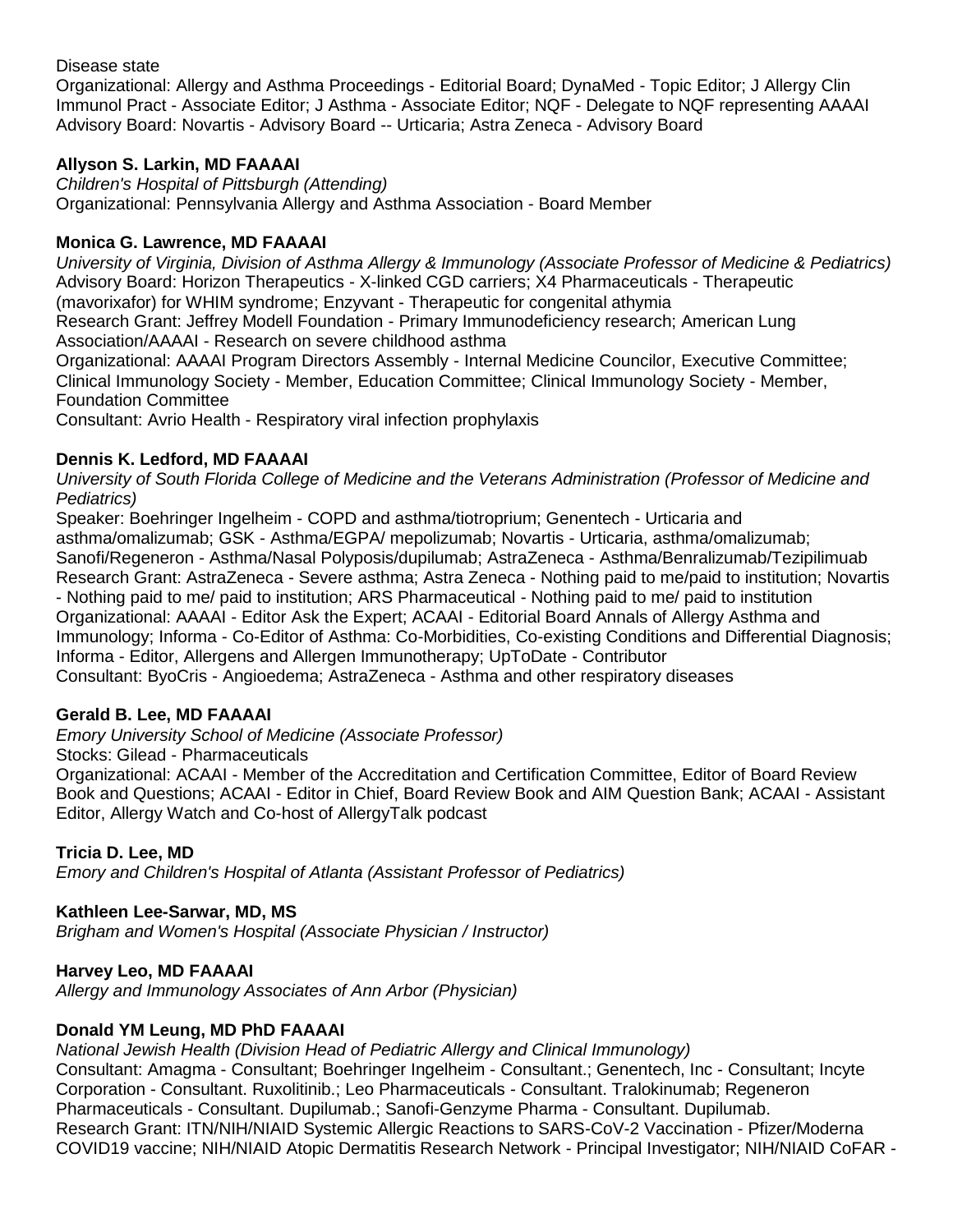Principal Investigator; NIH/NIAID SEAL (Stopping Atopic dermatitis and ALlergy) - Principal Investigator; NIH/NIAMS - Principal Investigator; Sanofi-Genzyme Pharma - Principal Investigator

# **Estelle Levetin, PhD FAAAAI**

*Retired from the University of Tulsa (Professor Emerita of Biology)*

#### **Bruce D. Levy, MD**

*Brigham and Women's Hospital (Division Chief, Pulmonary and Critical Care Medicine)* Consultant: Gossamer Bio - Pharmaceuticals; Sanofi - Pharmaceuticals; Novartis - Pharmaceuticals; Pieris Pharmaceuticals - Pharmaceuticals; Entrinsic Health - Nutriceuticals; Thetis Pharmaceuticals - SPMs in Inflammation; NControl - Drug development for inflammation

Research Grant: Sanofi - Inflammation; SRA - Asthma; National Institutes of Health - Lung Inflammation and Asthma; Bayer Pharmaceuticals - Pulmonary Drug Discovery Laboratory; Genentech - Collaborative research with SARP

#### **Joshua M. Levy, MD MPH**

*Emory University (Associate Professor)*

Organizational: AAOA - Board of Directors; IFAR - Editorial Board; ORL Journal - Associate Editor Advisory Board: Regeneron - Dupilumab; GlaxoSmithKlein - Nasal Polyps Research Grant: Gossamer Bio - GB001-2101; AstraZeneca Pharmaceuticals LP - Tezepelumab; Honeywell -

Diagnostic testing device; Cumberland Pharmaceuticals - Ifetroban

#### **Wei Li**

*Skaggs School of Pharmacy and Pharmaceutical Sciences (Postdoctoral Researcher)*

#### **Kaiser G. Lim, MD FAAAAI**

*Mayo Clinic (Consultant)*

#### **Din L. Lin, PhD**

*University of California, San Francisco (Specialist)*

#### **Andrew Warren Lindsley, MD PhD**

*Amgen, Inc. (Medical Director)*

Stocks: Amgen, Inc. - Employee of Amgen, Inc who owns stock and retains stock options in the company. Specifically works on tezepelumab-ekko.

#### **Andrew H. Liu, MD FAAAAI**

*University of Colorado Denver (Professor)*

Consultant: Avillion, Inc. - Clinical trial development. Paid to my institution: University of Colorado; LabCorp - Test interpretation. Paid to my institution: University of Colorado; Phadia ThermoFisher - Paid to my institution: University of Colorado; Revenio - Clinical trial development. Paid to my institution:

University of Colorado

Advisory Board: NIH NIEHS. Chairman of NIEHS Scientific Advisory Board - No honorarium, income or assets for this work

Research Grant: Avillion, Inc. - FDA Clinical Trial. No salary support. Paid to my institution: Children's Hospital Colorado; ResMed - Pilot study. No salary support. Paid to my institution: Children's Hospital Colorado; NIH - Paid to my institution: University of Colorado

#### **Mark C. Liu, MD FAAAAI**

*Johns Hopkins University (Associate Professor)*

Advisory Board: Astra Zeneca - tezepelumab; Gossamer Bio - GB001; GSK - mepolizumab Research Grant: Gossamer Bio - GB001, clinical trial; GSK - mepolizumab, clinical trial

#### **Lisa Lombard, PhD**

*Northwestern University Feinberg School of Medicine (Research Assistant Professor)*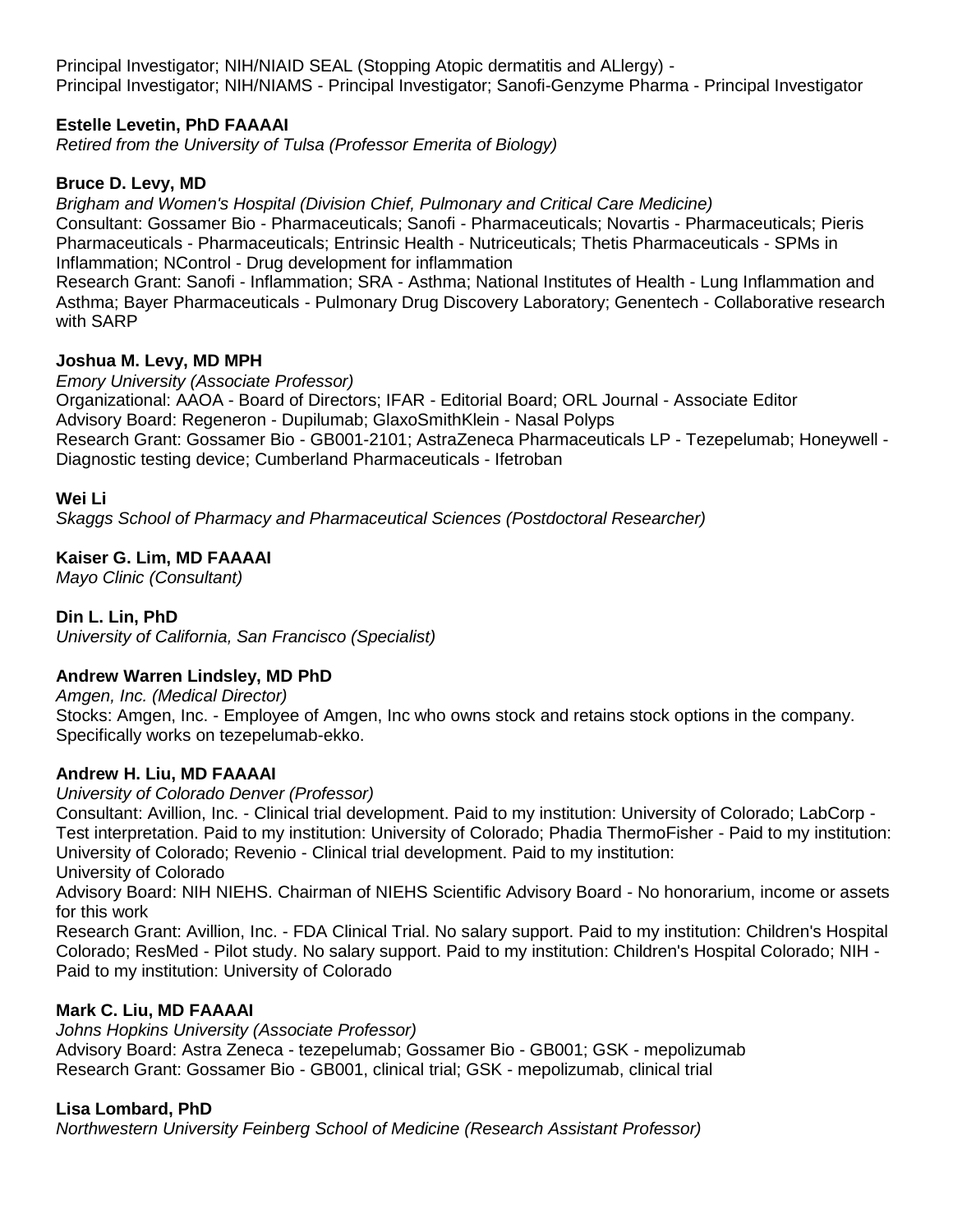## **Richard J. Looney, MD FAAAAI**

*University of Rochester (Professor of Medicine)* Organizational: American College of Rheumatology - Member

#### **Margee Louisias, MD MPH**

*Brigham & Women's Hospital (Allergy-Immunology Attending)*

#### **Nicholas W. Lukacs, PhD**

*University of Michigan Medical School (Prof)* Organizational: Society for Leukocyte Biology - Past President

#### **William R. Lumry, MD FAAAAI**

*William R. Lumry, M.D., P.A dba Allergy and Asthma Specialists (President, Physician, Medical Research Director)*

Consultant: Fresenius Kabi - HAE; Fresinius Kabi - HAE on demand treatment; Intellia - HAE; Astra Zeneca - TSLP; BioCryst - BCX 7353; CSL Behring - HAE; Phavaris - HAE; Sanofi Regeneron - Asthma Biologic; Takeda - HAE

Speaker: Grifols - PID; Biocryst - Orladeyo; Genetech - Xolair; GSK - Asthma-Trelegy; Takeda - HAE Takhzyro Research Grant: ALK - Allergic Rhinitis; Genentech - Xolair Nasal Polyps; Gossamer - CRS w NP;

Octapharma - PID; Phavaris - HAE; Biocryst - HAE; CSL - HAE; Grifols - PID; Ionis - HAE; Kalvista - HAE; Kedrion - PID; Takeda - HAE; Teva - Asthma Biologic; Biotest - PID

Organizational: Hereditary Angioedema Association - Medical Advisory Board; Texas Allergy, Asthma, Immunology Society - Board of Directors, Immediate Past President

#### **Alissa Lynch**

*Mayo Clinic (Research Fellow)*

#### **Susan V. Lynch, PhD**

*University of California San Francisco (Professor)* Stocks: Siolta Therapeutics - Stock options Consultant: Siolta Therapeutics - Consultant Research Grant: NIH/NIDA - Sponsored Research; NIH/NIDDK - Sponsored Research; NIH/NIAID - Sponsored research; NIH/NICHD - Sponsored research; NIH/Office of the Director - Sponsored Research; MIH/NIHD - Sponsored research

#### **Douglas P. Mack, MD**

*McMaster University (Assistant Clinical Professor)* Consultant: Aimmune - AR101; Bausch - Emerade; Kaleo - Allerject Advisory Board: Pfizer - Epipen Speaker: Pediapharm - Rupall Organizational: CSACI - Board of Directors

### **Eric M. Macy, MD FAAAAI**

*SCPMG-Kaiser Permanente San Diego (Partner Physician)*

#### **Adam Z. Magier, MS**

*Cincinnati Children's Hospital Medical Center (Medical Student)*

#### **Paul J. Maglione, MD PhD**

#### *Boston University (Assistant Professor)*

Research Grant: AAAAI Foundation - How B cell developmental defects shape manifestations of common variable immunodeficiency; Horizon Pharma - Elucidating mechanisms of IFN-gamma therapy; Shire/Takeda - Role of immunoglobulin replacement on CVID complications; NIH - Role of BAFF in CVID Lung Disease; NIH - Mechanisms of immune dysregulation due to NFKB1 mutation in common variable immunodeficiency; Immune Deficiency Foundation - Diagnosis of primary antibody deficiency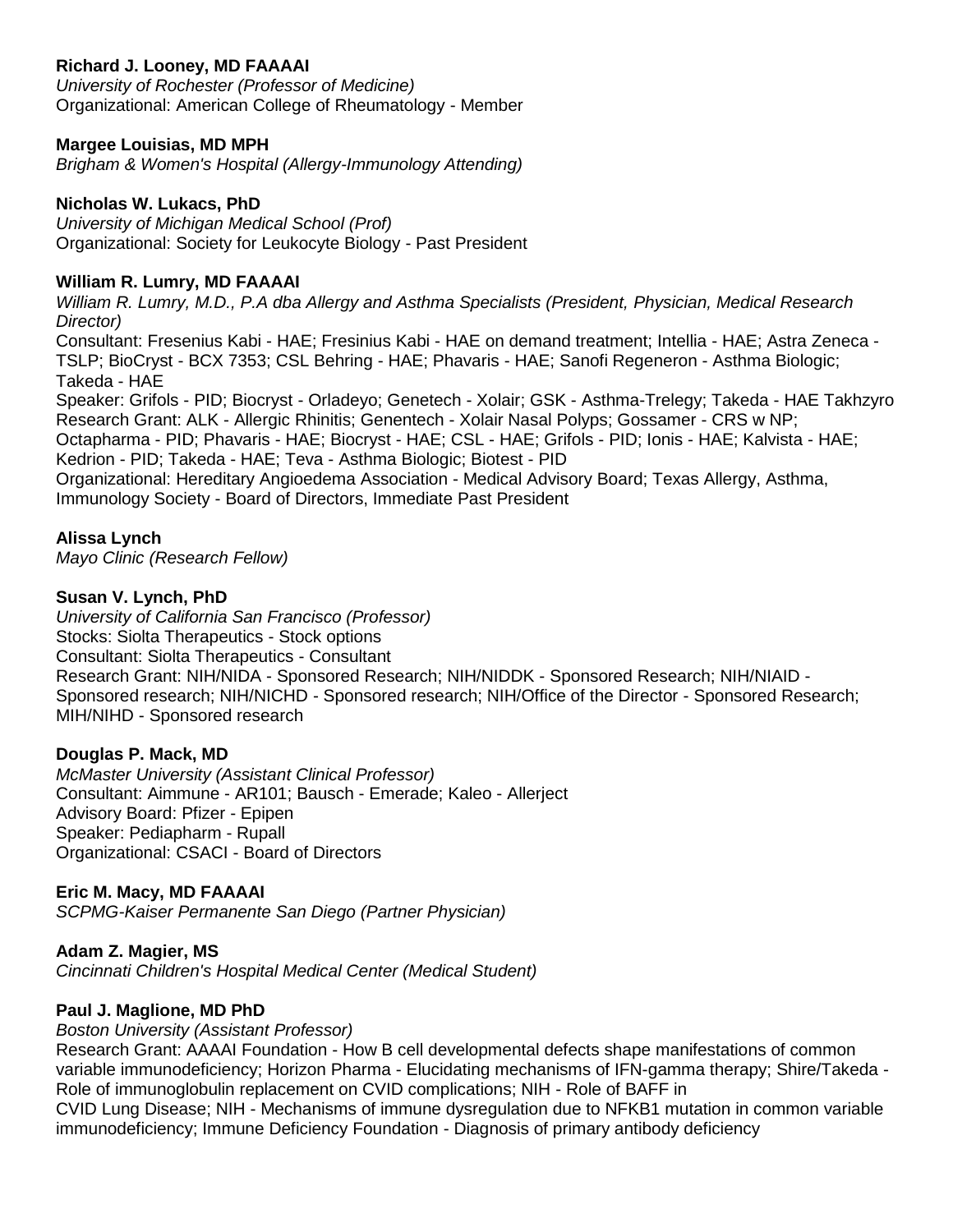# **Mahboobeh Mahdavinia, MD PhD**

*Rush University Medical Center (faculty)*

### **Anne L. Maitland, MD PhD**

*Mt Sinai South Nassau (Attending Physician)*

#### **Gailen D. Marshall Jr., MD PhD FAAAAI**

*University MS Medical Center (Director, Division of Clinical Immunology and Allergy)* Organizational: ACAAI - Editor-in-chief, Annals of Allergy, Asthma and Immunology; ACAAI - Vice President

#### **Benjamin Marsland, PhD**

*Service de Pneumologie*

#### **Bryan L. Martin, DO FAAAAI**

*The Ohio State University (Interim Chief, Allergy Immunology Division)* Organizational: American College of Allergy Asthma and Immunology - Committee Chair (FIT Bowl committee); World Allergy Organization - President Elect

#### **Rasika A. Mathias, PhD**

*Johns Hopkins University (Associate Professor of Medicine)*

#### **Sameer K. Mathur, MD PhD FAAAAI**

*University of Wisconsin School of Medicine and Public Health (Associate Professor)* Speaker: GlaxoSmithKline - Speaking on topics related to eosinophilic diseases including Hypereosinophilic Syndrome and Severe Asthma including use of mepolizumab Advisory Board: Astra-Zeneca - Benralizumab for Eosinophilic Diseases; Regeneron - Dupilumab use in chronic urticaria; ALK - Discussion of allergy immunotherapy education

#### **Elizabeth C. Matsui, MD MHS FAAAAI**

*University of Texas at Austin (Professor)* Organizational: AAP - No remuneration. Serve on SOAI executive committee

#### **Marcus Maurer, MD**

*Charité - Universitätsmedizin Berlin (Professor of Dermatology and Allergy)* Speaker: Allakos, Almirall, Amgen, AstraZeneca, Blueprint Medicines, Celldex Therapeutics, Faes Far - Fee, **Grant** 

#### **Bruce M. McClenathan, MD FAAAAI**

*Defense Health Agency-Immunization Healthcare (Regional Medical Director)*

#### **Matthew R. McCulloch, MD**

*Colorado Children's/University of Colorado (Fellow)*

#### **Emily C. McGowan, MD PhD FAAAAI**

*University of Virginia School of Medicine (Associate Professor)*

Research Grant: NIH/NIAID - 1K23AI123596, R21AI151497; NIH/NCATS - UL1TR003015; American College of Gastroenterology - Pilot award to investigate the role of IgG4 in EoE; Regeneron - UVA Site PI for the international, multicenter study, "A Phase 3, Randomized, 3-Part Study to Investigate the Efficacy and Safety of Dupilumab in Adult and Adolescent Patients with Eosinophilic Esophagitis."

#### **Elena Mederos Luis**

*Hospital universitario de Canarias (Doctor)*

#### **Reena S. Mehta, MD FAAAAI**

*Uptown Allergy & Asthma (Attending Physician)*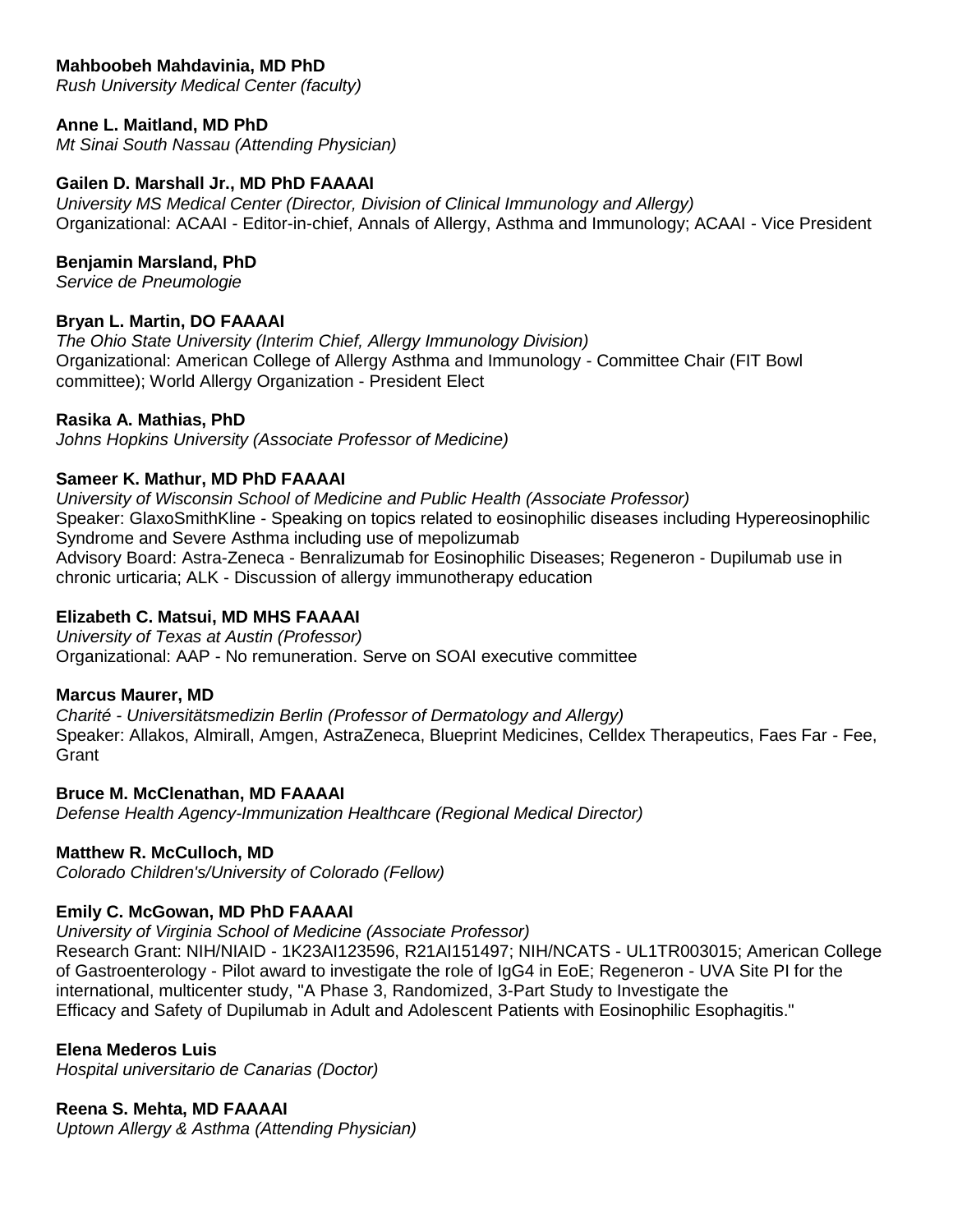### **Steven Meltzer, MD MBA FAAAAI**

*Beach Allergy and Asthma Specialty Group (Assoc. Clin. Professor, UC Irvine)*

**Andrew Menzies-Gow, MD**

*Royal Brompton Hospital (Consultant Respiratory Physician)* Consultant: AstraZeneca - tezepelumab, benralizumab; GSK - mepolizumab; Novartis - Omalizumab, CSJ117; Sanofi - Dupilumab; Teva - Reslizumab Speaker: AstraZeneca - tezepelumab, benralizumab; Novartis - Omalizumab; Sanofi - Dupilumab; Teva - Reslizumab Research Grant: AstraZeneca - Benralizumab

**Tesfaye Baye Mersha, PhD** *Cincinnati Children's Hospital Medical Center (Associate Professor)*

**Gregory M. Metz, MD FAAAAI** *Oklahoma Allergy and Asthma Clinic (Physician)*

**Robert G. Micheletti, MD** *University of Pennsylvania (Associate Professor of Dermatology and Medicine)*

**Haruka Miki, MD, PhD** *La Jolla Institute for Immunology (Instructor)*

**Bruce D. Miller, MD** *Jacobs School of Medicine/SUNY at Buffalo (Professor of Psychiatry and Pediatrics)*

**Charles K. Miller, MD** *USAF - Wilford Hall Ambulatory Medical Center A/I Program (Allergy/Immunology Fellow)*

**Mechelle Miller, MD** *US Military (Pediatric Resident)*

### **Rachel L. Miller, MD FAAAAI**

*Icahn School of Medicine at Mount Sinai (Chief, Division of Clinical Immunology)* Consultant: UpTo Date - review articles Research Grant: NIH - asthma, allergy, breast cancer Organizational: ATS - member

#### **Joshua D. Milner, MD FAAAAI**

*Columbia University Medical Center (Professor)* Speaker: SVB Leerink - Spoke on a panel regarding allergy treatment Organizational: FOCIS - Annual Meeting Co-Chair

#### **Michael Minnicozzi, PhD**

*NIH-NIAID-DAIT (Program Officer)*

# **Mary Ann V. Miranda, MD**

*USF (Fellow in Training)*

#### **Wendy C. Moore, MD**

*Wake Forest School of Medicine ( Professor of Medicine)*

Research Grant: Astrazeneca - Principal Investigator Multicenter Clinical Trials; Boehringer Ingelheim - Principal Investigator Multicenter Clinical Trials; Cumberland Pharmaceuticals - Principal Investigator Multicenter Clinical Trials; GlaxoSmithKline - Principal Investigator Multicenter Clinical Trials; Gossamer - Principal Investigator Multicenter Clinical Trials; Novartis - Principal Investigator Multicenter Clinical Trials; Sanofi - Principal Investigator Multicenter Clinical Trials; NHLBI/NIH - Severe Asthma Research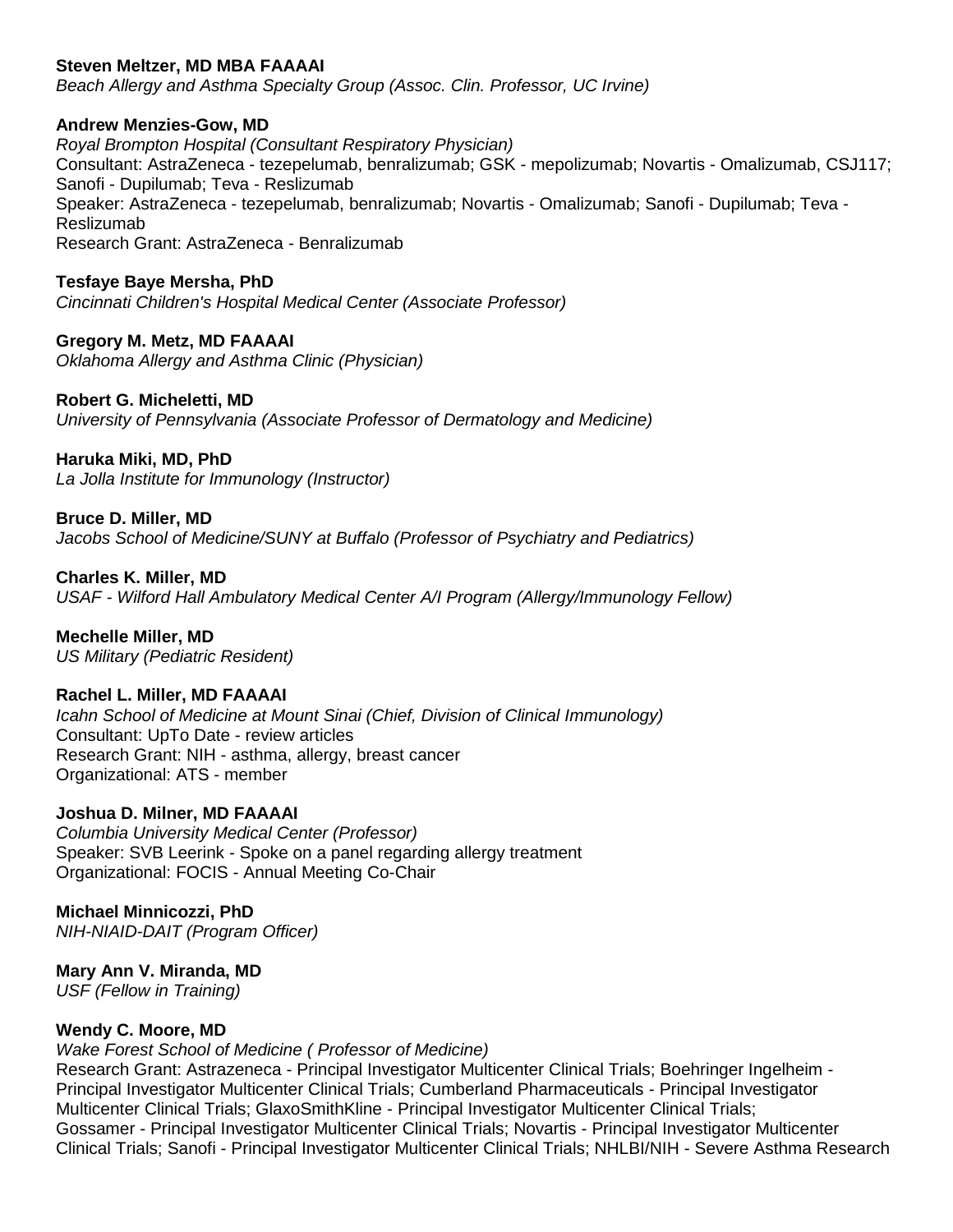Program, Asthmanet, PrecISE, SPIROMICS; Genentech - Support of SARP program Advisory Board: Astrazeneca - Asthma Biologics and CHRONICLE study; GlaxoSmithKline - Asthma Biologics; Sanofi Regeneron - Asthma Biologics

## **Mary C. Moran**

*University of Rochester (Graduate Student)*

# **Timothy P. Moran, MD PhD FAAAAI**

*University of North Carolina-Chapel Hill (Associate Professor)* Research Grant: NIH - Allergic disease pathogenesis research

# **Giselle S. Mosnaim, MD MS FAAAAI**

*NorthShore University HealthSystem (Attending Physician)*

Organizational: American Board of Allergy and Immunology - Serve on the Board of Directors and as Co-Chair of the CAP Committee

Research Grant: Alk Abello - asthma; Astra Zeneca - asthma; Genentech - asthma; Sanofi Regeneron asthma; Teva - asthma; GlaxoSmithKiine - asthma; Propeller Health - asthma; Novartis - chronic urticaria

#### **Richard B. Moss, MD**

*retired (Professor of Pediatrics Emeritus Stanford University School of Medicine)* Advisory Board: Proteostasis - CFTR modulators

Consultant: Regeneron - anti-T2-high Mabs; 4D Molecular Therapeutics - Gene therapy; Nob Hill Therapeutics - Inhalational antifungals; Zambon - antifungals; Pulmatrix - inhalation antifungal; Mayne Pharma - antifungals; Pulmocide - inhalational antifungals

**Lyndsey M. Muehling, PhD** *University of Virginia Health System (Postdoctoral Researcher)*

#### **Geoffrey A. Mueller, PhD**

*Nat. Inst. Environmental Health Sciences (Staff Scientist)*

#### **Amanda Muir, MD**

*The Children's Hospital of Philadelphia (Assistant Professor)*

# **Maria Munoz de Baena Albarracin**

*H. G. U. Gregorio Marañón (Resident)*

# **Caitlan Murphy, MD**

*UAMS (PGY-4)*

# **Kevin R. Murphy, MD**

*Boys Town National Research Hospital (Physician)* Consultant: Sanofi/Regeneron - Asthma therapy; Genentech - Asthma therapy; GSK - Asthma therapy Advisory Board: AstraZeneca - Asthma therapy

### **Ibrahim A. Musa** *New York Medical College (PhD candidate)*

**Cathryn R. Nagler, PhD** *University of Chicago (Professor)*

# **Parameswaran Nair, MD PhD**

*McMaster University (Professor of Medicine)* Advisory Board: GSK - Hypereosinophilic conditions Speaker: AZ - Academic non-promotional lectures; Sanofi - Academic non-promotional lecture Research Grant: Teva - Investigator initiated grant to the University; Sanofi - Investigator initiated grant to the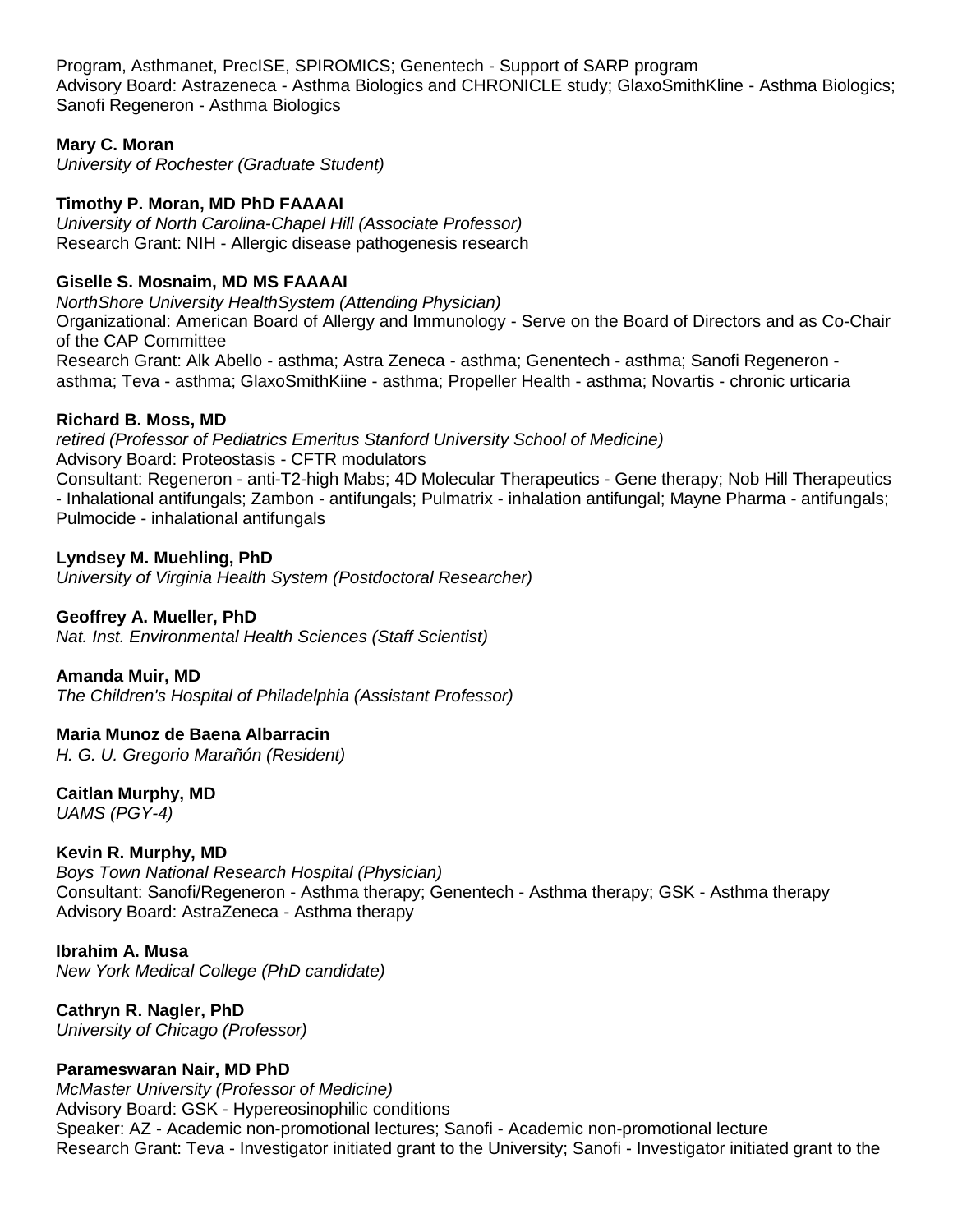**University** 

**Anil Nanda, MD FAAAAI** *Asthma and Allergy Center (Physician)*

**Nidhya Navanandan, MD** *University of Colorado (Assistant Professor of Pediatrics)*

**Safia F. Nawaz, MD** *Emory University Department of Pediatrics (Fellow)*

**Harold S. Nelson, MD FAAAAI** *National Jewish Health (Prof of Medicine)* Consultant: ALK - Immunotherapy

# **Michael R. Nelson, MD PhD FAAAAI**

*American Board of Allergy and Immunology (President)* Research Grant: NIH - Site PI for multi-center COVID-19 vaccine allergy trial Organizational: ACGME Residency Review Committee for Allergy-Immunology - Ex Officio Member; American Board of Allergy & Immunology - President; American Board of Medical Specialties - Board Member, Oversight Task Force Member; University of Virginia - Division Chief

# **Dawn C. Newcomb, PhD**

*Vanderbilt University Medical Center (Assistant Professor)*

**Sarah K. Nicholas, MD**

*Baylor College of Medicine (Assistant Professor)*

# **Antonio Nieto Garcia, MD, PhD**

*Health Research Institute La Fe (Clinical Investigator)*

# **Sai R. Nimmagadda, MD FAAAAI**

*Pediatric Faculty Foundation (Attending Physician)*

# **Lenora Mendoza Noroski, MD MPH**

*Baylor College of Medicine (Director, Education/Health Literacy/NBS SCID Immunology, Allergy & Retrovirology; Assoc Prgm Dir )*

# **Anna H. Nowak-Wegrzyn, MD PhD FAAAAI**

*NYU Langone Grossman School of Medicine (Professor of Pediatrics)* Speaker: Nestle - lectures; Nutricia - lectures; Thermofisher - allergy serologic testing Organizational: ABAI - Director; Annals of Allergy, Asthma and Immunology - Associate Editor; International Association of Food Protein Induced Enterocolitis Syndrome - Chair of the Medical Advisory Board Advisory Board: Novartis - novel therapies for food allergy; Regeneron - Data Monitoring Board for clincial trials of dupi for peanut allergy

**Derek Nye**

*Penn State College of Medicine (MS4, Medical Scientist Training Program)*

# **Sharmilee M. Nyenhuis, MD FAAAAI**

*University of Illinois at Chicago (Associate Professor)* Research Grant: NIH/NIEHS - Secondary effects of covid on asthma; NIH/NHLBI - co-investigator on ALOHA (diet and asthma) grant Organizational: Chicago Asthma Consortium - Unpaid Board Member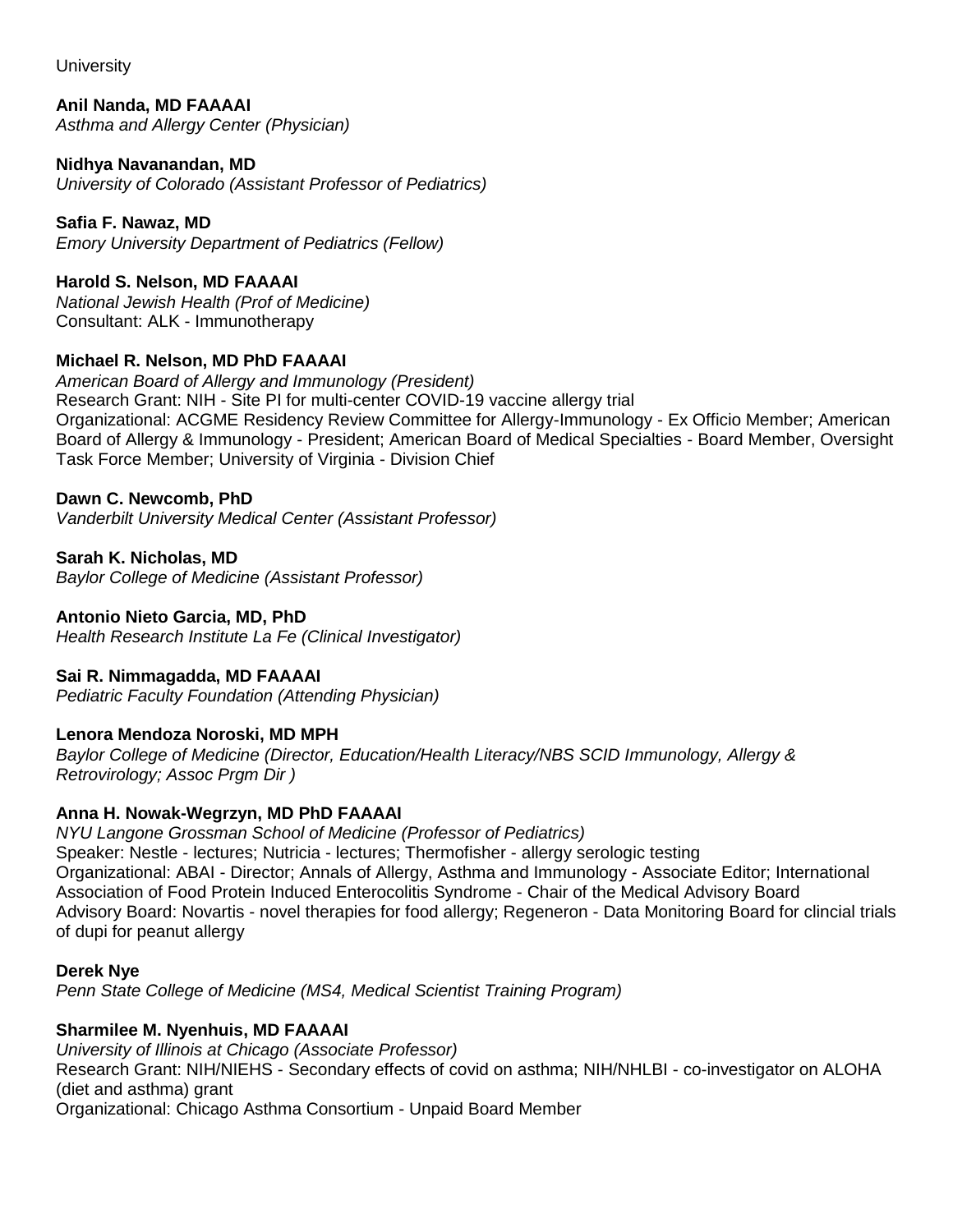### **Maeve Edel O'Connor, MD FAAAAI**

*Allergy Asthma & immunology Relief (Physician/President)*

# **Thomas Offerle, MD**

*Emory University (Resident Physician)*

# **Princess U. Ogbogu, MD FAAAAI**

*University Hospitals Rainbow Babies and Children's Hospital (Associate Professor)* Advisory Board: Astra Zeneca - Respiratory; GSK - HES; Sanofi - Respiratory

# **Onyema Ogbuagu, MD**

*Yale University (Associate Professor of Medicine and Director, HIV Clinical Trials Program)* Advisory Board: Gilead Sciences - HiV prevention and COVID treatment; ViiV - Consultant

# **Maria A. Oliver**

*InBio LTD (Principal Scientist)*

# **Peck Y. Ong, MD FAAAAI**

*USC Keck School of Medicine/Children's Hospital of Los Angeles (Associate Professor of Clinical Pediatrics)* Advisory Board: Pfizer - atopic dermatitis - advisory board; Sanofi Genzyme & Regeneron - Atopic dermatitis; Incyte - atopic dermatitis; Janssen - atopic dermatitis; Abbvie - atopic dermatitis Organizational: Global Parents for Eczema Research - Board member Research Grant: Regeneron - atopic dermatitis

### **John Oppenheimer, MD FAAAAI**

*Pulmonary and Allergy Associates (Director of Research)* Consultant: glaxo, AZ, Sanofi/Regeneron, Aquestive - consultant

# **Jordan Scott Orange, MD PhD FAAAAI**

*Columbia University (Professor)* Organizational: American Academy of Pediatrics - Section on Allergy and Immunology Executive Committee; AMSPDC - Research Committee; Clinical Immunology - Editorial Board; Frontiers in Immunology - Associate Editor; Immune Deficiency Foundation - Medical Advisory Council; Jeffrey Modell Foundation - Steering Committee/Grants Review Chair; Journal of Clinical Immunology - Editorial Board; Journal of Immunology - Associate Editor Advisory Board: ADMA - Plasma products Research Grant: NIH - Primary Immunodeficiency; NIH - Basic Immunology Consultant: Grifols - Immunoglobulin; Takeda - Immunoglobulin; Teva - biologicals; Editas - Cellular therapeutics; CSL Behring - Primary Immunodeficiency

# **Iris M. Otani, MD FAAAAI**

*UCSF Medical Center (Assistant Professor)*

#### **Dana O'Toole, MD**

*NYPH/Weill Cornell Medical Center (Assistant Professor of Clinical Pediatrics)*

#### **Mustafa Ozcam, PhD**

*University of California San Francisco (Postdoctoral Scholar)*

#### **Karin A. Pacheco, MD MSPH FAAAAI**

*National Jewish Medical and Research Center (Associate Professor)*

#### **Christine M. Panganiban, MD MS**

*Caduceus (Allergist )*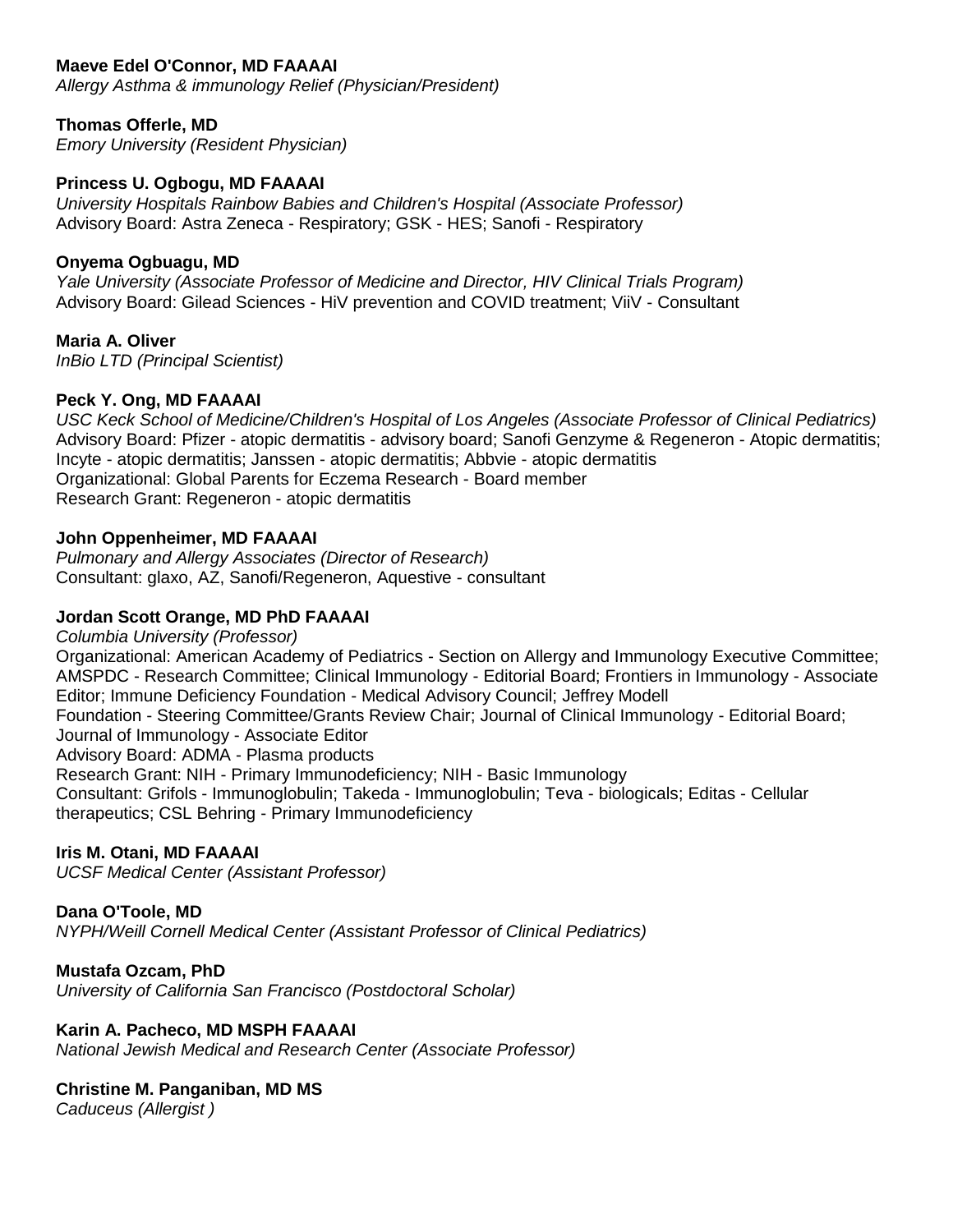## **Andrea A. Pappalardo, MD FAAAAI**

*University of Illinois at Chicago (Assistant Professor of Medicine and Pediatrics)* Consultant: Optum Rx/United Health Group - Formulary Advisor

Research Grant: American Lung Association - Project Investigator: Preventing Asthma Emergencies in Schools; NHLBI - Co-Investigator, NIH UG1HL139118 The Great Lakes PrecISE Partnership; NIH NIAID - Consultant: Food Allergy Outcomes Related to White and African American Racial

Differences (FORWARD): R01 AI130348; NIH - Co-Investigator: 3R01ES028615-06S1 Investigating the effectiveness of COVID-19 testing choices, community engagement, and culturally embedded mHealth literacy delivery in a medically-underserved, community-based sample; NIH - Co-

Investigator: 3R01ES028615-06: Community-Engaged COVID-19 Interventions to Protect and Monitor Children

Organizational: Illinois Society of Allergy, Asthma, and Immunology - President; AAAAI - SAMPRO Chair; ACDT committee member and sub-committee of Health Disparities chair, HITE committee member, Committee of the Underserved Committee member; ACAAI - Advocacy Committee Member; Women in

Medicine Summit - Awards Committee Member; American Thoracic Committee - Program Committee Member of the Behavioral Science and Health Service Research Assembly

Advisory Board: Chicago Asthma Consortium - Board of Directors

### **Hae-Sim Park, MD PhD FAAAAI**

*Ajou Univ. School Medicine, Suwon, South Korea (Professor)*

### **Hyun J. Park, MD, PhD**

*WRNMMC (Allery and Immunology Fellow)*

#### **Miguel A. Park, MD FAAAAI**

*Mayo Clinic (Attending Physician)*

#### **Christopher P. Parrish, MD FAAAAI**

*UT Southwestern Medical Center (Assistant Professor, Division of Allergy and Immunology)* Research Grant: DBV Technologies - Viaskin Peanut; NIH/NIAID - COFAR OUTMATCH study; Regeneron Pharmaceuticals - Dupilumab for EoE Organizational: The FPIES Foundation - Medical Advisory Board, Member Advisory Board: Takeda Pharmaceuticals - Medical advisory board for budesonide oral suspension for EoE Consultant: Magellan Rx Management - Consulted on peanut oral immunotherapy (Palforzia)

#### **Naiya Patel, MD**

*UT Southwestern (Fellow)*

#### **Sarita U. Patil, MD FAAAAI**

*Massachusetts General Hospital (Assistant in Medicine, Instructor)*

Research Grant: Charles H. Hood Foundation - Protective antibodies in peanut OIT; Food Allergy Science Initative - Allergen specific B cells in food allergy; National Institutes of Health - B cell responses in peanut OIT; National Institutes of Health - Structural and Functional Characterization of peanutspecific antibodies; National Institutes of Health - The role of memory B cells in peanut oral immunotherapy Organizational: European Allergy Asthma and Clinical Immunology - Member, Committee member

#### **Sara S. Patrawala, MD**

*University of Rochester Medical Center (Felllow)*

#### **Amber M. Patterson, MD FAAAAI**

*Blanchard Valley Health System & Allergy Unlimited (Allergist/Immunologist)* Speaker: GSK - Nucala

#### **David B. Peden, MD MS FAAAAI**

*University of North Carolina School Medicine (Andrews Distinguished Professor of Pediatrics and Senior Associate Dean for Translational Research)*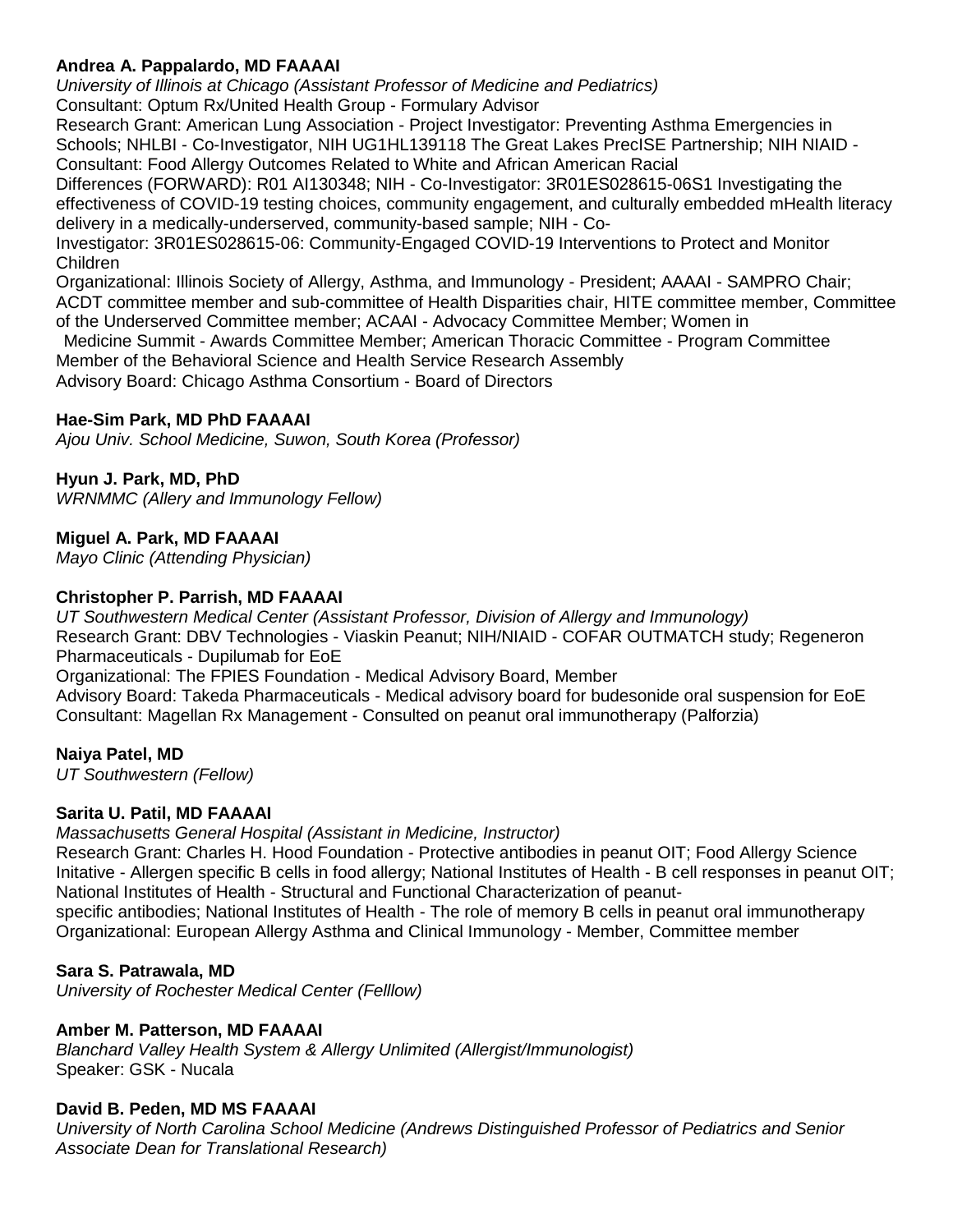Organizational: FDA - Allergenic Products Advisory Committee Member; World Allergy Organization - Board of **Directors** 

Stocks: Abbott Labs - Value of stocks in my retirement IRA, managed by my financial planer; JOHNSON & JOHNSON - Value of stocks in my retirement IRA,managed by my financial planner Research Grant: DOD - Project leader, effect of interventions on woodsmoke response; EPA - PI, Cooperative Agreement; NCATS - Key personnel, CTSA and Data Translator project; NHLBI - PI, P01 grant; Key personnel, PreCISE Asthma network; NIAID - SARS Allergy Vaccine Study; NIEHS - PI, 1 R01 grants

Consultant: NIH (grant reviews) - grant review; GSK - mock FDA review; Teva - DSMB chair

### **Stokes Peebles Jr., MD FAAAAI**

*Vanderbilt Univ School Of Medicine (Professor of Medicine)*

### **Perdita Permaul, MD FAAAAI**

*New York-Presbyterian/Weill Cornell Medicine (Assistant Physician)*

### **Tamara T. Perry, MD FAAAAI**

*University of Arkansas for Medical Sciences (Professor)*

#### **Robbie D. Pesek, MD**

*University of Arkansas for Medical Sciences (Associate Professor of Allergy/Immunology)* Speaker: Medscape - Eosinophilic esophagitis Advisory Board: Takeda - Eosinophilic gastrointestinal disorders

### **Anju T. Peters, MD MSCI FAAAAI**

*Northwestern University Medical School ( Professor of Medicine)* Consultant: Astra-Zeneca - Advisory Board; Sanofi-Regeneron - Advisory Board Advisory Board: Genentech - Chronic rhinosinusitis; GSK - chronic rhinosinusitis with nasal polyps Research Grant: Astra Zeneca - chronic rhinosinusitis with nasal polyps; Optinose - chronic rhinosinusitis

#### **Michael C. Peters, MD**

*University of California, San Francisco (Assistant Professor)*

#### **Kathryn Peterson, MD MSci**

*University of Utah (Prof Medicine)* Organizational: NexEosBio - board member Advisory Board: Astra Zeneca - advisory board; Takeda - Advisory Board and speaker; Adare-Ellodi - Clinical Trial; Allakos - Advisory Board and speaker; Regeneron - ad board and speaker; Lucid - ad board; Medscape - EGID; Bristol Meyers Squibb - EoE Consultant: Alladapt - Consultant Research Grant: Allakos - unrestricted research grant; Chobani - probiotics Speaker: Medscape - EOE; Bristol Meyers Squibb - EoE; Peerview - EOE; AGA - EoE

#### **Andrej A. Petrov, MD FAAAAI**

*University of Pittsburgh Medical Center (Section Chief of Allergy)* Organizational: Greater Pittsburgh Asthma Allergy and Immunology Society - Board Member Advisory Board: Pharming Healthcare, Inc. - Ruconest; CSL Behring - Haegarda; Takeda - Takhzyro

#### **Neelam A. Phadke, MD**

*Massachusetts General Hospital (Physician, Assistant Medical Director, Assistant Chief Quality Officer)*

# **Elizabeth J. Phillips, MD FAAAAI FIDSA**

*Vanderbilt University Medical Center (Professor of Medicine, Pharmacology and Pathology, Microbiology and Immunology)*

Consultant: BioCryst - Drug for PNH in phase III studies; Lexicomp - Drug allergy content for various drug; Janssen - Investigational stroke drug in Phase 2/3 studies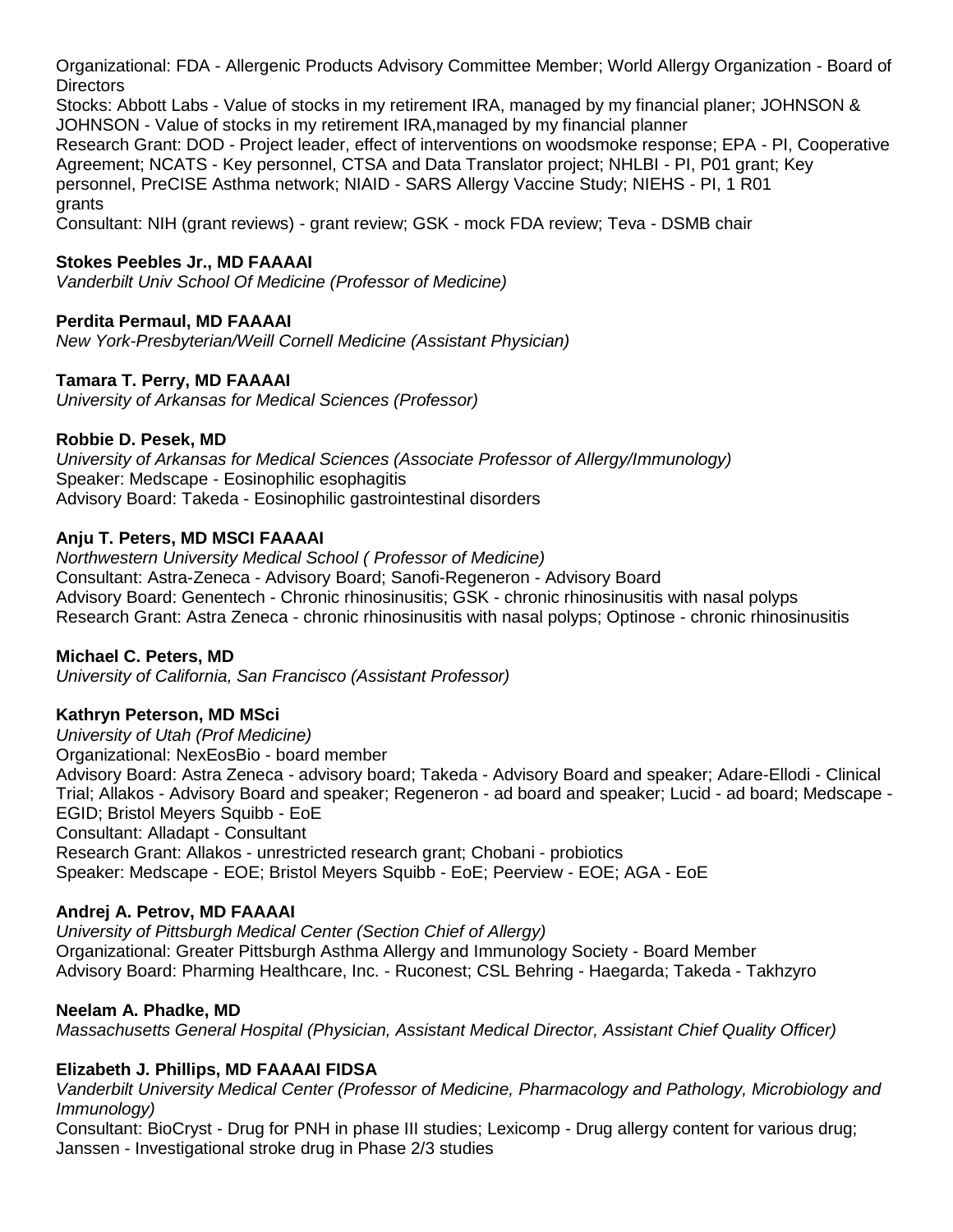### **Wanda Phipatanakul, MD MS FAAAAI**

*Boston Children's Hospital (Professor of Pediatrics)*

Advisory Board: Astra Zeneca - asthma therapies; Genentech - asthma therapies; GSK - asthma therapies; Novartis - asthma therapies; Regenron/Sanofi - asthma therapies; Teva - asthma therapies Research Grant: Alk Abello - skin test reagents for clinical trial support; Circasso - FENO support for clinical trial; Lincoln Diagnostics - Clinical Trial Support; Monaghen - Clinical Trial Support; Regeneron - Clinical Trial support drug/placebo; Thermo Fisher - Reagents for Clinical Trial Support; Genentech/Novartis - Clinical Trial Support, Grant to Institution; NIH - Grant paid to institution

### **Lily C. Pien, MD, MHPE, FAAAAI**

*Cleveland Clinic Foundation (Staff Attending, Associate Driector of Faculty Development, Associate Professor of Medicine)*

# **Albert W. Pilkington, IV, PhD**

*CDC/NIOSH/HELD/PPRB (Associate Service Fellow)*

#### **Michael Pistiner, MD MMSc**

*MassGeneral Hospital for Children, Food Allergy Center (Pediatric Allergist)* Advisory Board: DBV Technologies - Mock FDA Panel Consultant: Kaleo - Epinephrine Auto-injector; Novartis - Treatment Research Grant: Kaleo - Auto-injector; National Peanut Board - Peanuts Organizational: AAP - Executive Committee of SOAI; ACAAI - Vice-Chair Anaphylaxis Committee

### **Simon Pitchford, PhD**

*King's College London (Reader in Immunopharmacology)*

### **Thomas A.E. Platts-Mills, MD PhD FAAAAI**

*University of Virginia (Professor of Medicine)* Research Grant: NIH/NIAID - Investigation of the Alphagal Syndrome; Phadia/ Thermo Fisher - Support for Measurement of IgE and IgG4 antibodies but not salary

#### **Aurelie Poli**

*Luxembourg Institute of Health (Scientist)*

# **Brooke I. Polk, MD FAAAAI**

*Washington University (Assistant Professor)*

#### **Anna Pomes, PhD FAAAAI**

*INDOOR Biotechnologies, Inc. (Director of Basic Reseach)* Speaker: ThermoFisher Scientific - Honorarium for speaking at "ABC of Molecular Allergy" organized by (CAIJM) and the CoMPEDIA Academic Committee. Research Grant: NIH/NIAID - 5R01AI077653-11 Award Organizational: NIH/NIAID - Reviewer; WAO - Member Environment and Allergen Committee; WHO/IUIS Allergen Nomenclature Sub-Committee - Secretary/Member

#### **Punita Ponda, MD FAAAAI**

*Northwell Health System (Associate Professor)*

#### **Thanai Pongdee, MD FAAAAI**

*Mayo Clinic (Consultant)* Research Grant: GlaxoSmithKline - severe eosinophilic asthma Advisory Board: Blueprint Medicines - systemic mastocytosis; GlaxoSmithKline - hypereosinophilic syndrome Organizational: Minnesota Allergy Society - vice-president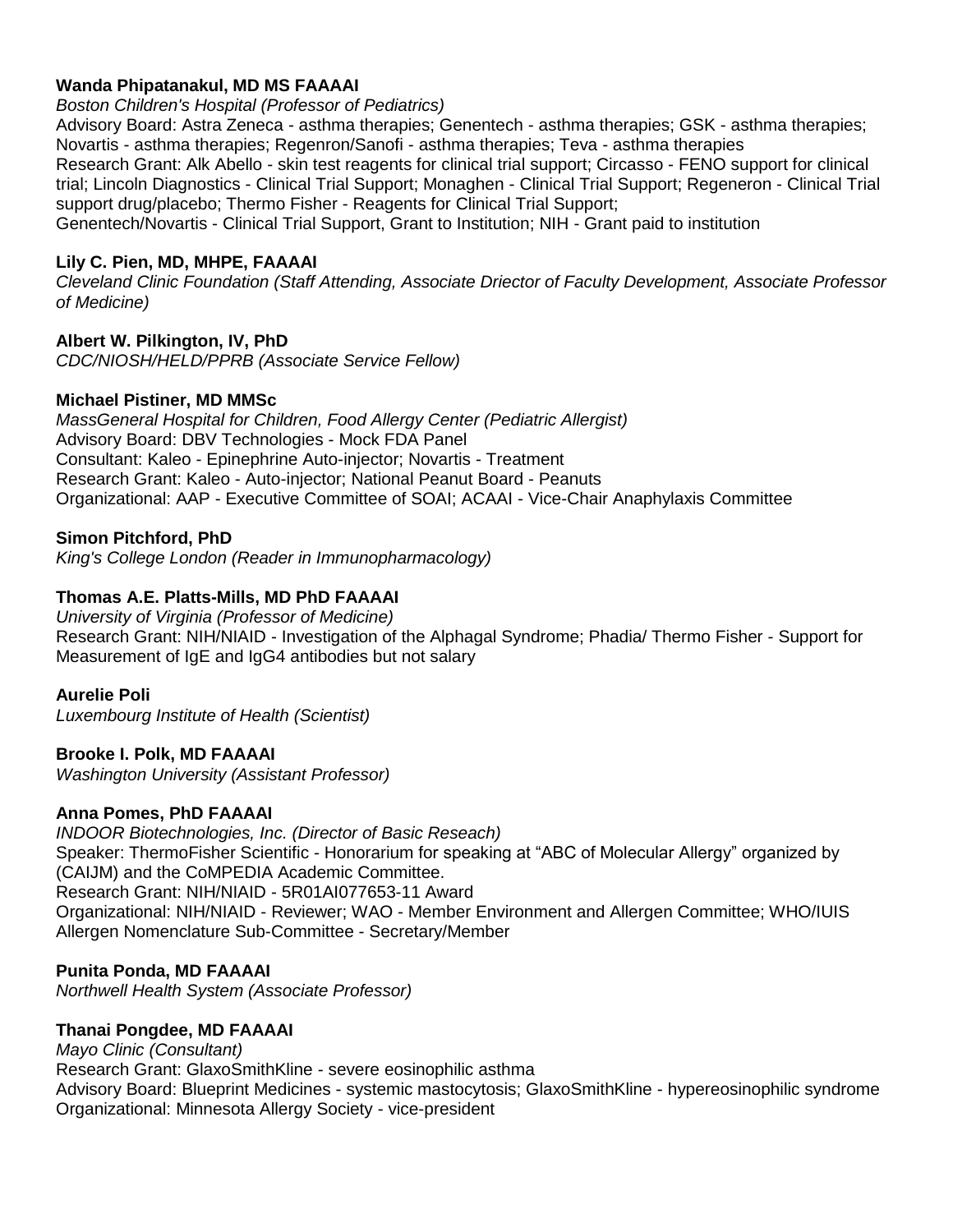### **Jill A. Poole, MD FAAAAI**

#### *UNMC (Professor)*

Research Grant: AstraZeneca - I am a physician recruiter of the observational longitudinal chronicle study of severe asthmatics. No drugs are involved; GSK - GSK3511294 which is a long-acting anti-IL-5 blocker, I am site PI for this clinical study; NIOSH - 2 grants: Principal investigator on one and Co-

investigator on second. No drugs involved.; Department of Defense - Principal Investigator, no drugs involved but investigating the role of IL-33 mechanisms; Takeda - Site PI for the Takeda Empower study. Longitudinal observational study of HAE patients on any therapy.

Speaker: AgriSafety Nursing Students - Provided a one hour lecture

### **Jay M. Portnoy, MD FAAAAI**

*The Children's Mercy Hospital (Staff Allergist, Division of Allergy, Asthma and Immunology)* Consultant: Aimmune - Palforzia; TEVA - digital inhalers Speaker: Thermofisher - IgE testing

# **Benjamin T. Prince, MD MCSI FAAAAI**

*Pediatric Academic Association, Nationwide Children's Hospital and The Ohio State University (Assistant Professor, Department of Pediatrics, Division of Allergy and Immunology)*

### **David M. Pyle, MD PhD**

*Massachusetts General Hospital (Clinician Investigator, Allergy/Immunology)*

#### **James M. Quinn, MD FAAAAI**

*United States Department of Defense (Associate Program Director)*

#### **Felicia A. Rabito, PhD MPH**

*Tulane University School of Public Health and Tropical Medicine (Associate Professor, Department of Epidemiology)*

#### **Rima A. Rachid, MD FAAAAI**

*Boston children's hospital (Associate Professor of Pediatrics, Harvard Medical School)* Advisory Board: Novartis - anti-IgE therapy for food allergy Research Grant: Aimmune Therapeutics - AR101 peanut product; FARE - Food allergy Organization; Food Allergy Fund - Food Allergy Organization; Siolta Therapeutics - probiotic preventative therapy for allergy Stocks: Pareto Bio - Bacterial consortia for food allergy Honorarium/Gift: Up-to-Date - corticosteroid allergy chapter

#### **Sima K. Ramratnam, MD MPH**

*University of Madison Wisconsin (Assistant Professor of Pediatrics)* Advisory Board: Sanofi - Dupilimab

#### **Allison Ramsey, MD FAAAAI**

*Rochester Regional Health (Attending Physician)* Speaker: GSK - Mepolizumab for HES and asthma; Sanofi/Regeneron - Dupilumab for asthma, nasal polyps, and atopic dermatitis

**Rachelle R. Ramsey, PhD** *Cincinnati Children's Hospital Medical Center (Assistant Professor)*

#### **Karen S. Rance, DNP APRN CPNP**

*ALK Abello (Nurse Practitioner (DNP); Senior Director of Medical Affairs, Industry )*

# **Cynthia S. Rand, PhD**

*Johns Hopkins University (Professor)*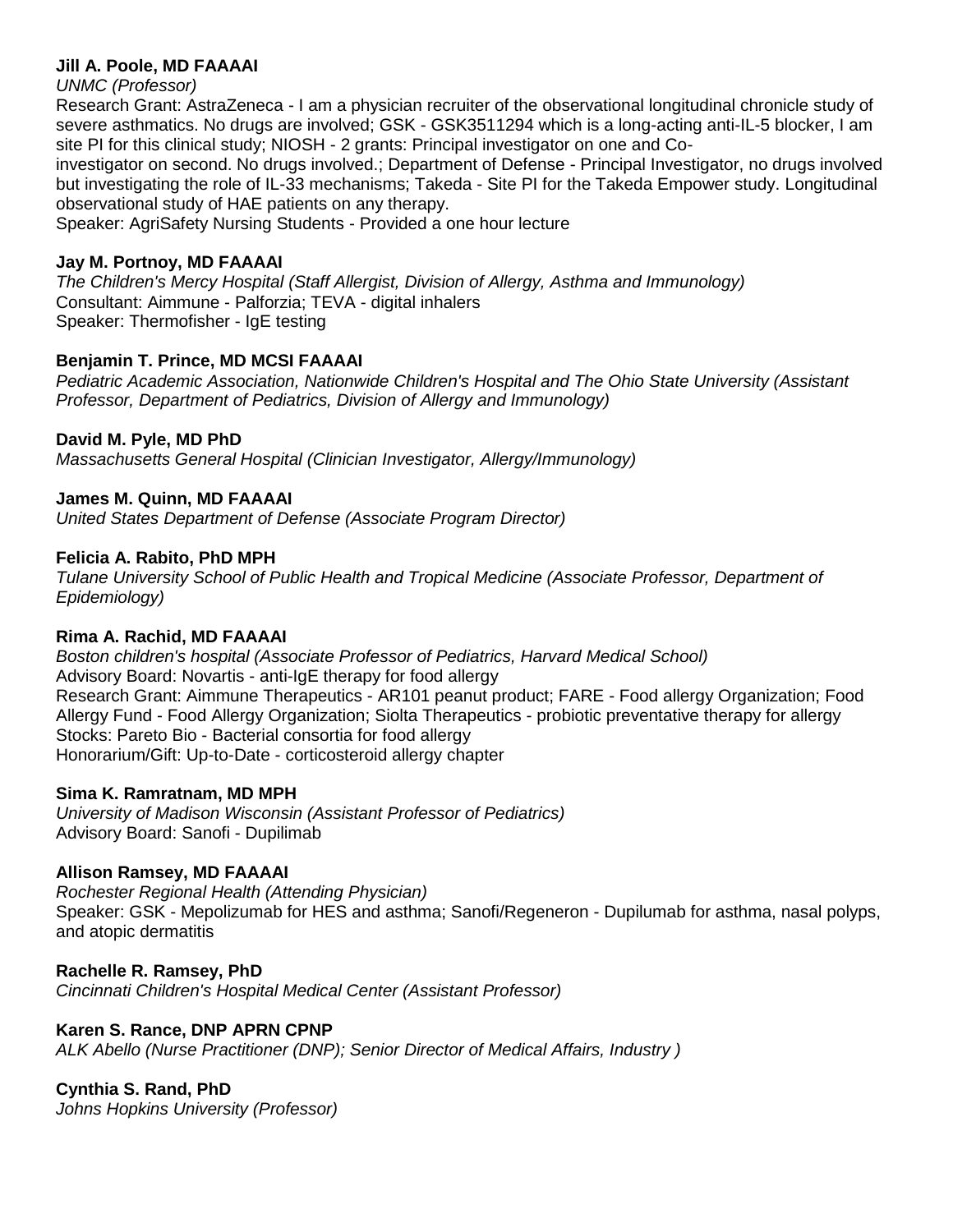# **Matthew A. Rank, MD FAAAAI**

*Mayo Clinic and Foundation (Consultant)*

# **Qura Tul Ain Rashid, MD FAAAAI**

*Beth Israel Deaconess Medical Center (Allergy Physician)*

#### **Jeffrey Rathmell, PhD**

*Vanderbilt University Medical Center (Professor Department of Pathology, Microbiology, and Immunology)*

### **Helen K. Reddel, MBBS PhD**

*Woolcock Institute of Medical Research, University of Sydney (Research Leader)*

Advisory Board: AstraZeneca - Asthma management, COPD, oral corticosteroids; Novartis - Machine learning asthma COPD diagnosis; Sanofi - Severe asthma, dupilumab; Chiesi - Asthma, beclometasone-formoterol Organizational: Global Initiative for Asthma - Chair of Science Committee

Research Grant: AstraZeneca - Investigator-sponsored research grant about breathlessness; GlaxoSmithKline - Investigator-sponsored research grant about breathlessness

Consultant: AstraZeneca - Budesonide-albuterol; Novartis - ICS/LABA/LAMA Speaker: GlaxoSmithKline - Real world evidence; Teva - GINA asthma recommendations; AstraZeneca - Independent medical education presentations about GINA; Sanofi - Asthma and COPD

#### **Ashwini Reddy, MD FAAAAI**

*Childrens hospital of Philadelphia/University of Pennsylvania (Assistant Professor of Clinical Pediatrics)*

### **Margaret Redmond, MD**

*Nationwide Children's Hospital (Assistant Professor)*

### **Whitney Reid, MD**

*The Children's Hospital of Philadelphia (Fellow)*

#### **Harald E. Renz, MD FAAAAI**

*Philipps University Marburg (Professor and Director)* Organizational: Deutsche Gesellschaft für Klinische Chemie - President; Deutsche Gesellschast fur Allergologie and Klinische Immunologie (DGAKI) - 2nd Vice President

#### **Nick L. Rider, DO FAAAAI**

*Baylor College of Medicine (Associate Professor - Immunology, Allergy & Rheumatology)* Advisory Board: CSL Behring - Novel Technologies; Horizon Therapeutics - Predictive Analytics; Pharming Helathcare - Detection of patients with rare primary immunodeficiency syndromes; Takeda Pharmaceuticals - AI/ML in Healthcare

Research Grant: Pharming Healthcare - Research Grant; Jeffrey Modell Foundation - Predictive Analytics Consultant: UpToDate - Topic Card Author

#### **Marc A. Riedl, MD MS**

*University of California, San Diego (Professor of Medicine)*

Consultant: Astria - Scientific Consulting; BioMarin - Scientific Consulting; Fresenius-Kabi - Scientific Consulting; Ipsen - Scientific Consulting; Kalvista - Scientific Consulting; Ono Pharma - Scientific Consulting; Pfizer - Scientific Consulting; Pharvaris - Scientific Consulting; RegenxBio - Scientific

Consulting; BioCryst - Scientific Consulting; CSL Behring - Scientific Consulting; Cycle Pharma - Scientific Consulting; Pharming - Scientific Consulting; Takeda - Scientific Consulting

Organizational: Immune Deficiency Foundation - Physician Advisory Board; US Hereditary Angioedema Association - Medical Advisory Board

Research Grant: Ionis - HAE Clinical Research; BioCryst - HAE Clinical Research; CSL Behring - HAE Clinical Research; Kalvista - HAE Clinical Research; Pharvaris - HAE Clinical Research; Takeda - HAE Clinical Research

Speaker: Grifols - PID Speaker Programs; Takeda - Unbranded Disease State Educational Presentations; CSL Behring - Speaker - HAE and PID; Pharming - Speaker HAE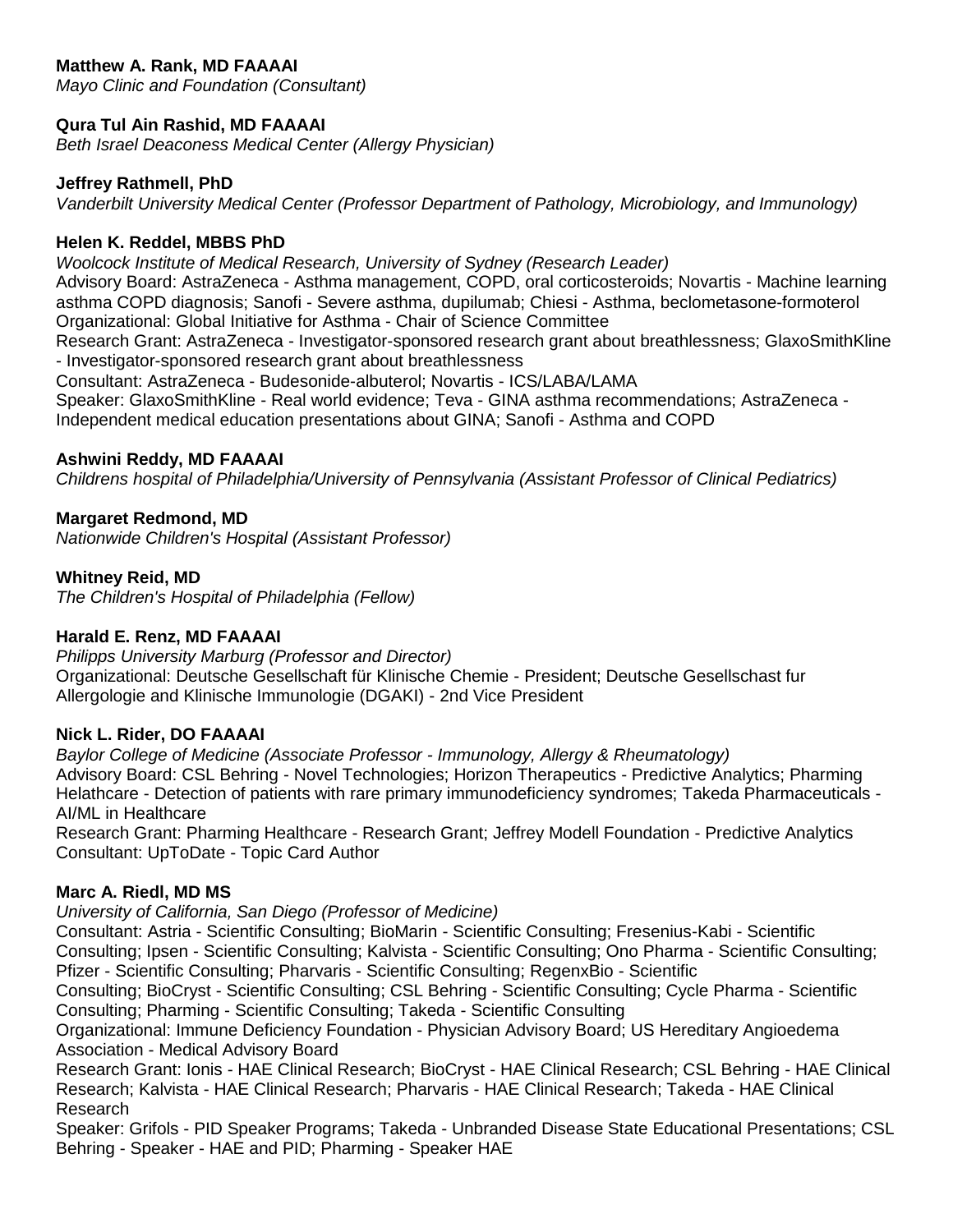### **Kimberly A. Risma, MD PhD FAAAAI**

*Cincinnati Children's Hosp. Med. Center (Professor)*

#### **Karen Robbins, MD FAAAAI**

*Astrazeneca Pharmaceuticals (Safety physician)*

#### **Matthew C. Robinson**

*Labcorp (Senior Bioinformatics Programmer)*

#### **Eric M. Rodriguez-Lopez**

*University of Pennsylvania (Graduate Student)*

#### **Andrew C. Rorie, MD FAAAAI**

*University of Nebraska Medical Center (Assistant Professor)*

#### **Lisa B. Rosenberg, MEd MSW LCSW CSSW**

*Safe and Included (Licensed Clinical Social Worker)*

#### **Sergio Rosenzweig, MD**

*National Pediatric Hospital J. P. Garrahan, Buenos Aires (PI); NIH; NIH (Chief, Immunology Service)*

#### **Marc E. Rothenberg, MD PhD FAAAAI**

*Cincinnati Children's Hospital Medical Center (Director, Division of Allergy and Immunology)* Research Grant: NIH - No product, I receive grant

Consultant: Astra Zeneca - benralizumab; Celgene/Bristol Myers Squibb - RPC4046; ClostraBio - scientific strategy; Glaxo Smith Kline - Mepolizumab; Pulm-One - PFT equipment; Spoon Guru - smart phone application

Organizational: American Partnership for Eosinophilic Disorders - Member, Medical Advisory Board; CEGIR (Consortium of Eosinophilic Gastrointestinal Disease Researchers) - Principal Investigator; International Eosinophil Society - President Elect; TIGERS - Steering Committee

#### **Shannon M. Rotolo, PharmD**

*University of Chicago Medicine (Clinical Pharmacy Specialist)*

#### **Michael Rudenko, MD PHD FAAAAI**

*London Allergy and Immunology Centre (Allergy consultant)*

#### **Robert S. Rudin**

*RAND Corporation (Senior Information Scientist)*

Consultant: California Mental Health Services Organization - Reviewed proposed; Brigham and Women's Hospital - Assist with research

Research Grant: Pew charitable trusts - Interviews and analysis; AHRQ - Digital health; Robert Wood Johnson Foundation - Educational intervention development and testing; NIH - Digital health

#### **Melanie A. Ruffner, MD PhD**

*The Children's Hospital of Philadelphia (Assistant Professor)*

Organizational: ACAAI - Chair of the Abstract Review Subcommittee, under the Annual Meeting Program Committee; Pennsylvania Association of Allergy and Asthma - Member of Board of Reagents Research Grant: NIH - U54 AI117804; NIH - KL2TR001879; NIH - K08AI148456; AAAAI Foundation - Faculty Development Award

#### **Rachael E. Rush**

*West Virginia University (Graduate Student)*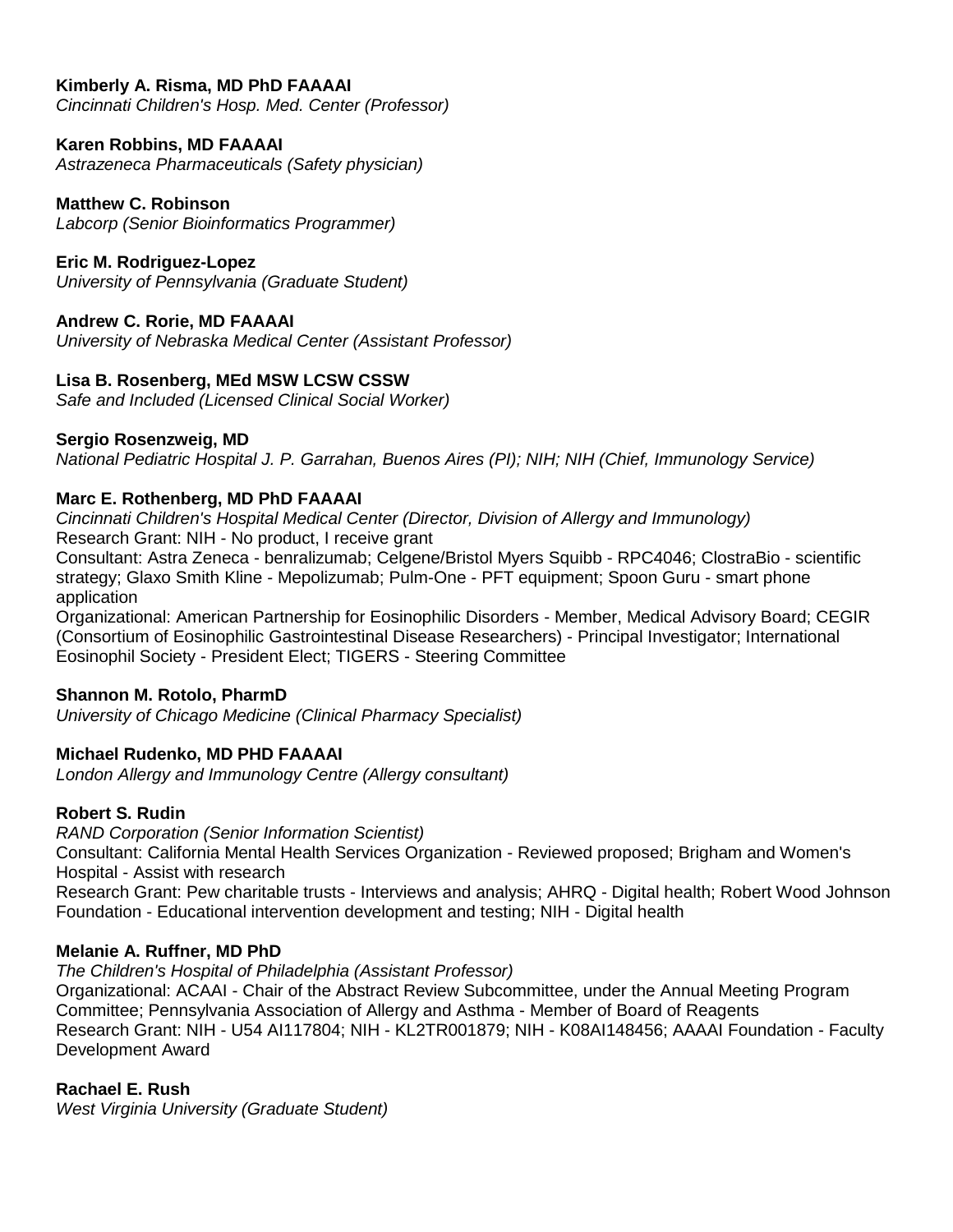# **Arturo Saavedra, MD**

*University of Virginia (Chair of Dermatology)*

## **Keith A. Sacco, MD**

*Phoenix Children's Hospital (Staff Physician)*

#### **Rebecca Saff, MD PhD FAAAAI**

*Massachusetts General Hospital (Allergy/Immunology Attending, Assistant in Medicine)* Organizational: ACAAI - ACAAI COVID Vaccine Allergy Task Force

### **Sarbjit Singh Saini, MD FAAAAI**

*Johns Hopkins Allergy Asthma Center (Professor of Medicine)* Advisory Board: Granular Therapeutics - Urticaria Organizational: ABAI - Board member; Asthma and Allergy Foundation - Board member; UptoDate - Section **Editor** 

Research Grant: Amgen-paid to instituion - anti-TSLP; EliLilly -paid to institution - Urticaria; NIH - Urticaria/ Immunotherapy/Food allergy; Novartis ( paid to institution) - Urticaria; Regeneron ( paid to institution) - Allergic Rhinitis; Sanofi ( paid to institution) - Urticaria

Consultant: Aquestive - Urticaria; Escient - Urticaria; Regeneron - Allergic Rhinitis, Urticaria; Sanofi - Urticaria; Novartis - Urticaria

#### **Tamara Salloum, PhD**

*Brigham and Women's Hospital, Harvard Medical School (Research fellow)*

#### **Hugh A. Sampson, MD FAAAAI**

*Icahn School of Medicine at Mount Sinai (Professor of Pediatrics)* Consultant: N-Fold LLC - Development of nanoparticle-based SLIT for peanut allergy - in preclinical development; DBV Technologies - Developing an epicutaneous patch for treating peanut allergy; not yet approved; Siolta Therapeutics - Developing a probiotic to prevent allergy Speaker: Novartis - Presentation at a 2021 EAACI symposium on IgE Organizational: Immune Tolerance Network (ITN) - Allergy Advisory Committee

#### **Kiela M. Samuels, PharmD**

*University of Michigan (Pharmacist)*

#### **Inmaculada Sanchez-Machin Sr., MD PhD**

*Hospital Universitario de Canarias (Medical Allergist, MD, PhD)*

#### **Alexandra F. Santos, MD PhD**

*King's College London (Professor of Pediatric Allergy)* Consultant: Novartis, Stallergenes, Allergy Therapeutics - Food allergy Speaker: Thermofisher Scientific, Buhlmann, Nutricia, Nestle - Food allergy diagnosis Organizational: European Academy of Allergy and Clinical Immunology - Chair of the Food Allergy Interest Group Board Research Grant: Asthma UK - Mechanisms of Allergy and Asthma; Immune Tolerance Network / NIAID - LEAP study; Medical Research Council - Food Allergy

#### **Kasturi R. Sarkar**

*Arkansas Children's Research Institute (Clinical Research Assistant)*

#### **Ewa H. Schafer, MD FAAAAI**

*Northshore University Health System (Division Head Allergy and Immunology )* Advisory Board: Optinose - Product Enhance.; Regeneron - dupixent Speaker: GSK - Eosinophilic asthma and CRS with polyps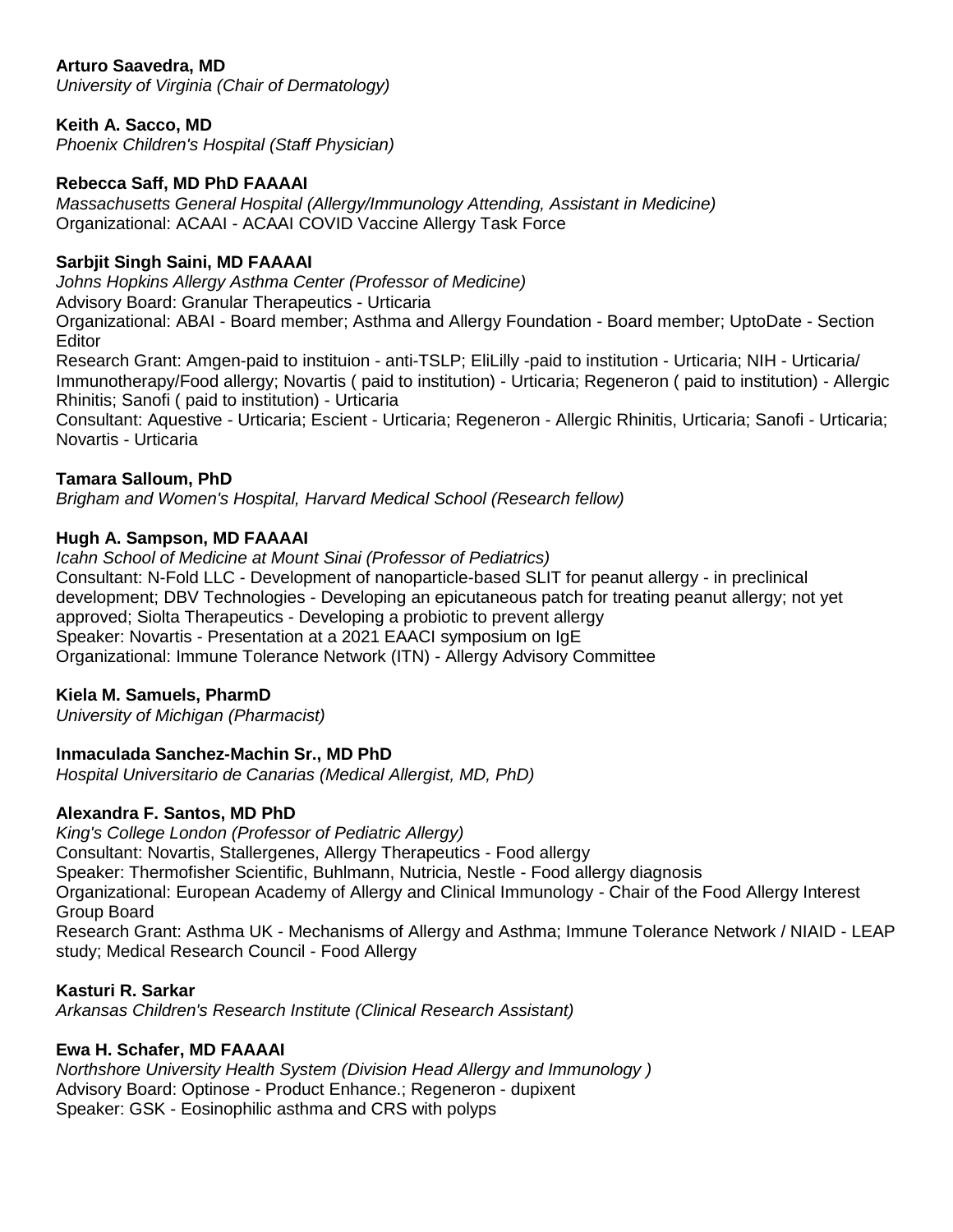# **Michael Schatz, MD MS FAAAAI**

*Kaiser Permanente (Allergist, Dept. of Allergy)* Research Grant: ALK - Odactra (mite SLIT) safety; Merck - Chronic cough; Teva - Short acting beta agonist reporting Organizational: NIAID - Chair, Data Safety Monitoring Board

#### **Brian C. Schroer, MD FAAAAI**

*Akron Children's Hospital (Division Director Allergy and Immunology)* Consultant: Sanofi - Discussion of Th2 inflammation in asthma.; Ready Set Food - Consulting on trial design for this early introduction product.

#### **Meredith M. Schuldt, MD**

*USAF (Allergy Fellow)*

#### **David J. Schwartz, MD**

*U.S. Army/ Walter Reed National Military Medical Center (Program Director NCC Allergy and Immunology Fellowship )*

### **Lawrence B. Schwartz, MD PhD FAAAAI**

*Virginia Commonwealth University (Professor of Medicine)* Advisory Board: Allakos - eosinophil and mast cell disorders; CSL Behring - HAE treatment; BioCryst - Honorarium, Orladeyo for HAE; Pharming - Advisory Board - Ruconest; Takeda-Shire-Dyax - HAE Treatment; Blueprint Medicines - mastocytosis; Cycle Pharma - HAE - generic icatibant Honorarium/Gift: Elsevier (Cecil Medicine - Chapter royalties) - anaphylaxis; Up-to-Date (royalties for chapter and reviews, royalties) - lab tests for anaphylaxis

Research Grant: BluePrint Medicines - Mastocytosis Treatment; Deciphera - mastocytosis treatment Organizational: ABMS (spouse) - Board of Directors; ACGME-RRC Allergy (spouse) - RRC member; Allergy & Asthma Foundation of America - Board of Directors; ECFMG (spouse) - Board of Directors; School of the Performing Arts in the Richmond Community (spouse) - Board of Directors

Consultant: Celldex - c-Kit inhibitor; Genentech (consultant) - mast cells and tryptase; GLG - Met with groups with business-related questions about mastocytosis

#### **Daniel A. Searing, MD**

*University of Colorado School of Medicine (Physician)*

#### **Marc Jonathan Serota, MD**

*Peak Dermatology (Dermatologist, Allergist)* Consultant: Genentech - Xolair; Pfizer - Eucrisa; Regeneron - Dupixent; Sanofi - Dupixent

# **Gregory Seumois, PhD**

*La Jolla Institute for Immunology (Instructor - Scientific Director NGS)*

#### **Anushka Shah**

*Stanford University (Undergraduate Research Assistant)*

#### **Amir H. Shahlaee, MD**

*Dr. Helbing Allergy and Asthma Associate, LTD (Physician)*

Stocks: Celldex - I have purchased some stocks totalling less than \$1000. I'm not involved with any specific product.

Consultant: Athanor Bioseciences - I was an early free advisor and own some stock options.; Sensei Biotherapeutics - I was a consultant for this company more than 2 years ago and own some stock options that have not been exercised. The agent I consulted on is no longer in their pipeline.

#### **Marcus S. Shaker, MD MS FAAAAI**

*Dartmouth-Hitchcock Medical Center (Professor of Pediatrics and Medicine)* Organizational: Joint Task Force on Allergy Practice Paramters - Member; Journal of Allergy and Clinical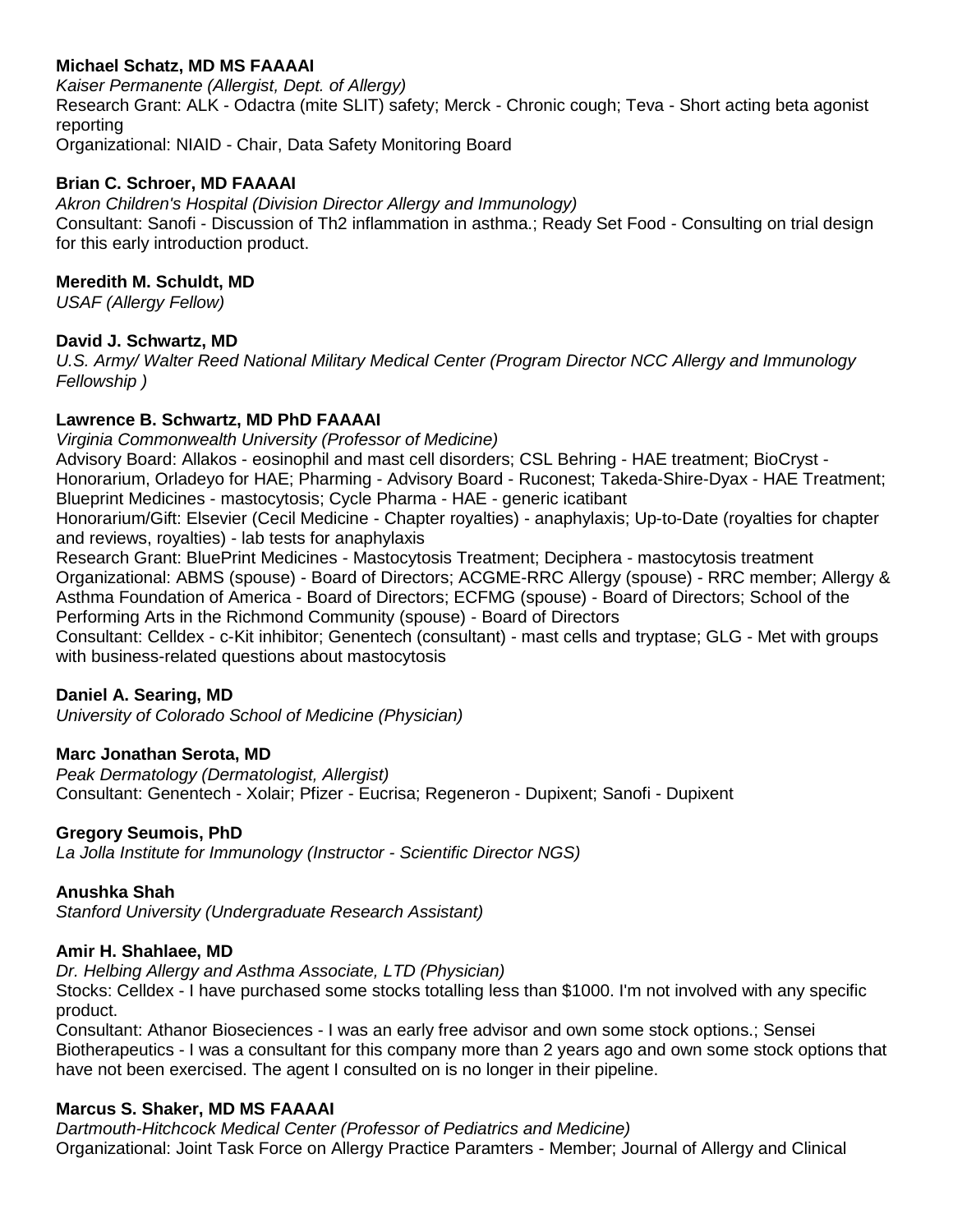Immunology In Practice - Editorial Board Member; ACAAI - Annals of Allergy, Asthma, and Immunology Associate Editor

Research Grant: Canadian Institute for Health Research - Canadian Anaphylaxis Network – Predicting Recurrence after Emergency Presentation for Allergic Reactions (CAN-PREPARE). No direct support

# **Mohamed H. Shamji, BSc MSc PhD FAAAAI**

*Imperial College London (Reader in Immunology and Allergy )* Organizational: EAACI - Chair of the Research and Outreach Committee

## **Hemant P. Sharma, MD MHS FAAAAI**

*Children's National Medical Center (Associate Professor of Pediatrics )* Research Grant: NIAID - Site PI - FORWARD study; Regeneron - Site PI AR101 Dupilumab Clinical Trial; Aimmune - Site PI AR101 Clinical Trials; DBV - Site PI Viaskin Peanut Clinical Trials

### **Mehul Sharma**

*University of British Columbia (PhD Student)*

### **William J. Sheehan, MD FAAAAI**

*Children's National Hospital (Attending Physician, Allergy and Immunology; Associate Professor in Pediatrics)*

#### **Javed Sheikh, MD FAAAAI**

*Southern California Permanente Medical Group (Physician in Allergy)* Organizational: ACAAI - Member; California Society of Allergy - Board Member

### **Shahid I. Sheikh, MD**

*Nationwide Children's Hospital, Ohio State University, Columbus OH (Professor of Pediatrics)*

### **Erica S. Shenoy, MD**

*Massachusetts General Hospital (Associate Chief, Infection Control Unit)* Organizational: Society for Healthcare Epidemiology of America - volunteer, committee member; Massachusetts Infectious Diseases Society - President

#### **Ellen R. Sher, MD FAAAAI**

*Allergy Partners of NJ (Physician Partner)*

Advisory Board: Biocryst - Advisory Board and speaker Orladeyo; Eli Lilly - Advisory Board and speaker **Baricinitib** 

Research Grant: ALK - For Odactra; Celgene - Clinical Research Trial - CC-93538-EE-001; Allergy Therapeutics-- ATL - PQ grass 309; Amgen - Clinical Research Trial --Tezepelumab; Astra Zeneca - EoE clinical trial Messina D3255C00001 EoE; Novartis - Legulizumab peanut trial; Aimmune -

Palforzia; Regeneron - R668-ALG-16114 (Dupilumab peanut) and R1908-1909-ALG-2102 (cat Feld1) Speaker: Boehringer Ingelheim - For Spiriva; Genentech - Xolair; Optinose - For Xhance; Sanofi - Dupilumab asthma, nasal polyps and atopic dermatitis; Teva - For ProAir Digihaler; Aimmune - Speaker, consultant, advisory board- Palforzia; Astra Zeneca - Fasenra--speaker and Advisory Board and speaker and advisory board Tezepelumab; GSK - Speaker for Mepolizumab and Trelegy; Regeneron - Speaker and Advisory Board Dupilumab asthma, nasal polyps and atopic dermatitis

# **Dipa K. Sheth, MD FAAAAI**

*Veterans Affairs Medical Hospital (Assistant Professor of Medicine)*

# **Wayne G. Shreffler, MD PhD FAAAAI**

*Massachusetts General Hospital (Associate Professor)* Research Grant: NIAID - Investigator; Moderna - Investigator; Vedanta Biosciences - Investigator; Novartis - Investigator; DBV Technologies - Investigator; Angany Therapeutics - Investigator Organizational: Aimmune Therapeutics - Scientific Advisory Board; Food Allergy Science Initiative - PI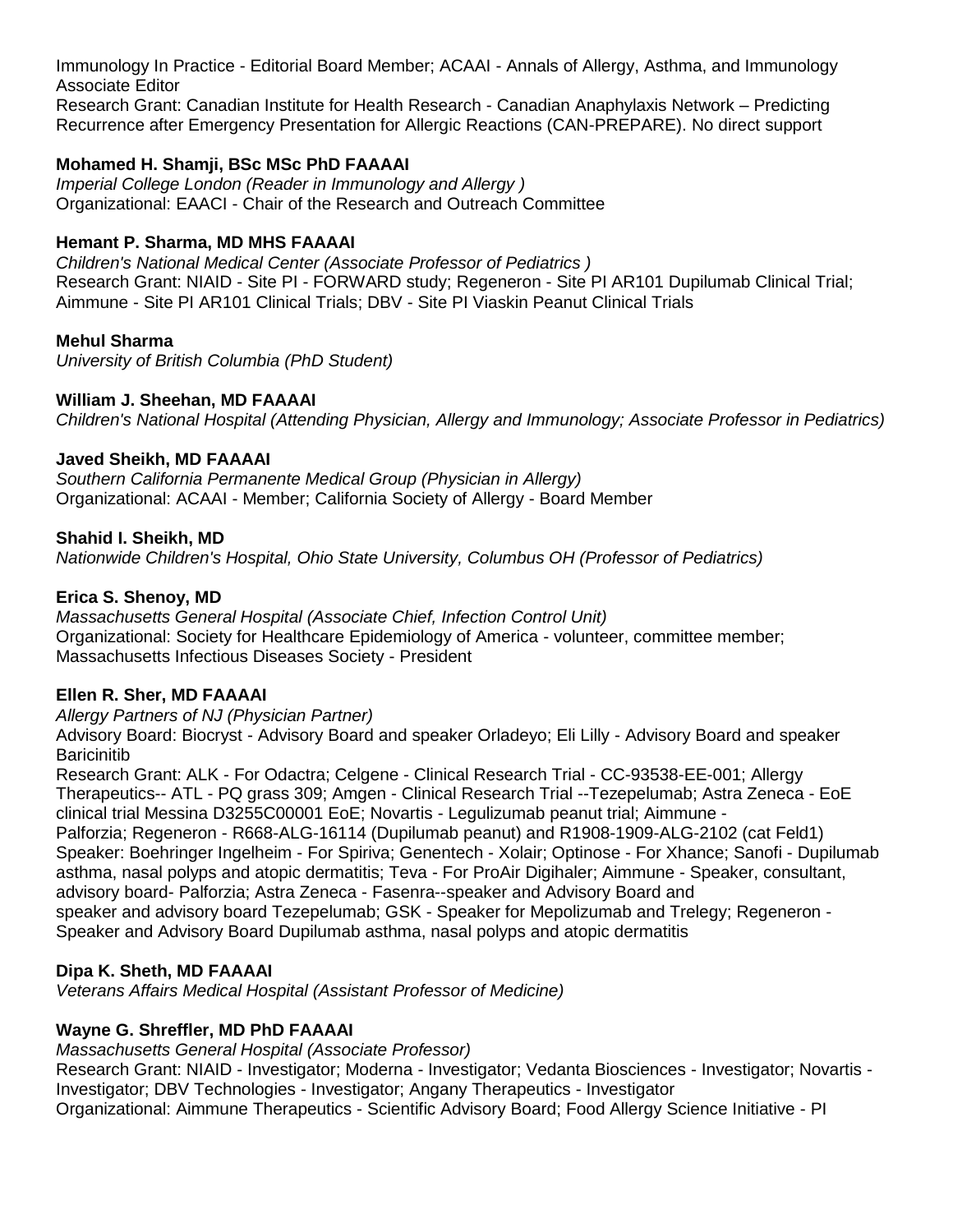# **Jodi A. Shroba, MSN APRN CPNP**

*Children's Mercy Hospital (Nurse practitioner)* Speaker: Aimmune - Palforzia

#### **Scott H. Sicherer, MD FAAAAI**

*Icahn School of Medicine at Mount Sinai (Professor of Pediatrics)* Research Grant: FARE - FARE Discovery Site Grant; Pfizer - Food Allergy Treatment; NIAID/NIH - NA Honorarium/Gift: AAAAI - Deputy Editor JACI IP Organizational: AAP - Ad hoc representative to Section on Allergy and Immunology Executive Committee; FARE - As a site in the FARE Clinical Network considered advisor but this is a grant to our; Food Allergy Fund - Medical Advisory Board; I-FPIES - Medical advisory board

#### **Roxana I. Siles, MD FAAAAI**

*Cleveland Clinic Foundation (Allergy and Immunology Staff)* Consultant: DynaMed - General Allergy/Immunology information

#### **William S. Silvers, MD FAAAAI**

*Retired (Clinical Professor of Medicine, University of Colorado School of Medicine)* Organizational: ACAAI - member Integrative Medicine Committee

#### **Jocelyn Silvester, MD**

*Boston Children's Hospital (Attending Physician)*

Advisory Board: Alimentiv - enpoint selection - no drug as this is a CRO; Mozart Therapeutics - pre-clinical; Takeda Pharmaceuticals - TAK-101, TAK-062; Teva Pharmaceuticals - pre-clinical Organizational: FDA - steering committee FDA GREAT VI Celiac Disease; NASPGHAN - Celiac Special Interest Group co-chair

Research Grant: Beyond Celiac - Career development award; Celiac Disease Foundation - Career development award; Milky Way Life Sciences - investigator-initiated study; NIH NIDDK - K23 DK 119584

#### **Anne Marie Singh, MD**

*University of Wisconsin School of Medicine and Public Health (Associate Professor)* Research Grant: NIH - Food Allergy Research and Education; NIH - Asthma; NIH - Symbiosis Consultant: Abbvie - Medical advisory board

#### **Andrea Sitek, MD**

*Mayo Clinic School of Graduate Medical Education (Fellow)*

#### **Paul J. Skipp, PhD**

*University of Southampton (Professor of Proteomics)* Research Grant: Novartis - Pi-led research grant investigating response to the drug Omalizumab.

#### **Ian F. Slack, MD**

*University of Michigan; Michigan Medicine Department of Allergy and Clinical Immunology (Associate Professor)*

#### **Johanna Smeekens, PhD**

*University of North Carolina at Chapel Hill (Research Assistant Professor)*

#### **Brenda L. Snyder, MSN RN CPNP**

*Children's Mercy Hospital & Clinics (Pediatric Nurse Practitioner)*

#### **Brittney Snyder**

*Vanderbilt University Medical Center (Research Instructor)*

#### **Caroline L. Sokol, MD PhD FAAAAI**

*Massachusetts General Hospital (Assistant Physician)*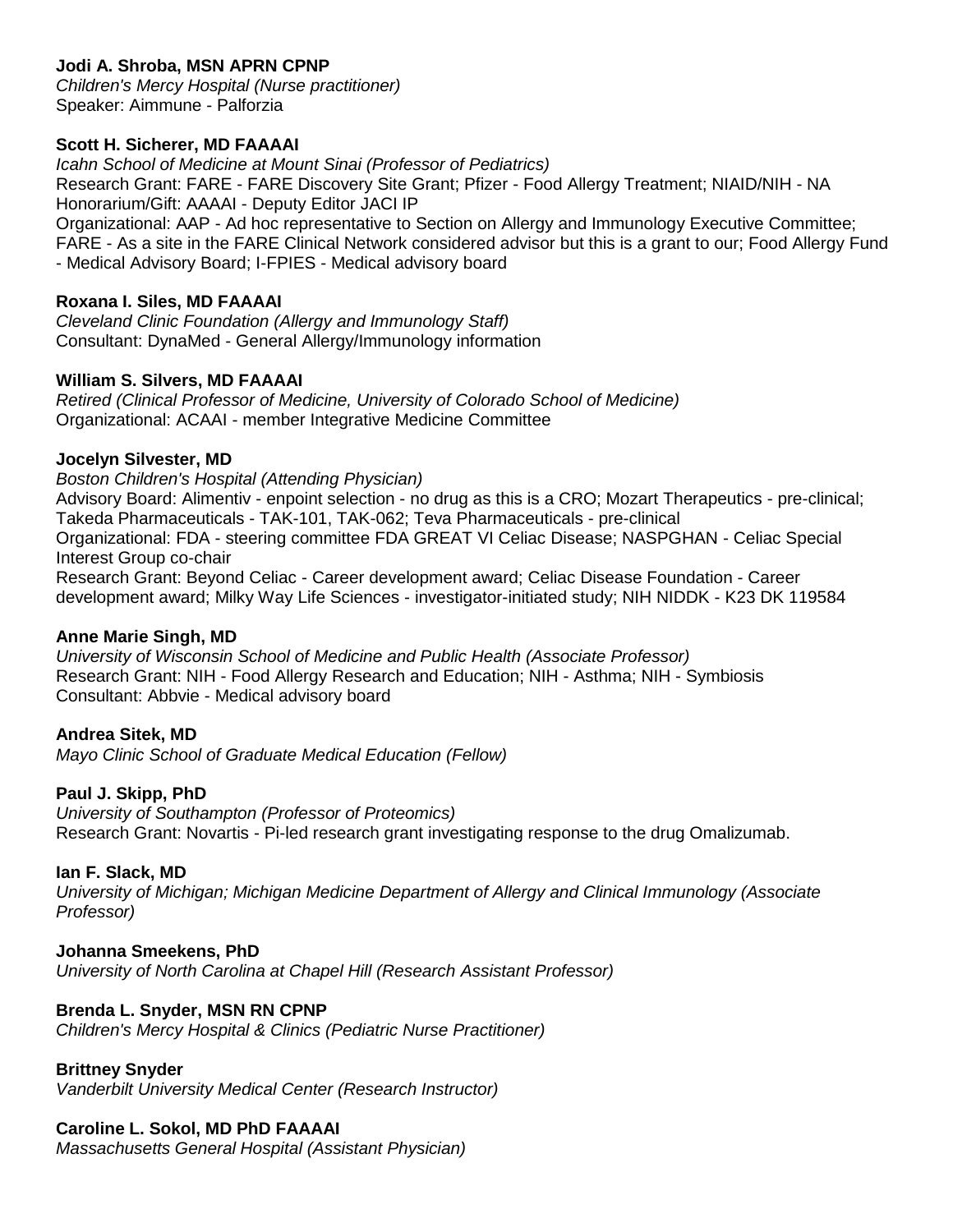Consultant: Merck - Immune response to vaccines; Bayer - Metal Allergy Research Grant: GSK - Primary research focused on neuroimmune interactions.

# **Kristin C. Sokol, MD MS MPH FAAAAI**

*Schreiber Allergy (Physician )* Speaker: Astrazeneca - None yet; Regeneron/Sanofi - Dupixent

### **Weily Soong, MD FAAAAI**

*AllerVie Health and Alabama Allergy and Asthma Center (Chief Medical Officer)* Consultant: PackHealth - Chronic Disease Management; Pfizer - Atopic Dermatitis; Amgen - Tezepelumab; Novartis - Chronic Spontaneous Urticaria

Speaker: Grifols - Xembify; GSK - Nucala; Optinose - Xhance; AstraZeneca - Fasenra; Sanofi/Regeneron - Dupixent

Advisory Board: Genentech - Xolair; Teva - ProAir Digihaler; Abbvie - Upadacitinib; AstraZeneca - Fasenra, Tezepelumab; Novartis - Chronic Spontaneous Urticaria; Regeneron - Dupixent

Organizational: Alabama Society of Allergy & Immunology - Past-President; VA Medical Center Birmingham AL - Section Chief - part time

Research Grant: 3M - Investigator in Pharmaceutical Sponsored Clinical Trials; Aimmune - Investigator in Pharmaceutical Sponsored Clinical Trials; Amgen - Tezepelumab; Avillion - Investigator in Pharmaceutical Sponsored Clinical Trials; Bosch - Investigator in Pharmaceutical Sponsored Clinical

Trials; Cara - Investigator in Pharmaceutical Sponsored Clinical Trials; DS Biopharma - Investigator in Pharmaceutical Sponsored Clinical Trials; Galderma - Investigator in Pharmaceutical Sponsored Clinical Trials; Genentech - Investigator in Pharmaceutical Sponsored Clinical Trials; Glenmark -

Investigator in Pharmaceutical Sponsored Clinical Trials; Gossamer Bio - Investigator in Pharmaceutical Sponsored Clinical Trials; GSK - Investigator in Pharmaceutical Sponsored Clinical Trials; Incyte - Atopic Dermatitis; Innovaderm - Investigator in Pharmaceutical Sponsored Clinical Trials; Menlo -

Investigator in Pharmaceutical Sponsored Clinical Trials; Optinose - Investigator in Pharmaceutical Sponsored Clinical Trials; Relaxar - Investigator in Pharmaceutical Sponsored Clinical Trials; Stallergens - Investigator in Pharmaceutical Sponsored Clinical Trials; Teva - Investigator in

Pharmaceutical Sponsored Clinical Trials; Vanda - Investigator in Pharmaceutical Sponsored Clinical Trials; Abbvie - Investigator in Pharmaceutical Sponsored Clinical Trials; Allakos - Investigator in Pharmaceutical Sponsored Clinical Trials; AstraZeneca - Investigator in Pharmaceutical Sponsored

Clinical Trials; Leo - Investigator in Pharmaceutical Sponsored Clinical Trials; Novartis - Investigator in Pharmaceutical Sponsored Clinical Trials; Pfizer - Investigator in Pharmaceutical Sponsored Clinical Trials; Regeneron - Investigator in Pharmaceutical Sponsored Clinical Trials; Sanofi - Investigator in Pharmaceutical Sponsored Clinical Trials

# **Lisa A. Spencer, PhD FAAAAI**

*University of Colorado School of Medicine (Associate Professor)*

# **Jonathan M. Spergel, MD PhD FAAAAI**

*Children's Hospital of Philadelphia (Prof Peds, Chief Allergy Section)*

Research Grant: NIH - EoE, Asthma; Regeneron - Eosinophilic Esophagitis

Organizational: AAP - Fellow; ACAAI - Fellow; American Partnership for Eosinophlilic Disorders - Medical Advisory Board; Food Allergy Research Education - Medical Advisory Board; International Association for Food Protien Enterocolitis - Medical Advisory Board; Pennsylvania Allergy Society - Member

Speaker: Medscape - Medical education-food allergy

# **Mary Staicu, PharmD**

*Rochester General Hospital (Infectious Diseases Pharmacist)*

# **Pamela H. Steele, MSN CPNP AE-C**

*UNC Healthcare (Nurse Practitioner)*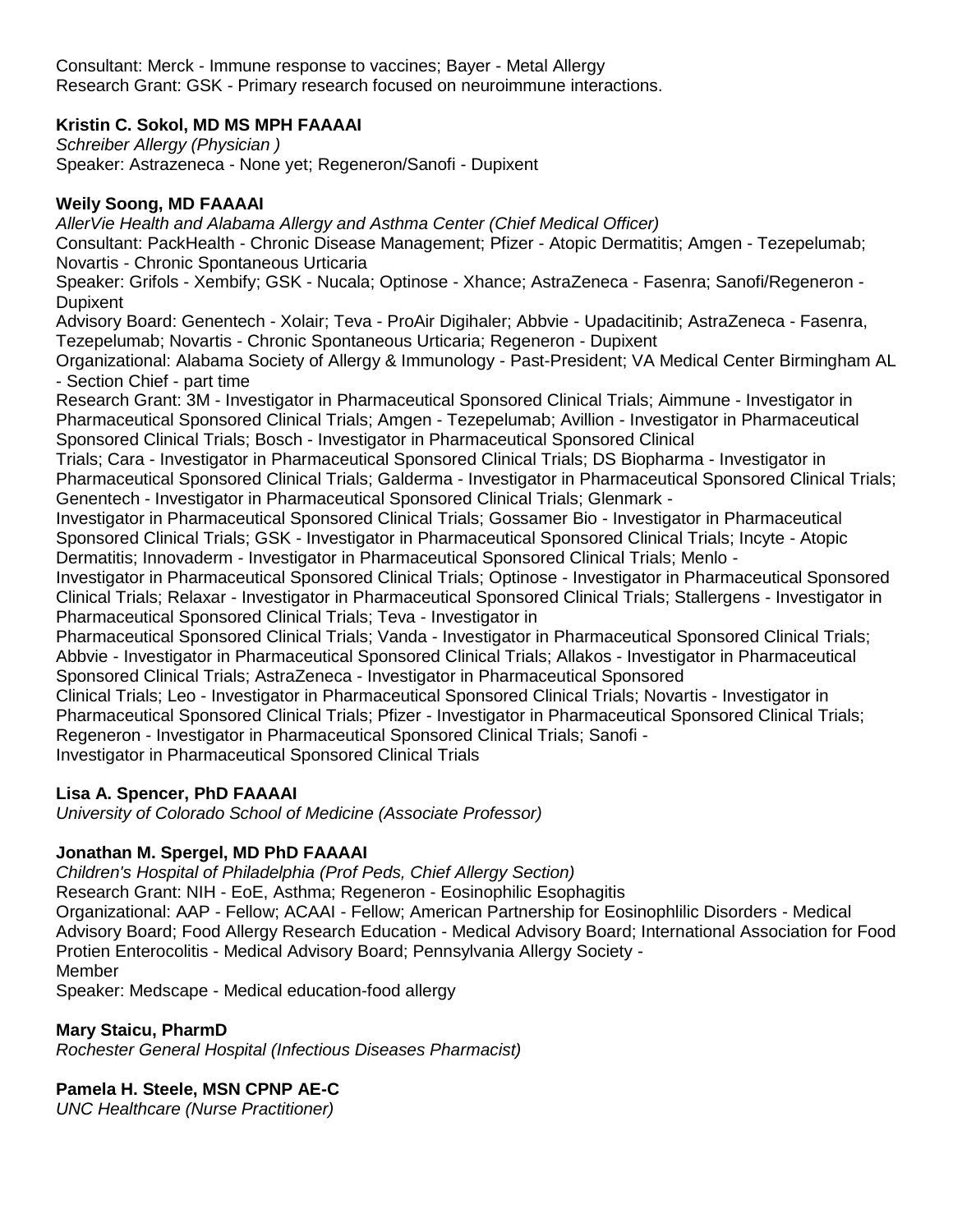### **Hanno Steen, PhD**

*Boston Children's Hospital/Harvard Medical School (Director of Proteomics/Associate Professor of Pathology)*

### **Olivia Steidl**

*University of Wisconsin-Madison (Associate Research Specialist)*

### **Daniel A. Steigelman, MD**

*United States Air Force (Consultant to the Surgeon General for Allergy and Immunology)*

### **Gary C. Steven, MD PhD FAAAAI**

*Allergy Asthma and Sinus Center (Allergist)*

Organizational: ACAAI - Chair, Accrediation and Credentialing Committee

Research Grant: Optinose - Xhance; AstraZeneca - Principal investigator - sponsored Phase III trials; Allergy Therapeutics - Principal investigator - sponsored Phase III trials; Amphastar - Principal investigator sponsored Phase III trials; GSK - Principal investigator - sponsored Phase III trials;

AnaptysBio - Principal investigator - sponsored Phase III trials; Novartis - Principal investigator - sponsored Phase III trials; Teva - Principal investigator - sponsored Phase III trials; Avilion - Principal investigator sponsored Phase III trials

Advisory Board: Sanofi - Shared decision making Speaker: Optinose - Xhance

#### **Cosby Stone Jr., MD MPH**

*Vanderbilt University Medical Center (Assistant Professor in Allergy/Immunology)* Research Grant: Agency for Healthcare Research and Quality - 1K12HS026395-01; AAAAI Foundation - Research Grant- Faculty Development Award

#### **Mary Jo Strobel**

*American Partnership for Eosinophilic Disorders (Executive Director)*

#### **David R. Stukus, MD FAAAAI**

*Nationwide Children's Hospital (Professor of Clinical Pediatrics)*

Research Grant: DBV technologies - I am the Principal Investigator for a multi-site clinical trial Consultant: Before Brands - Consultant for a nonpromotional, non-CME event; Kaleo - Consultant for nonbranded educational content; Novartis - Consultant for social media strategies and engagement; no product discussion

Honorarium/Gift: American College of Allergy Asthma and Immunology - Invited speaker, annual meeting Organizational: American College of Allergy Asthma and Immunology - Member, Board of Regents; Joint Task Force on Practice Parameters - Invited member

#### **Padmaja Subbarao, MD**

*Hospital for Sick Children (Associate Chief, Clinical Research & Clinician-Scientist)* Research Grant: CIHR - not applicable; Genome Canada - Investigator initiated grant - not drug related.

#### **Jung Soo Suk, PhD MSE**

*Johns Hopkins University School of Medicine (Assistant Professor)*

#### **Kathleen E. Sullivan, MD PhD FAAAAI**

*Children's Hospital Of Philadelphia (Chief, Division of Allergy Immunology)* Consultant: Enzyvant - consulting on thymus transplants; Immune deficiency foundation - patient consulting Research Grant: NIH - Rubella, USIDNET; Department of defense - lupus; Lupus Foundation of America - Lupus nephritis

Organizational: CIS - Meeting organizer; Immune Deficiency Foundation - Board member

#### **Ragha V. Suresh, MD**

*Johns Hopkins Asthma & Allergy Center (Fellow)*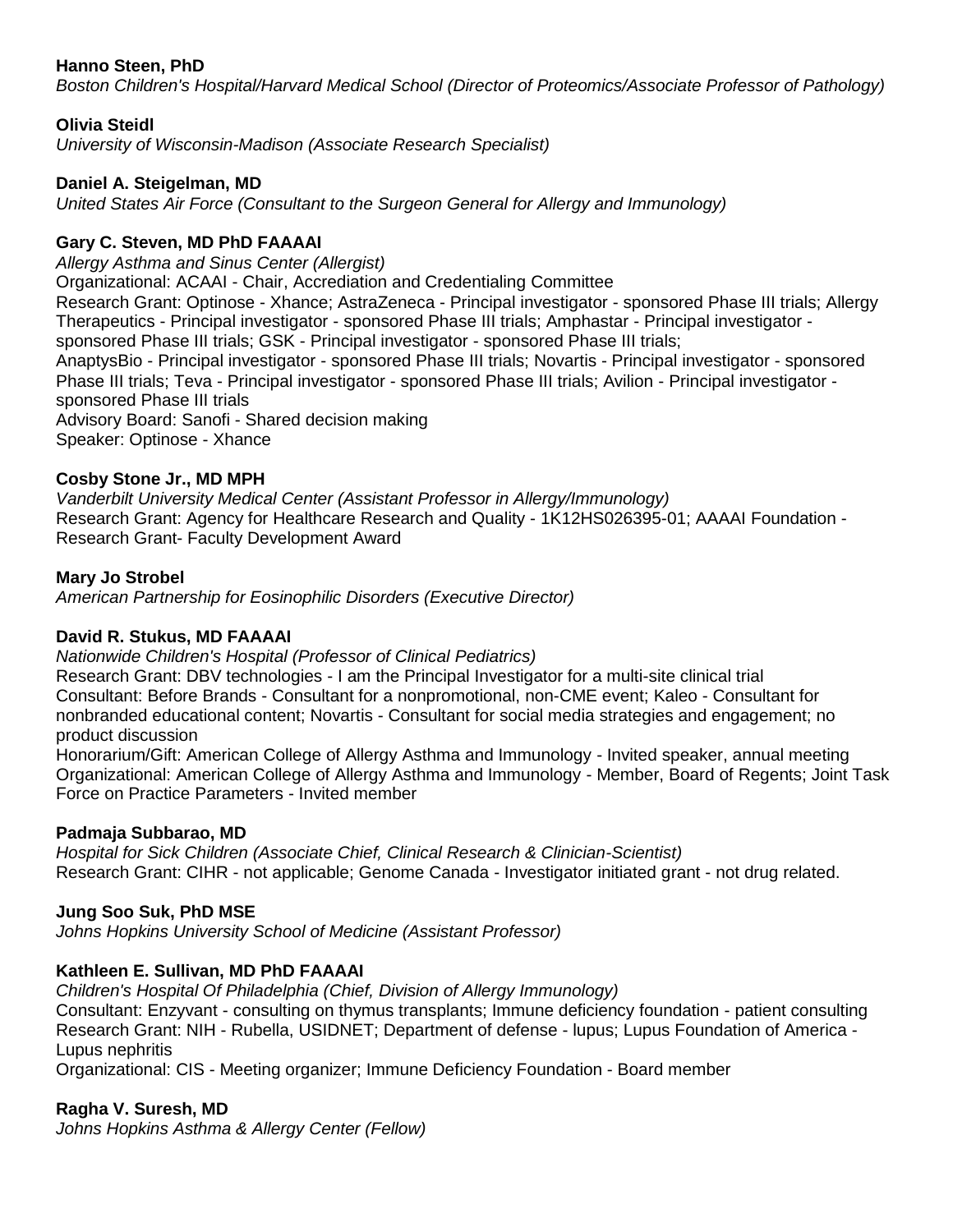## **Stanley J. Szefler, MD FAAAAI**

*University of Colorado School of Medicine (Professor of Pediatrics; Head, Pediatric Asthma Research)* Advisory Board: Astra Zeneca - Immunomodulator therapy - multiple products; GlaxoSmithKline - Immunomodulator therapy; Regeneron - Immunomodulator therapy; Sanofi - Immunization study Research Grant: NIH NHLBI - PrecISE Research Grant; NIH NHLBI - DECIPHeR Research Grant; Propeller Health - Electronic Medication Monitoring

Organizational: AAAAI - Fellow; American Academy of Pediatrics - Fellow; American Thoracic Society - Member; Colorado Allergy and Asthma Society - Member; Society Pediatric Research - Member

### **Raffi Tachdjian, MD MPH FAAAAI**

#### *Raffi Tachdjian MD inc. (Physician)*

Advisory Board: Biocryst - Hereditary Angioedema; CSL Behring - Hereditary Angioedema, Immune Deficiency; Pharming - Hereditary Angioedema; Sanofi-Regeneron - Asthma, Atopic Dermatitis; Takeda - Hereditary Angioedema, Immune Deficiency

Speaker: Biocryst - Hereditary Angioedema; CSL Behring - Hereditary Angioedema, Immune Deficiency; Grifols - Immune Deficiency; Pharming - Hereditary Angioedema; Regeneron - Asthma, Atopic Dermatitis; Sanofi - Asthma, Atopic Dermatitis; Takeda - Hereditary Angioedema, Immune Deficiency

#### **Patricia A. Takach, MD FAAAAI**

*University of Pennsylvania (Associate Professor)*

#### **Ruth Tal-Singer, PhD**

*COPD Foundation (President and Chief Scientific Officer)* Consultant: Teva - inhaled therapy for COPD; Vocalis Health - app; Immunomet - NA/ early development; ENA Respiratory - INNA-051

### **Nadia Suray Tan**

*National University of Singapore (Research Assistant)*

#### **Mimi L. K. Tang, MD PhD FAAAAI**

*1. Royal Children's Hospital; 2 Murdoch Childrens Research Institute; 3 Dorevitch Pathology; 4 ProTA (1. Immunologist Allergist; 2. Research Fellow; 3. Immunopathologist; 4 Chief Scientific Officer)* Stocks: Prota Therapeutics - Hold stock and employee stock options Consultant: Pfizer Abrocitinib Advisory Board - Consultant services Research Grant: Prota Thuerapeutics - Funding received for research conducted at Murdoch Children's Research Institute (Total AUS\$1,653,168); Australian National Health and Medical research Council (NHMRC) - Funding received for research conducted at Murdoch Children's Research Institute (Total AUS \$16,822,99); Australian National Health and Medical research Council (NHMRC) - Funding received for research conducted at Murdoch Children's Research Institute (Total = AUS\$2,013,431) Organizational: Anaphylaxis and Allergy Australia, Inc - Member Medical Advisory Board; APAPARI - House of delegates representative for ASCIA; Asia Pacific Allergy Journal - Editorial Board Member; Australasian Society of Allergy and Clinical Immunology - Member Paediatric and Anaphylaxis Committees; Murdoch Childrens Research Institute - Inventor on 6 patent families owned by MCRI; Pediatric Allergy Immunology Journal - Editorial board member; World Allergy Organisation - Food Allergen Immunotherapy Committee member; World Allergy Organisation - Board of Directors; World Allergy Organisation Journal - Editorial Board Member; APAACI - Chair of food allergy working committee;

AllergyPal - Board Director; International Expert Panel on Guidelines for Food Allergy in Schools - Panel member; ASCIA - Primary Immunodeficiencies Committee member; AAAAI - Member of Adverse Reactions to Foods Committee and Anaphylaxis Committee

#### **Teresa K. Tarrant, MD FAAAAI**

#### *Duke University (Associate Professor of Medicine)*

Consultant: Thermo Fisher Scientific - Rheumatoid arthritis diagnostics; X4 Pharmaceuticals - Mavorixafor Research Grant: Abbvie - Phase 1/2 trial in rheumatoid arthritis; VielaBio - Phase 2 Clinical trial of the safety of VIB4920 in Sjogren's syndrome; X4 Pharmaceuticals - Phase 3 clinical trial of Mavorixafor in WHIM syndrome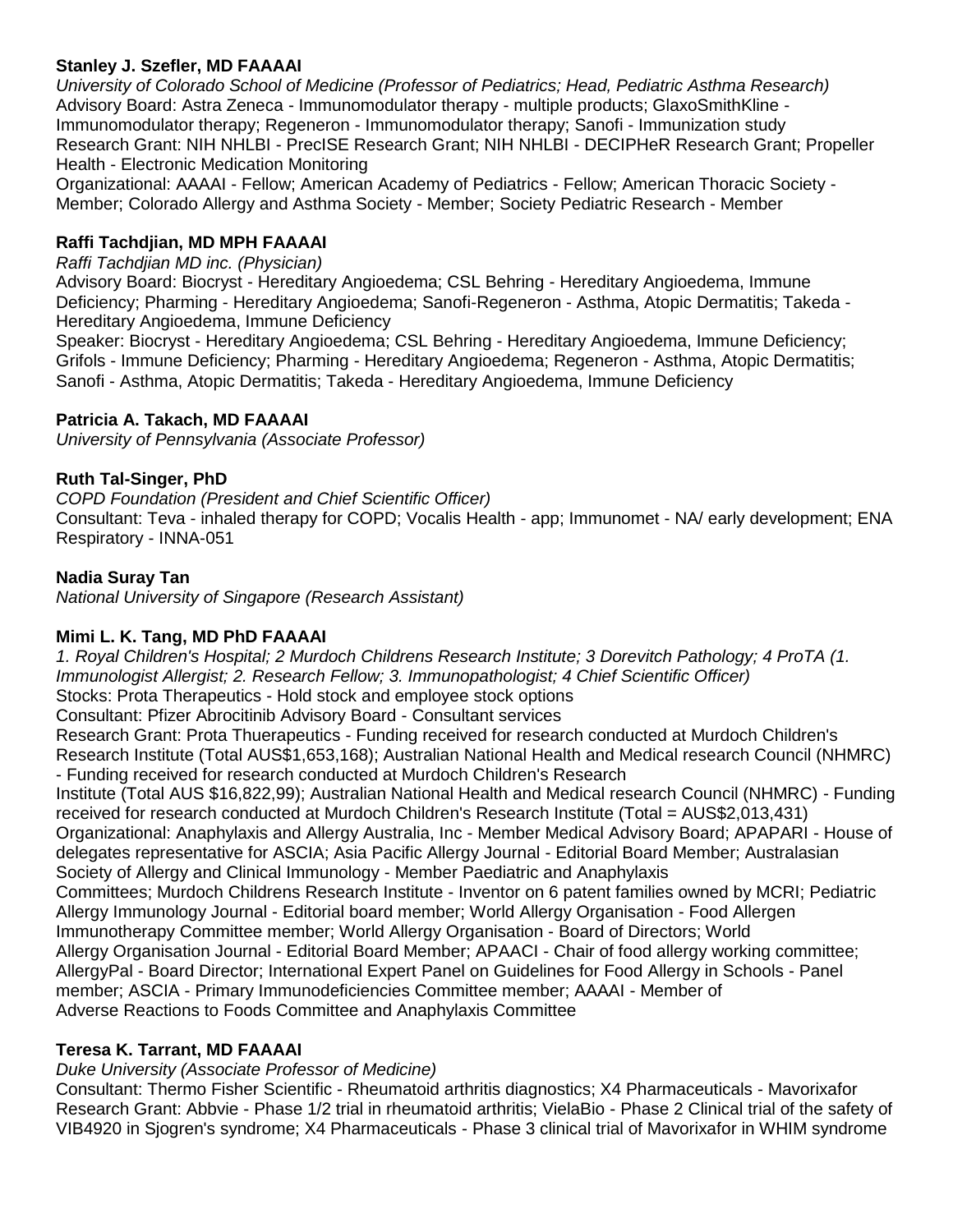### **Neil Thivalapill**

*Northwestern University (Data Analyst)*

# **Elisa C. Thompson, NP**

*Oklahoma Allergy & Asthma Clinic (Nurse Practitioner)*

Organizational: Association of Asthma Educators - Communications/Membership Committee; Association of Asthma Educators - Board of Directors-current

# **Karol G. Timmons, RN MS CPNP**

*Boston Children's Hospital (Pediatric Nurse Practitioner/Clinical Coordinator Immunology Programs)*

# **Alkis Togias, MD FAAAAI**

*NIAID/NIH (Branch Chief, Allergy, Asthma and Airway Biology)*

# **Troy R. Torgerson, MD PhD**

*Allen Institute for Immunology (Director of Experimental Immunology)*

Organizational: Clinical Immunology Society - Past president and Executive Committee Member; Immune Deficiency Foundation - Member, Medical Advisory Committee; Jefferey Modell Foundation - Member, Medical Advisory Committee

Consultant: CSL Behring - IgG replacement; Enzyvant - Thymic transplantation; Grifols - IgG replacement; Takeda - IgG replacement; X4 Pharmaceuticals - Leniolisib - targeted therapy for APDS; Kate Therapeutics - Gene Therapy; Horizon Pharma - Interferon-gamma

# **James M. Tracy, DO FAAAAI**

*Allergy, Asthma and Immunology Associates, P.C. (Allergist and Immunologist)* Advisory Board: Fischer - Venom Diagnostics; Pharming - C1esterase Replacement Organizational: Creighton University College of Medicine - Clinical Teaching Faculty; FAA - Medical Examiner; FDA - Special Governmental Employee for the PADAC; University of Nebraska College of Medicine - Volunteer Faculty

# **Claudia Traidl-Hoffmann, MD**

# **Michelle Trivedi, MD MPH**

*UMass Chan Medical School (Associate Professor)* Research Grant: National Institutes of Health NHLBI - Principal Investigator

# **Jason A. Trubiano, MD FAAAAI**

*Austin Health (Infectious Diseases Physician & Director of Drug and Antibiotic Allergy Services)*

# **Paul J. Turner, MD PhD**

*Imperial College London (Reader in Paediatric Allergy & Immunology)* Advisory Board: Aimmune - Oral immunotherapy; Allergenis - Allergy diagnostics; DBV Technologies - Immunotherapy (food allergy) Organizational: Allergy UK - Member of Health Advisory Board; British Society for Allergy & Clinical Immunology - Chair, Paediatric Allergy Group Consultant: Consultant to UK Food Standards Agency - Primary prevention, food safety

# **Amiko Uchida, MD**

*University of Utah School of Medicine (Assistant Professor)* Advisory Board: Sanofi-Genzyme - Management of EoE

# **Sathisha Upparahalli Venkateshaiah, PhD**

*Tulane School of Medicine (Assistant Professor)*

# **Alon Vaisman, MD**

*University of Toronto (Assistant Professor)*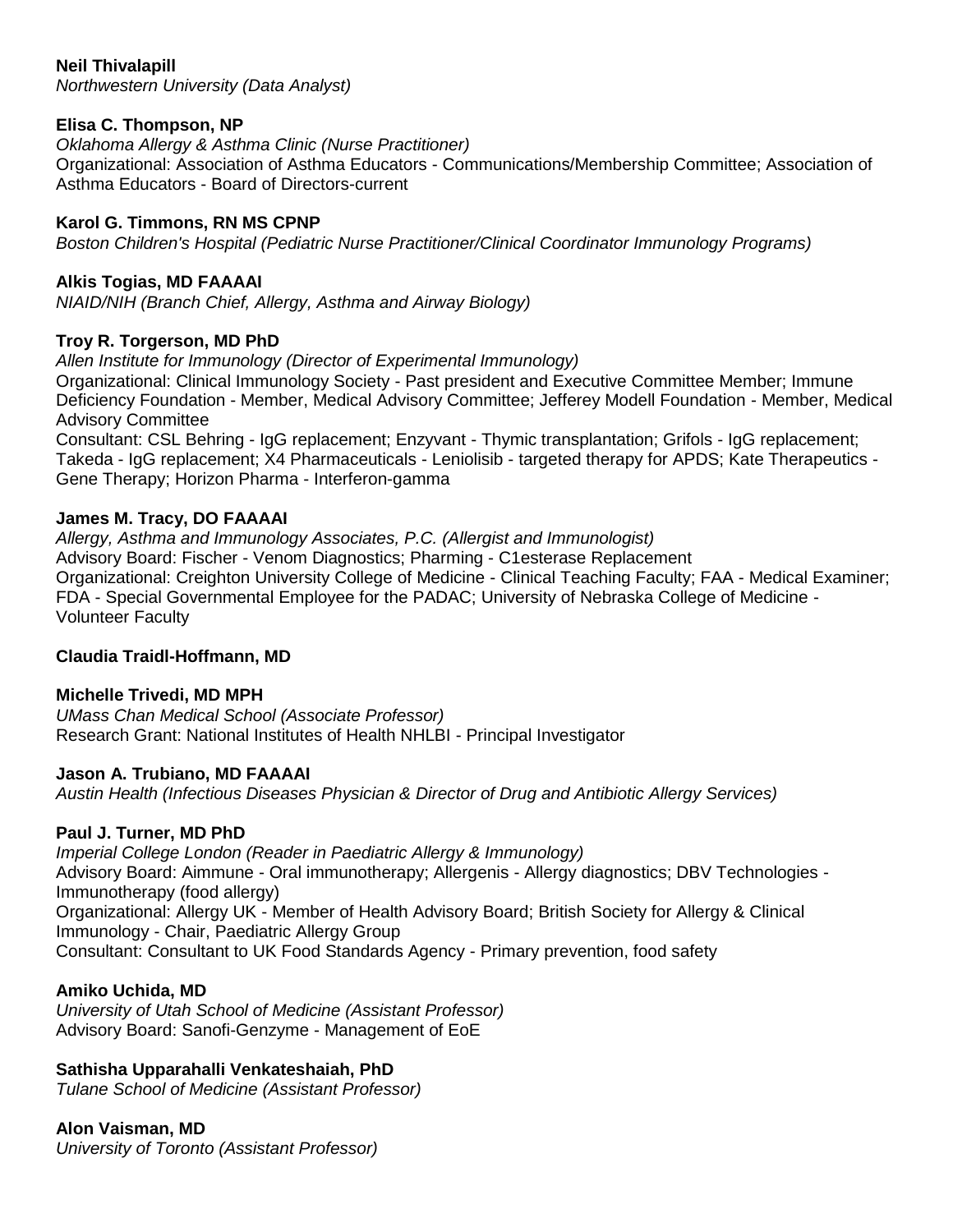### **Hannah Augusta Valantine**

*Stanford University (Professor Medicine); Stanford Medicine (Professor of Medicine)*

### **Stefan M. Van de Mosselaer, BASc**

*Red Maple Trials, Inc. (Engineering Research Associate)*

### **Elizabeth Vann, RN**

*Children's Hospital Colorado (Clinical Nurse)*

### **Timothy Vece, MD**

*University of North Carolina- Chapel Hill (Associate Professor)*

### **Carina Venter, PhD RD**

*University of Colorado/Children's Hospital Colorado (Associate Professor)*

Advisory Board: Before Brands - Advise on diet diversity aspects of a study; DBV Technologies - EoE; Mead Johnson Nutrition - Pediatric Nutrition Website

Research Grant: National Peanut Board - Filaggrin loss of function; Reckitt Benckiser - Food allergy in children Speaker: Abbott Laboratories - Cows milk allergy; Danone - Cow's milk allergy and Allergy Prevention; Nestle Nutrition Institute - Allergy prevention

Organizational: Allergy Hong Kong - Food allergy; Allergy Society SA - Food Allergy; Allergy UK - Food allergy; AND - Food allergy; APAACHI - Nutrition task force; APFED - EoE; EAACI - Work group chair; FARE - Food allergy; Food Standards Agency UK - Food Allergy; IFPIES - Food allergy; NIAID - Prevention guidelines; WAO - DRACMA guidelines

**Aaron Ver Heul, MD PhD**

*Washington University (Instructor)* Research Grant: Amgen - Sponsored clinical trial of tezepelumab in chronic spontaneous urticaria

#### **Paul E. Verweij, MD, PhD**

*Radboud University Medical Center (professor of clinical mycology)*

#### **Brian P. Vickery, MD FAAAAI**

*Emory University (Associate Professor of Pediatrics)*

Consultant: Moonlight Therapeutics - General consulting; Aravax - Project consulting; Food Allergy Research and Education - Chief Medical Advisor, Patient Experience

Advisory Board: AllerGenis - General consulting; DBV Technologies - Project consulting; Reacta Biosciences - General consulting; Regeneron - Project consulting; Aimmune Therapeutics - Scientific Advisory Board / **Consultant** 

Research Grant: Food Allergy Research and Education - Site PI; Aimmune Therapeutics - Site PI; DBV Technologies - Site PI; Regeneron - Site PI; Genentech - Site PI; NIH-NIAID - Site PI; Abbott - Clinical trial

# **Frank S. Virant, MD FAAAAI**

*Northwest Asthma and Allergy Center (Senior Managing Partner)*

Speaker: AstraZeneca - Benralizumab; SanofiGenzyme - Dupilumab; AstraZeneca - Benralizumab; GlaxoSmithKline - Mepolizumab, Trelegy; SanofiGenzyme - Dupilumab

Research Grant: Aimmune - Peanut allergy treatment; Alladapt Immunotherapeutics - ADP101 Food Oral Immunotherapy; Allakos - AK002 Eosinophilc Esophagitis; AstraZeneca - Benralizumab vs. Mepolizumab in EGPA; COUR Pharmaceuticals - CNP-201; DBV Technologies - Epopex V712-305

Viaskin Peanut EPIT; GlaxoSmithKline - GSK3511294 vs. Benralizumab vs. Mepolizumab; InflamMatix - INF-21; Regeneron - Dupilumab & ARC101 peanut therapy; Siolta Therapeutics - STMC-103H; Takeda - Lanadelumab Angioedema

Advisory Board: ALK - Immunotherapy; LEO Pharma - Tralokinumab

#### **Yamini Virkud, MD MA MPH FAAAAI**

*University of North Carolina, Chapel Hill (Assistant Professor)*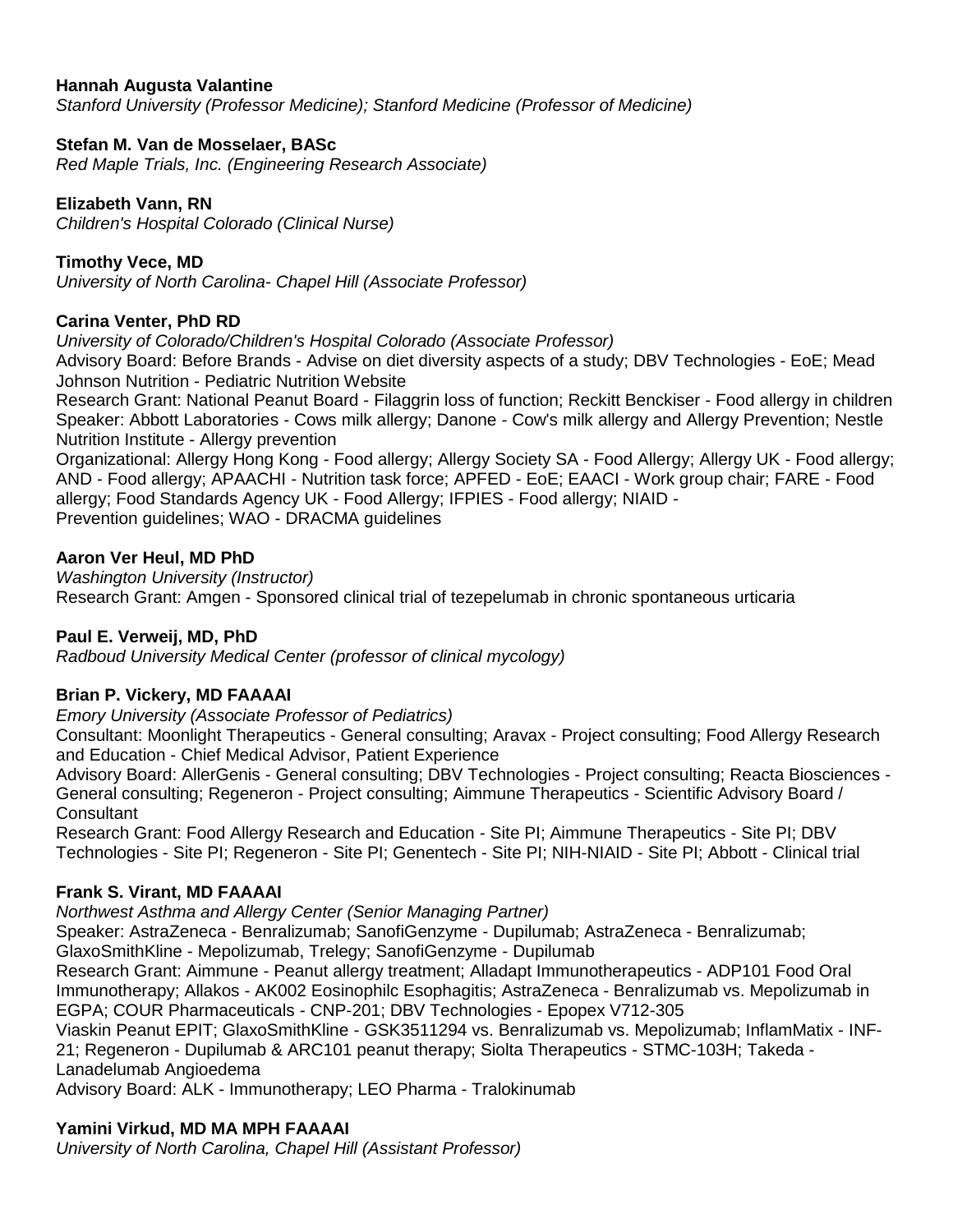Research Grant: NCI/NIH - K08 Mentored Career Development Award (spouse); NIAID/NIH - K23 Mentored Career Development Award (self)

### **Sofija Volertas, MD**

*University of North Carolina (Clinical Assistant Professor of Medicine, Associate Program Director)*

### **Erik R. Wambre, PhD MBE**

*Benaroya Research Institute (Principal Scientist)*

### **Ban Wang, MD**

*(Fellow)*

### **Julie Wang, MD FAAAAI**

*Icahn School of Medicine at Mount Sinai (Professor of Pediatrics)* Organizational: AAP - Executive Committee Chair, Section on Allergy and Immunology Consultant: Genentech - food allergy; Insignis Therapeutics - anaphylaxis; Jubilant HollisterStier - allergen extracts Research Grant: Aimmune - food allergy; DBV Technologies - food allergy; Regeneron - food allergy Advisory Board: DBV Technologies - food allergy diagnosis

### **Laura Ann Wang, MD**

*University of Colorado (Fellow)*

**Qing Wang, MD** *US Army (Allergy Immunology Fellow)*

#### **Christopher M. Warren, PhD**

*Northwestern University (Assistant Professor)* Consultant: Alladapt Immunotherapeutics - Allergic Disease Epidemiology and Biostatistics; FARE - Allergic Disease Epidemiology and Biostatistics Research Grant: NIAID - Co-Investigator

#### **Richard W. Weber, MD FAAAAI**

*National Jewish Health (Retired) (Professor Emeritus of Medicine)* Organizational: ACAAI - past president; ACAAI Foundation - past president

#### **Joshua B. Wechsler, MD, MSCI**

*Ann & Robert H. Lurie Children's Hospital of (Attending Physician)* Consultant: Allakos, Inc - Utility of Lirentilimab in EGIDs; Regeneron - Utility of Dupilumab in EGIDs; Sanofi/Genzyme - Utility of Dupilumab in EGIDs

#### **Michael E. Wechsler, MD**

*National Jewish Health (Director, NJH Cohen Family Asthma Institute)* Research Grant: nhlbi - asthma; NIAID - EGPA Advisory Board: SENTIEN - CRITICAL CARE DSMB Consultant: GALA THERAPEUTICS - ASTHMA; genentech - omalizumab; MYLAN - ASTHMA; PULMATRIX - ABPA; boehringer ingelheim - asthma; Equillium - asthma; GENZYME - ASTHMA; novartis - asthma; regeneron - asthma; Restorbio - ASTHMA; teva - asthma; astra zeneca - asthma; GSK - ASTHMA; sanofi - asthma; Cerecor - asthma; Incyte - ASthma; Kinaset - ASthma; Sound Biologic - ASthma

#### **Catherine R. Weiler, MD PhD FAAAAI**

*Mayo Clinic, retired (Emeritus Assistant Professor)*

# **Samuel Weiss, MD**

*US Air Force (Fellow)*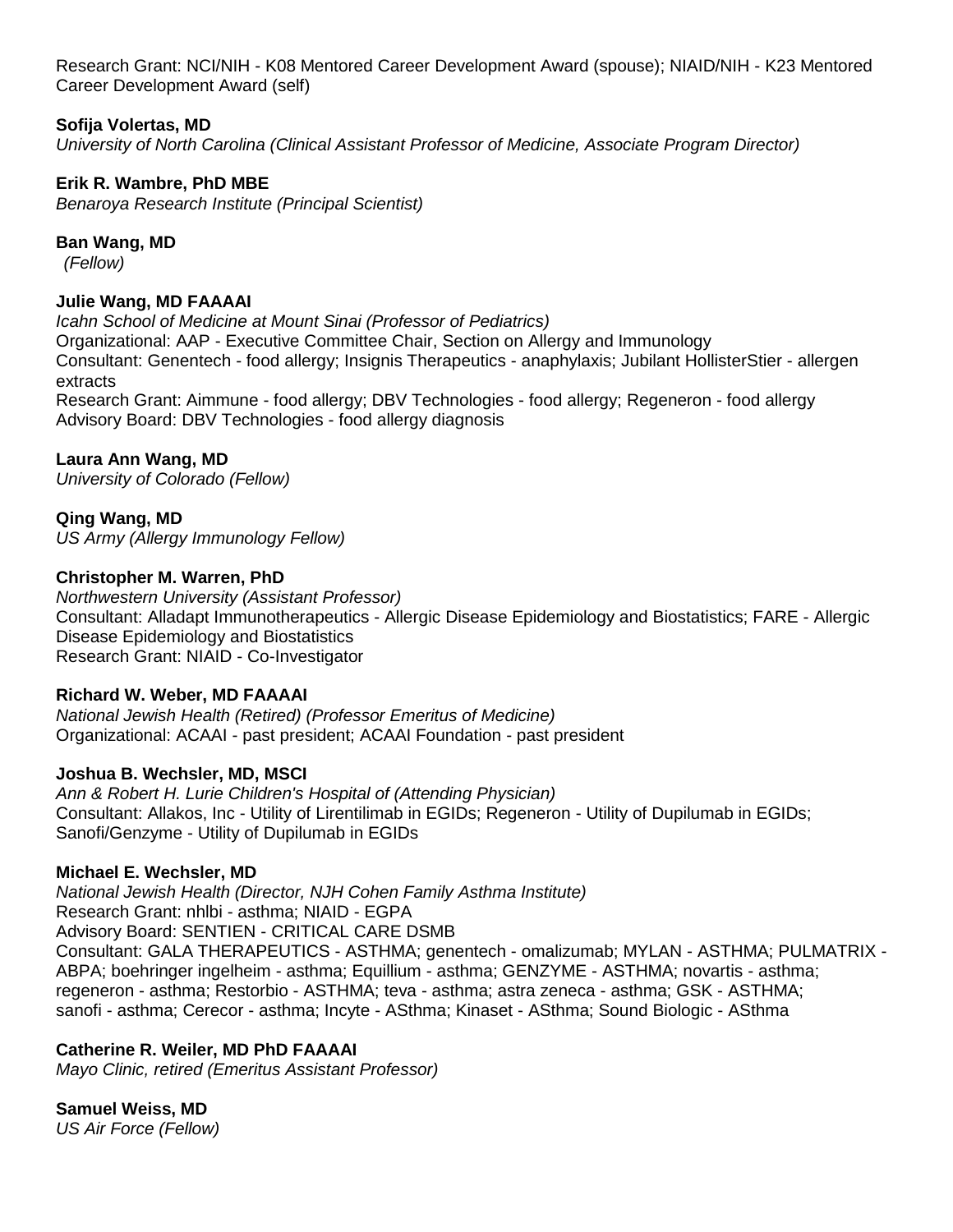#### **Sally E. Wenzel, MD FAAAAI**

*University of Pittsburgh Medical Center and University of Pittsburgh (Professor of Medicine)* Consultant: AstraZemeca - Anti-TSLP; GSK - Anti IL-5; Knopp - Dexpramipexole; Novartis - Anti TSLP; Sanofi - Anti IL-4R

Advisory Board: Aer THerapeutics - Early dev anti mucus drug

#### **Duane R. Wesemann, MD PhD**

*Brigham & Women's Hospital (Associate Professor of Medicine (HMS) and Associate Physician (BWH))* Consultant: pfizer - review allergic reactions to study drugs; Quinn Emmanuel - advise on intellectual property case

#### **Laura J. West, MD**

*Children's Hospital of Pittsburgh of UPMC (Fellow)*

#### **Lisa M. Wheatley, MD**

*NIAID (Section Chief, Food Allergy, Atopic Dermatitis and Allergic Mechanisms)*

#### **Andrew A. White, MD FAAAAI**

*Scripps Clinic (Physician)*

Organizational: Western Association of Allergy, Asthma and Immunology - Board of Directors Speaker: Astra Zeneca - Biologic Therapy in Asthma; GSK - Biologic therapy in nasal polyposis; Optinose - Nasal steroid for nasal polyposis; Regeneron - Biologic therapy in asthma; AstraZeneca/Abbott - Asthma Biologic

Advisory Board: ALK - Sublingual Immunotherapy; AstraZeneca - Biologic Therapy in Asthma; GSK - Biologic therapy in asthma; OptiNose - Nasa steroid for nasal polyposis Research Grant: Astra Zeneca - Biologic Therapy in Asthma

#### **Christoph Wilhelm**

*Univeristy of Bonn (Professor)*

# **Kelli W. Williams, MD MPH FAAAAI**

*Medical University of South Carolina (Associate Professor of Pediatrics)* Research Grant: Regeneron Pharmaceuticals - Dupilimab in Eosinophilic esophagitis Consultant: GlaxoSmithKline - Pediatric Hypereosinophilic syndrome expert Advisory Board: Horizon Therapeutics - CGD; Kenota Health - Food allergy testing; Pharming Healthcare Inc - APDS disease expert

#### **Paul V. Williams, MD FAAAAI**

*Northwest Asthma and Allergy Center (Physician Emeritus)* Organizational: ACAAI - Fellow; American Academy of Pediatrics - Member, Section on Allergy & Immunology, Liaison from AAAAI; Washington State Society of Allergy, Asthma & Immunology - Past President

#### **Marsha A. Wills-Karp, PhD**

*Johns Hopkins Bloomberg School of Public Health (Professor and Chair)*

#### **Marciarose Winston, MSN CPNP AE-C**

*The Children's Hospital Of Philadelphia (certified pediatric nurse practitioner/certified asthma educator)* Organizational: Association of Asthma Educators-AAE - review course faculty/speaker

#### **Anna R. Wolfson, MD**

*Massachusetts General Hospital (Instructor in Medicine )*

#### **Alex Wonnaparhown, MD**

*Duke University (Allergy and Immunology Fellow)*